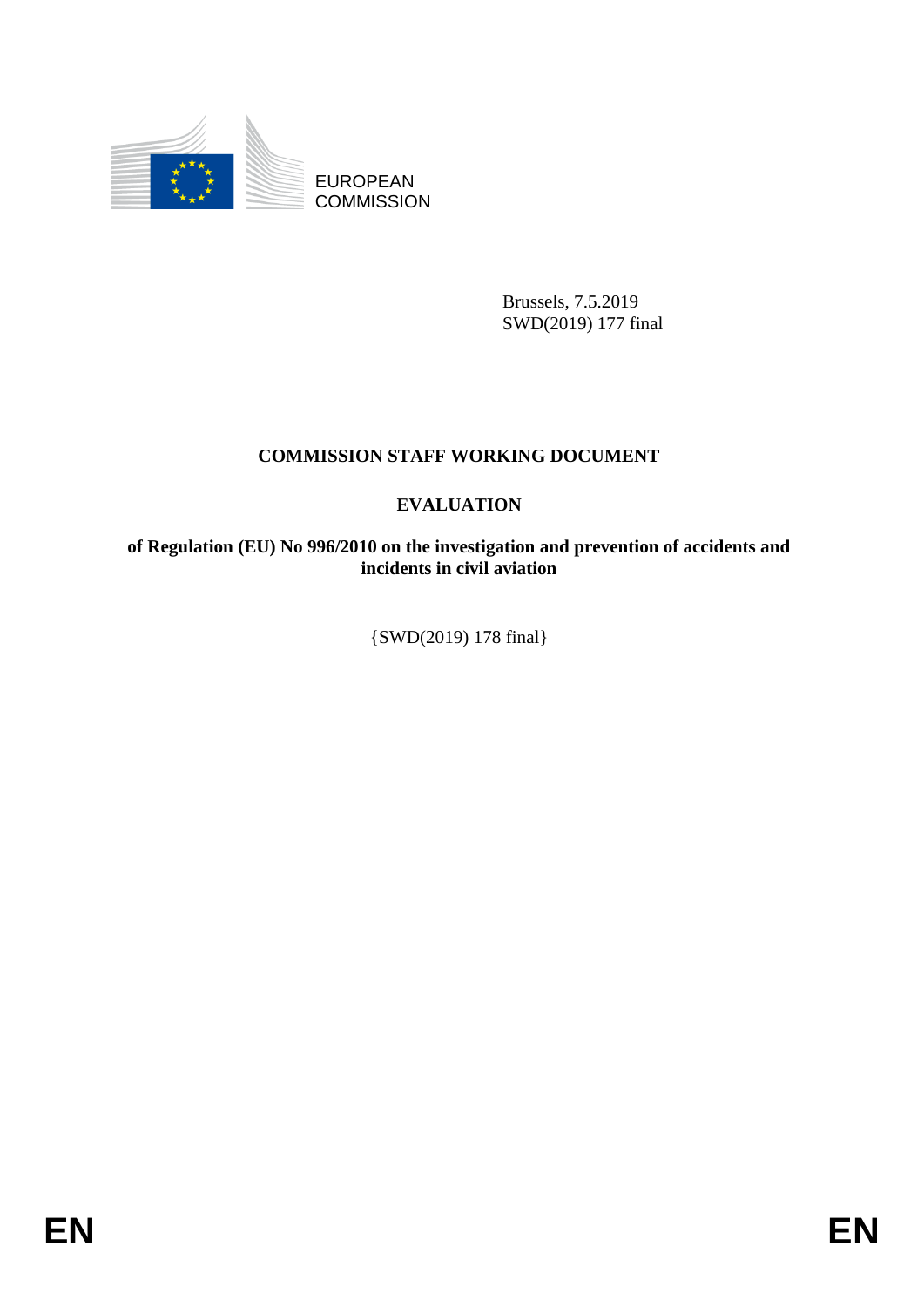# **Table of Contents**

| 1 |       |                                                                            |  |
|---|-------|----------------------------------------------------------------------------|--|
|   | 1.1   |                                                                            |  |
|   | 1.1.1 |                                                                            |  |
|   | 1.1.2 |                                                                            |  |
| 2 |       |                                                                            |  |
|   | 2.1   | Description of trends in civil aviation and developments in safety  6      |  |
|   | 2.2   | Description of the intervention logic and objectives of the initiative 8   |  |
|   | 2.3   |                                                                            |  |
| 3 |       |                                                                            |  |
| 4 |       |                                                                            |  |
|   | 4.1   |                                                                            |  |
|   | 4.2   |                                                                            |  |
| 5 |       |                                                                            |  |
|   | 5.1   |                                                                            |  |
|   | 5.2   |                                                                            |  |
|   | 5.2.1 |                                                                            |  |
|   | 5.2.2 | Cooperation and assistance among SIAs and their relationship with EASA and |  |
|   |       |                                                                            |  |
|   | 5.2.3 |                                                                            |  |
|   | 5.2.4 |                                                                            |  |
|   | 5.2.5 |                                                                            |  |
|   | 5.3   |                                                                            |  |
|   | 5.4   |                                                                            |  |
|   | 5.5   |                                                                            |  |
| 6 |       |                                                                            |  |
|   |       |                                                                            |  |
|   |       |                                                                            |  |
|   |       |                                                                            |  |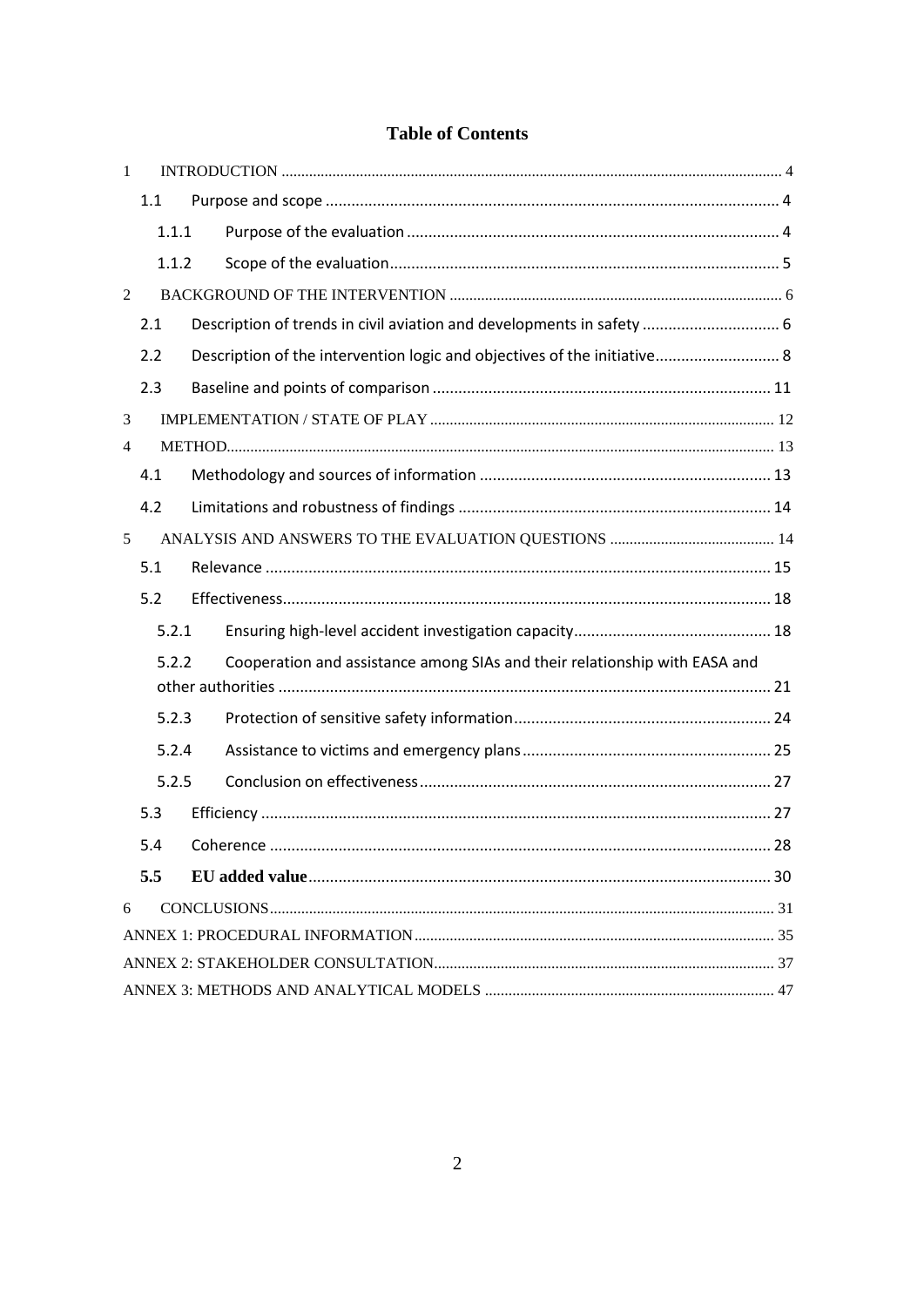# **Glossary**

| Term or acronym | <b>Meaning or definition</b>                                                      |
|-----------------|-----------------------------------------------------------------------------------|
| EU              | European Union                                                                    |
| <b>ENCASIA</b>  | European Network of Civil Aviation Safety Investigation<br>Authorities            |
| <b>SIA</b>      | <b>Safety Investigation Authority</b>                                             |
| <b>ICAO</b>     | International Civil Aviation Organization                                         |
| <b>EASA</b>     | European Union Aviation Safety Agency                                             |
| EC              | European Commission                                                               |
| <b>MS</b>       | <b>Member State</b>                                                               |
| <b>CAA</b>      | Civil Aviation Authority                                                          |
| <b>ESASI</b>    | European Society of Air Safety Investigators                                      |
| <b>ECCAIRS</b>  | European Coordination Centre for Accident and Incident<br><b>Reporting System</b> |
| <b>SRIS</b>     | European Central Repository for Safety Recommendations                            |
| <b>JRC</b>      | <b>Joint Research Centre</b>                                                      |
| <b>NAA</b>      | <b>National Aviation Authority</b>                                                |
| <b>TFEU</b>     | Treaty on the Functioning of the European Union                                   |
| <b>TEU</b>      | Treaty on European Union                                                          |
| <b>EMSS</b>     | <b>ENCASIA Mutual Support System</b>                                              |
| <b>SARPs</b>    | <b>Standards and Recommended Practices</b>                                        |
| <b>FTE</b>      | <b>Full Time Equivalent</b>                                                       |
| <b>KPI</b>      | Key Performance Indicator                                                         |
| <b>GDP</b>      | <b>Gross Domestic Product</b>                                                     |
| <b>REFIT</b>    | <b>Regulatory Fitness and Performance</b>                                         |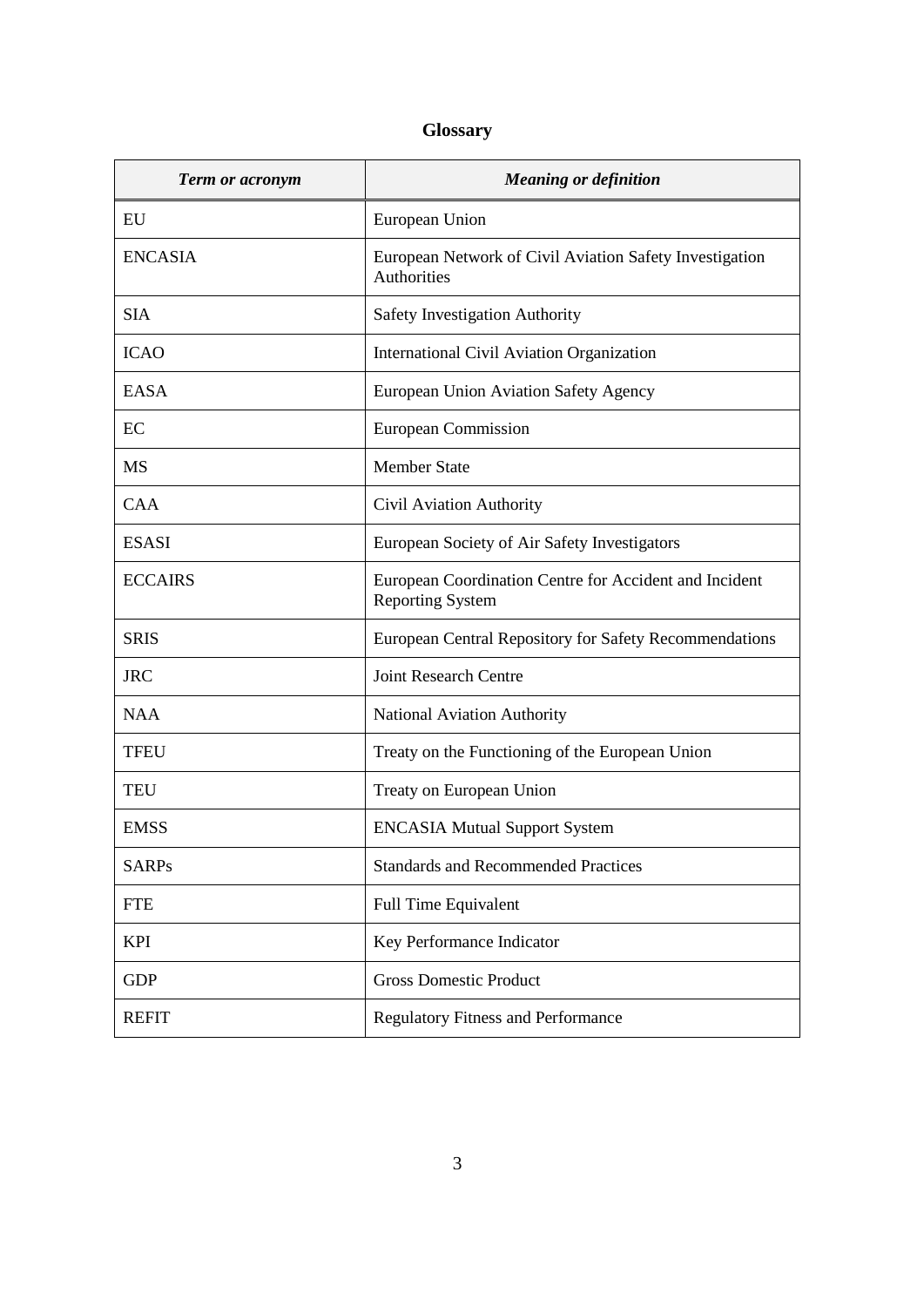### <span id="page-3-0"></span>**1 INTRODUCTION**

### <span id="page-3-1"></span>**1.1 Purpose and scope**

#### <span id="page-3-2"></span>**1.1.1 Purpose of the evaluation**

This Commission Staff Working Document presents the ex-post evaluation of Regulation (EU) No 996/2010 on the investigation and prevention of accidents and incidents in civil aviation<sup>1</sup>. The evaluation assesses whether the main objectives of this Regulation have been achieved, in particular to further improve aviation safety through prevention of civil aviation accidents in the Member States.

In its Communication "An Aviation Strategy for Europe"<sup>2</sup>, the Commission highlighted the need to pursue high worldwide safety standards to ensure that the rules on accident investigation deliver the EU objectives in the best possible way. It therefore recommended carrying out an Evaluation of Regulation (EU) No 996/2010.

Previously, in line with the requirement in the Regulation<sup>3</sup>, the Commission had assessed the rules on accident investigation using, among other means, a wide consultation of stakeholders. The resulting findings<sup>4</sup> included a detailed description of the difficulties and achievements linked to the Regulation and identified a limited number of actions aiming at supporting its primary objectives within the existing legal framework. The document also recommended carrying out a robust evaluation to identify possible areas for improvement.

This evaluation will consider the objectives of the Regulation and its performance by comparing the initial expectations against the current situation as regards civil aviation accident and incident investigation. The following criteria will be taken into account: relevance, effectiveness, efficiency, and the added value of the EU intervention. The evaluation will also review the coherence of the Regulation internally amongst its provisions and externally with other EU aviation safety instruments. Finally, it will determine whether or not there are overlaps or possible gaps with other safety regulatory instruments<sup>5</sup>, as well as Member States' obligations under the applicable international rules.

<sup>|&</sup>lt;br>|<br>| https://eur-lex.europa.eu/legal-

content/EN/TXT/PDF/?uri=CELEX:32010R0996&qid=1527837428118&from=EN. <sup>2</sup> Communication from the Commission to the European Parliament, the Council, the European Economic and Social Committee and the Committee of Regions - An Aviation Strategy for Europe;

COM/2015/0598 final. <sup>3</sup> Regulation (EU) No 996/2010, Art 24; "This Regulation shall be subject to a review no later than 3

December 2014".

<sup>4</sup> Commission Staff Working Document on the implementation of Regulation (EU) No 996/2010 on the investigation and prevention of accidents and incidents in civil aviation Brussels, SWD(2016) 151 final of 27 April.2016.

<sup>5</sup> In particular Regulation (EU) No 2018/1139 of the European Parliament and of the Council of 4 July 2018 on common rules in the field of civil aviation and establishing a European Union Aviation Safety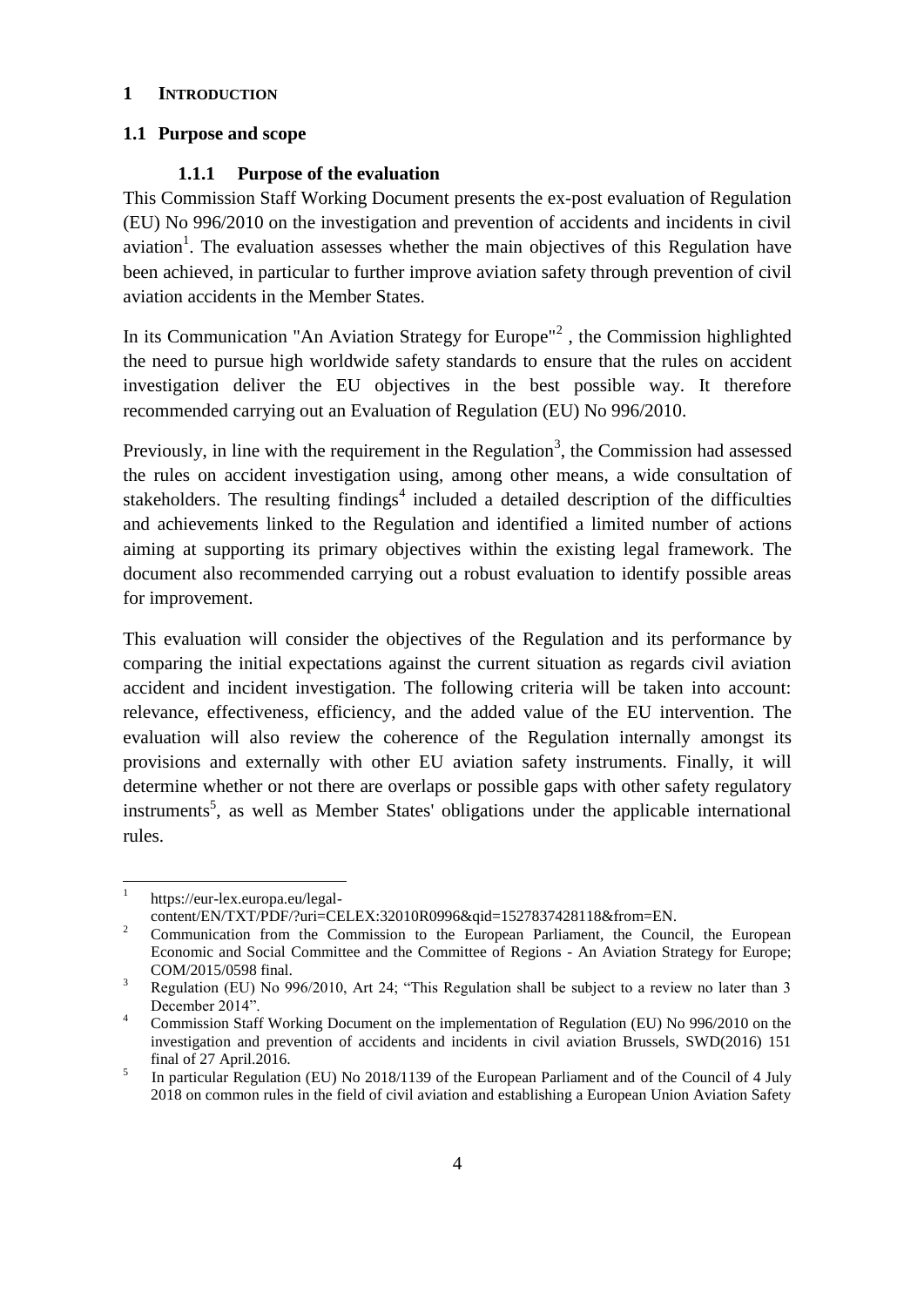The main driver for this evaluation is to determine whether the Regulation has had the expected effect. The overall goal is to confirm that any accident and, where relevant, incident would be taken care of in terms of accident investigation, emergency response, and handling of information, regardless of whether it occurred within the EU or in a third country involving European registered aircraft. The evaluation shall highlight the improvements made in these areas since the entering into force of the Regulation and identify deficiencies and possible gaps. Reference will be made, where relevant, to the various policy options described in the Commission's Impact Assessment accompanying the adoption of the Commission proposal in 2009.

Based on the analysis, the evaluation will draw conclusions on whether improvements are needed in the application of the Regulation, to the obligations of the various parties involved and as regards information and assistance to victims and their relatives.

# <span id="page-4-0"></span>**1.1.2 Scope of the evaluation**

Eight years after the introduction of Regulation (EU) No 996/2010 on the investigation and prevention of accidents and incidents in civil aviation, this evaluation will assess its impact, and analyse its effectiveness and contribution to the overall improvement of aviation safety.

The evaluation covers the period from December  $2010<sup>6</sup>$  until December 2017 and considers the 28 EU Member States<sup>7</sup>. It assesses the actions taken at national level, in particular how the obligations provided under this Regulation have been met in each of the Member States. This involves, in addition to the rules applicable to accident and incident investigation, the assistance to victims and their relatives as well as national emergency plans. It also assesses the actions taken at the Union level, in particular the activities that have been carried out by the European Network of Safety Investigation Authorities (ENCASIA) with the support of the Commission and the management of safety recommendations<sup>8</sup> through a central repository<sup>9</sup>.

It should be noted that there are some cases where the Regulation can be also applicable beyond the Union's external borders, namely where an accident or a serious incident occurring in a third country involves EU citizens or an aircraft registered or manufactured in one of the MS or operated by an EU carrier. In such case the Member

 $\overline{a}$ 

Agency, and amending Regulations (EC) No 2111/2005, (EC) No 1008/2008, (EU) No 996/2010, (EU) No 376/2014 and Directives 2014/30/EU and 2014/53/EU of the European Parliament and of the Council, and repealing Regulations (EC) No 552/2004 and (EC) No 216/2008 of the European Parliament and of the Council and Council Regulation (EEC) No 3922/91, OJ L 212/1, and Regulation (EU) No 376/2014 of the European Parliament and of the Council of 3 April 2014 on the reporting, analysis and follow-up of occurrences in civil aviation, amending Regulation (EU) No 996/2010 of the European Parliament and of the Council and repealing Directive 2003/42/EC of the European Parliament and of the Council and Commission Regulations (EC) No 1321/2007 and (EC) No 1330/2007, OJ L 122/18.

<sup>6</sup> The Regulation became applicable on 2 December 2010.

<sup>7</sup> Including Croatia since 1 July 2013.

<sup>8</sup> Regulation (EU) No 996/2010, Art 18.

<sup>9</sup> http://eccairsportal.jrc.ec.europa.eu/index.php?id=114&no\_cache=1.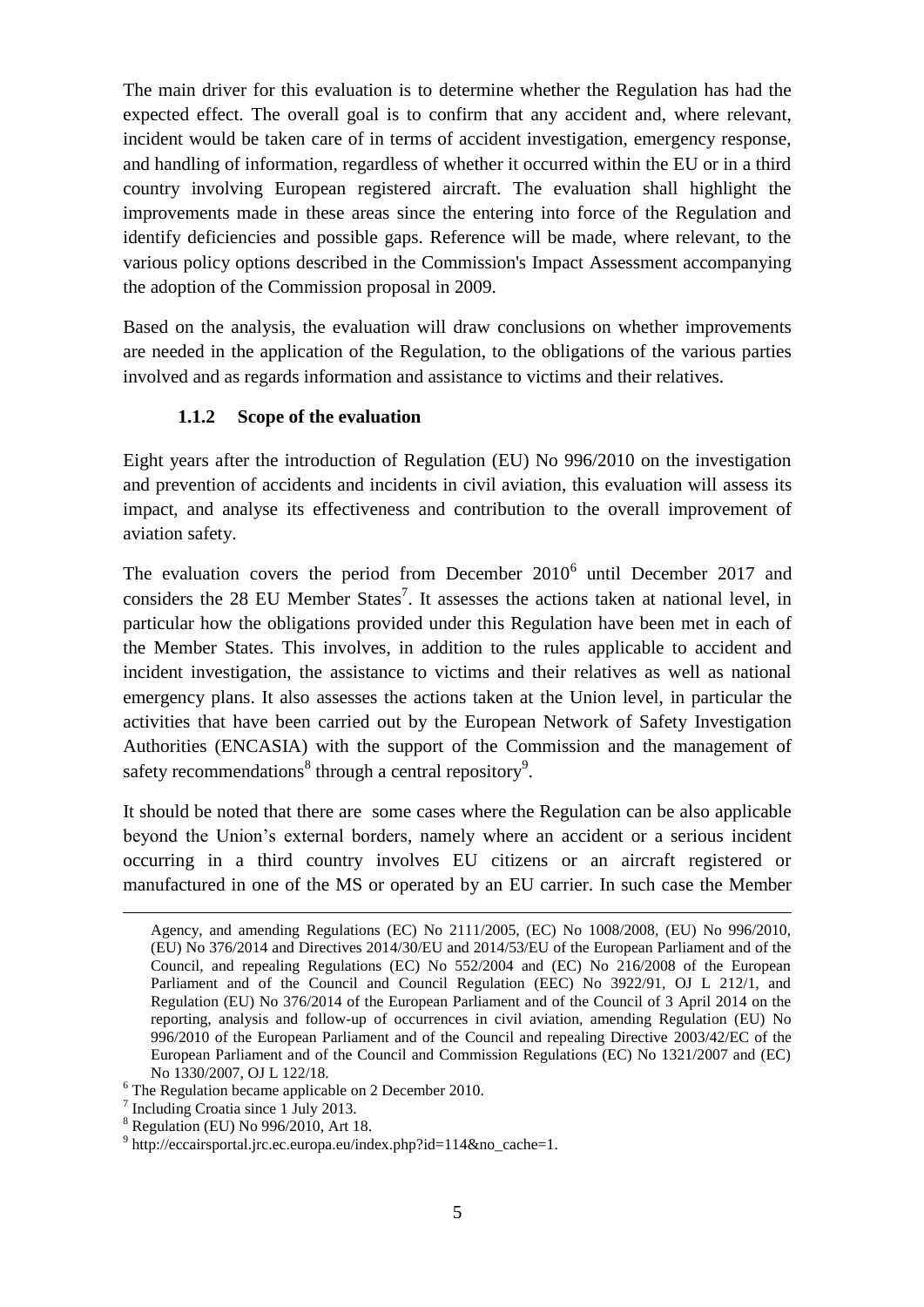States are entitled, in accordance with the international standards and recommended practices, to appoint an accredited representative or an expert to participate in the investigation<sup>10</sup>. Safety recommendations issued by a third country and addressed to a Member State shall be recorded in the central repository established under Commission Regulation (EC) No  $1321/2007<sup>11</sup>$ . When an accident or incident which occurred outside the Union territory involves aircraft registered in a Member State or operated by an undertaking established in a Member State, this Member State may be requested to conduct the investigations when these are not conducted by another State. The Regulation also highlights the need for cooperation with other European countries, which should be allowed to participate as observers, in the work of the ENCASIA. These cases shall be covered as well by the Evaluation.

### <span id="page-5-0"></span>**2 BACKGROUND OF THE INTERVENTION**

### <span id="page-5-1"></span>**2.1 Description of trends in civil aviation and developments in safety**

EU air passenger traffic has grown at constant rates since the 1970's. In 2017 about 1 billion passengers passed through the EU airports<sup>12</sup>, and the trend is expected to continue to grow at a 3.4% annual air traffic growth for the next two decades<sup>13</sup>. The number of available seats scheduled per week in the EU has increased by 220% between 1992 and  $2018^{14}$ .

In terms of aviation safety, the amount of accidents per year has decreased while the amount of flights performed increased<sup>15</sup>. The rate of fatal accidents per one million departures is consistently lower than 0.5 fatal accidents per million departures when taking into consideration Air Operator Certificate (AOC) holders from all the EU Member States as well as Norway, Iceland, Liechtenstein and Switzerland combined<sup>16</sup>. This trend is also reflected in the figure 1 bellow.

 $10\,$ Member States are entitled to appoint accredited representatives to participate in the investigation as a "State of Registry, State of the Operator, State of Design, State of Manufacture or State providing information, facilities or experts at the request of the State conducting the investigation" according with Articles 3(1)(c) and 10 of the Regulation (EU) No 996/2010. States that have a special interest in the investigation "by virtue of fatalities or serious injuries to its citizens" may also be permitted by the State conducting the investigation to appoint an expert according with Article  $3(1)(d)$  of the Regulation (EU) No 996/2010.

<sup>&</sup>lt;sup>11</sup> See Article 18(5) of Regulation (EU) No 996/2010.

<sup>12</sup> Eurostat.

<sup>13</sup> https://www.airbus.com/aircraft/market/global-market-forecast.html.

<sup>&</sup>lt;sup>14</sup> OAG – formerly "Official Aviation Guide", OAG is a provider of aviation-related data.

<sup>15</sup> https://ec.europa.eu/transport/sites/transport/files/2016\_eu\_air\_transport\_industry\_analyses\_report.pdf.  $16$  Ibid.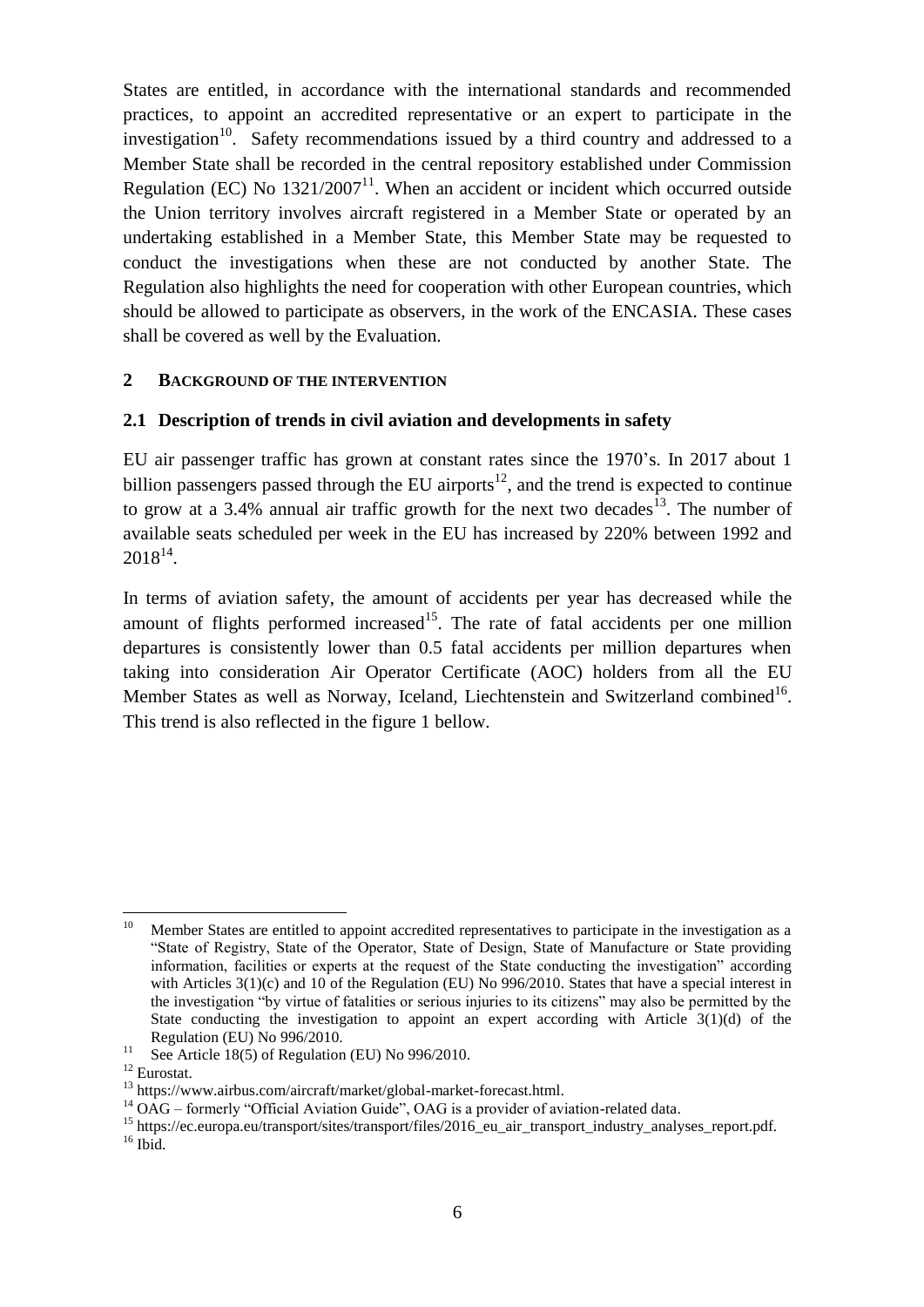

*Figure 1: Evolution of accidents and fatalities, period 2006-2016. Source: EASA Annual Safety Reviews 2006-2017*

As is show in the Table 1, for commercial air transport as well as for general aviation the annual number of accidents in Europe has on average significantly dropped since 2006.

| Average annual number of 2005-2010<br>fatalities |        | 2011-2016 |
|--------------------------------------------------|--------|-----------|
| <b>Commercial Air</b><br><b>Transport</b>        | 114    | 46        |
| <b>General Aviation</b>                          | $119*$ | 91        |

\* This is the average for the period 2006-2010. Figures for 2005 were not published by EASA.

*Table 1: Average annual number of aviation fatalities in Europe before and after the introduction of Regulation 996/2010 (Source: EASA).*

Despite the decrease in the number of accidents and fatalities, it remains a priority to continue reducing the number of accidents. In this context, the 2017 European Union Aviation Safety Agency (EASA) Annual Safety Review identified six priority key risk areas where further improvements in prevention of accidents and fatalities can be achieved<sup>17</sup>. These included aircraft upset or loss of control, which is the most common cause for fatal accidents; runway excursions<sup>18</sup>; runway and ground collisions and accidents caused by the intention to cause harm or damage which takes into account the human factor.

 $\overline{a}$ 

<sup>&</sup>lt;sup>17</sup> EASA, 'Annual Safety Review 2017', p 24,

https://www.easa.europa.eu/sites/default/files/dfu/209735\_EASA\_ASR\_MAIN\_REPORT\_3.0.pdf. <sup>18</sup> "(h)igh and low speed and occurrences where the flight crew had difficulties maintaining the directional control of the aircraft or of the braking action during landing, where the landing occurred long, fast, offcentred or hard, or where the aircraft had technical problems with the landing gear (not locked, not extended or collapsed) during landing." EASA, 'Annual Safety Review 2017', p 24.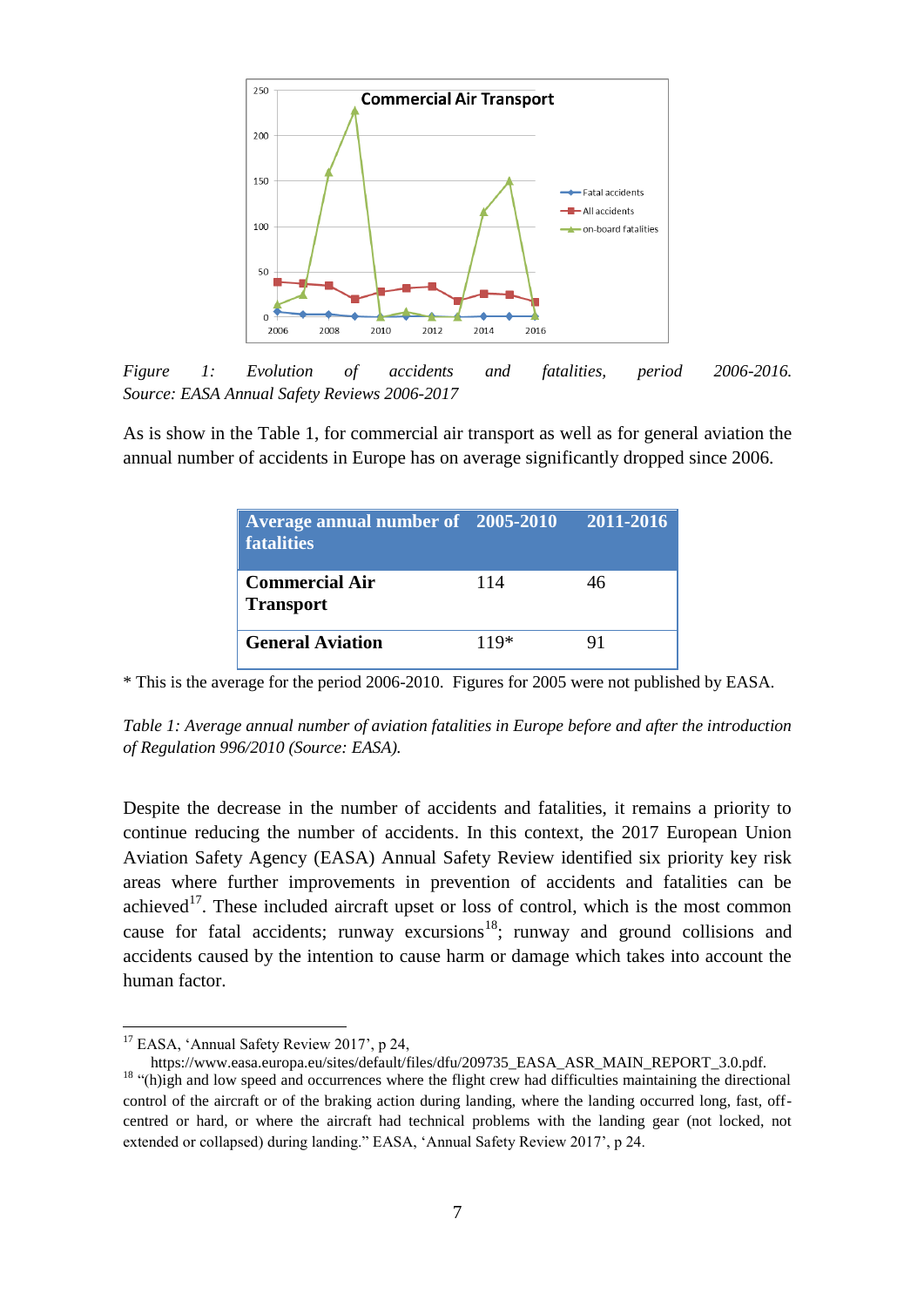The investigation of accidents and incidents and the dissemination of the lessons learned to prevent future accidents has been a central pillar of the aviation safety system since the beginning of the last century. This has been recognised at global level with the Chicago Convention<sup>19</sup>, which provides under Article 26 the obligation for contracting States to investigate accidents and to disseminate the lessons learned. The report, analysis and follow-up of occurrences has also become an important source of learning and despite the reduced number of accidents, their investigation remains essential to the management of safety risks.

# <span id="page-7-0"></span>**2.2 Description of the intervention logic and objectives of the initiative**

As explained in one of the recitals of Regulation (EU) No 996/2010, "the civil aviation safety system is based on feedback and lessons learned from accidents and incidents $^{220}$ . It follows that thorough and high quality accident investigations are crucial for drawing the lessons learned, which, in turn, form the basis for the measures to be taken in order to prevent similar accidents or incidents from reoccurring.

The Regulation replaces a previous instrument (Directive No  $94/56/EC^{21}$ ) and was established based on an Impact Assessment<sup>22</sup> carried out in 2009 which considered different policy options. The Impact Assessment took into account the recommendations of a Group of Experts<sup>23</sup>, consultations with Member States and stakeholders, studies, reports, and recommendations on the "Action Programme for Reducing Administrative Burdens<sup>"24</sup>. On this basis, the Impact Assessment identified and analysed five shortcomings:

• Lack of uniform investigation capacities

At the time, it had been concluded that smaller Safety Investigation Authorities (SIAs) lacked resources, which caused them to be economically dependent on regulatory bodies. Therefore, one of the goals that led to the adoption of Regulation (EU) 996/2010 was to improve the independence of these authorities, as recommended also by the Chicago Convention (Annex 13). The Regulation emphasised the need to establish a SIA in every Member State. The Regulation provides that these national bodies shall be functionally independent<sup>25</sup>, in particular of aviation authorities; shall provide assistance to other Member States, if possible free of charge; and shall participate in the activities of the European Network of SIAs (ENCASIA).

Tensions between safety investigations and other proceedings

 $\overline{a}$ <sup>19</sup> Convention on International Civil Aviation (7 December 1944, entered into force 4 April 1967) https://www.icao.int/publications/pages/doc7300.aspx.

 $20$  Regulation (EU) No 996/2010, Recital 22.

<sup>&</sup>lt;sup>21</sup> https://eur-lex.europa.eu/legal-content/EN/TXT/?qid=1532602307417&uri=CELEX:31994L0056.

<sup>&</sup>lt;sup>22</sup> https://eur-lex.europa.eu/legal-content/EN/TXT/?uri=CELEX:52009SC1477

<sup>23</sup> The expert group was established based on Commission Decision EC/425/2003 in order to advise the Commission on a strategy to deal with accidents in the transport sector.

<sup>&</sup>lt;sup>24</sup> [https://ec.europa.eu/info/files/action-programme-reducing-administrative-burdens-eu-final-report\\_en.](https://ec.europa.eu/info/files/action-programme-reducing-administrative-burdens-eu-final-report_en)

<sup>&</sup>lt;sup>25</sup> Regulation (EU) No 996/2010, Art  $4(2)$ .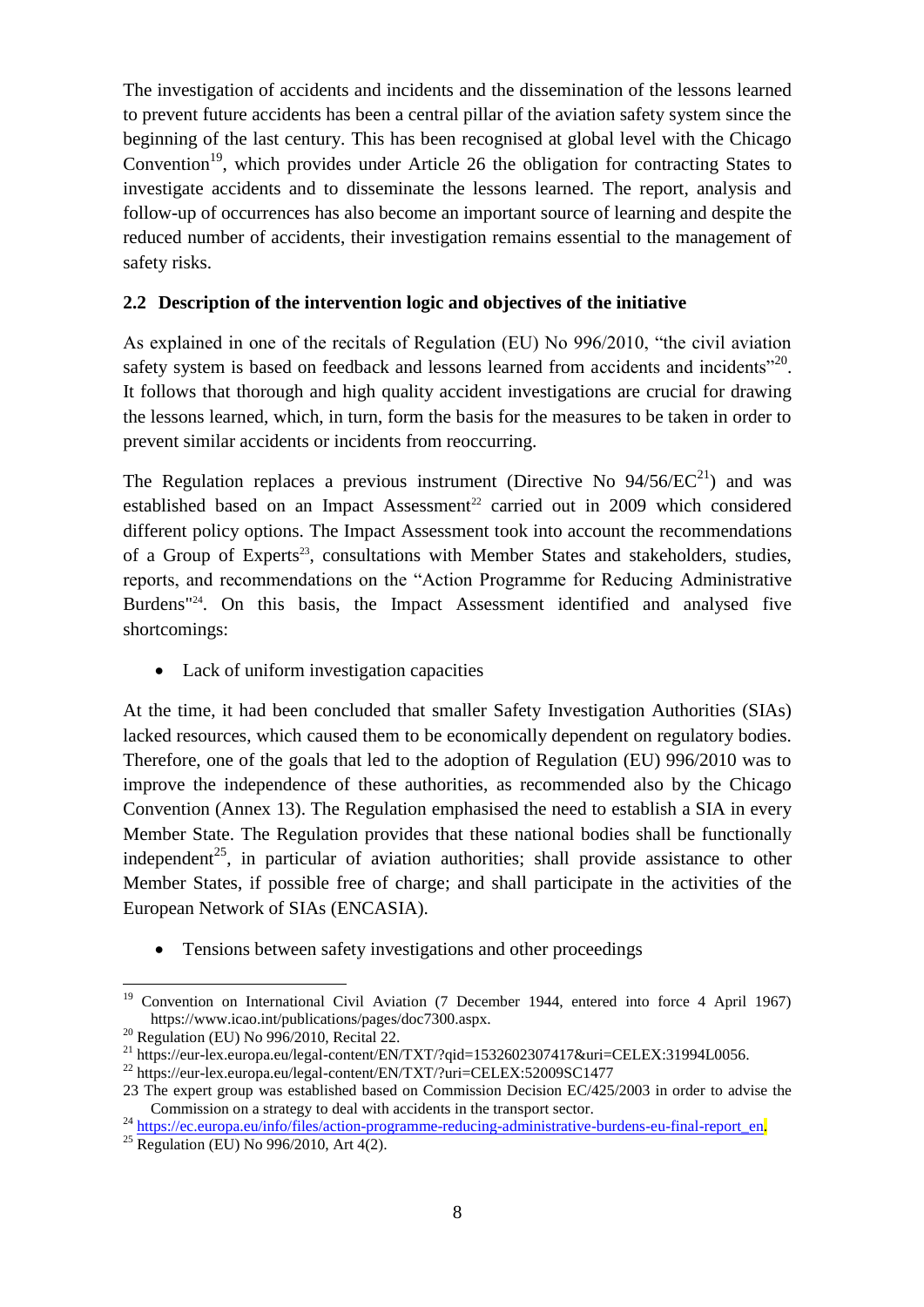Before the adoption of Regulation (EU) 996/2010, in many Member States tensions had arisen between SIAs and judicial authorities, pertaining to the treatment of evidence or access to sensitive information. While the aim of the former is the prevention of future accidents and incidents without apportioning blame or liability, the aim of the latter is in fact to find the liable party. The Regulation therefore provided clarifications and guidance on the coordination of the different investigations, the preservation of evidence and the protection of sensitive safety information<sup>26</sup>.

Unclear role of EASA in safety investigations

Tensions were also arising between EASA and SIAs regarding EASA's role in safety investigations. On the one hand, EASA, given its considerable role within Europe in *inter alia* certification, sought the possibility to be appointed as an "accredited representative" and to be invited to participate in safety investigations as a State of Design, State of Manufacture or a State of Registry<sup>27</sup>. On the other hand, this request of EASA was opposed by many Member States and their respective SIAs. The Regulation clarified EASA's role in safety investigations, especially in relation to collaboration with SIAs, and data exchange and analysis $^{28}$ .

Weakness in implementation of safety recommendations

Before the Regulation, there was no consistent approach in the processing and implementation of safety recommendations. Such lack of harmonised process led to different ways of handling similar safety issues, resulting in an inconsistent implementation of safety recommendations throughout the EU. Consequently, there was the necessity to harmonise rules related to safety recommendations and actions taken as a response to those recommendations, and to impose clear timeline for the different steps of the process.

• Insufficient assistance to the victims of air accidents

Prior to the entry into force of the Regulation, there was no legal requirement for assistance to victims and their relatives. The Regulation introduces obligations in that regard and notably requires quickness in making available the lists of all people aboard of an aircraft in case of an accident<sup>29</sup>. It is crucial to plan beforehand in order to ensure that all the necessary resources are available in case an accident occurs.

These five shortcomings identified in the 2009 Impact Assessment justified the adoption of the Regulation.

 $\overline{a}$ <sup>26</sup> Regulation (EU) No 996/2010, Art 12, 13 and 14.

 $27$  EASA is, under Article 77 of the Regulation (EU) 2018/1139, vested with the responsibility "where applicable and as specified in Chicago Convention or the Annexes thereto" to "carry out on behalf of Member States the functions and tasks of the state of design, manufacture or registry, when those functions and tasks are related to design certification and mandatory continuing airworthiness information".

 $28$  Regulation (EU) No 996/2010, Art 8.

<sup>&</sup>lt;sup>29</sup> Regulation (EU) No 996/2010, Articles 15(4) and (5), and 20(1)(a) and (2).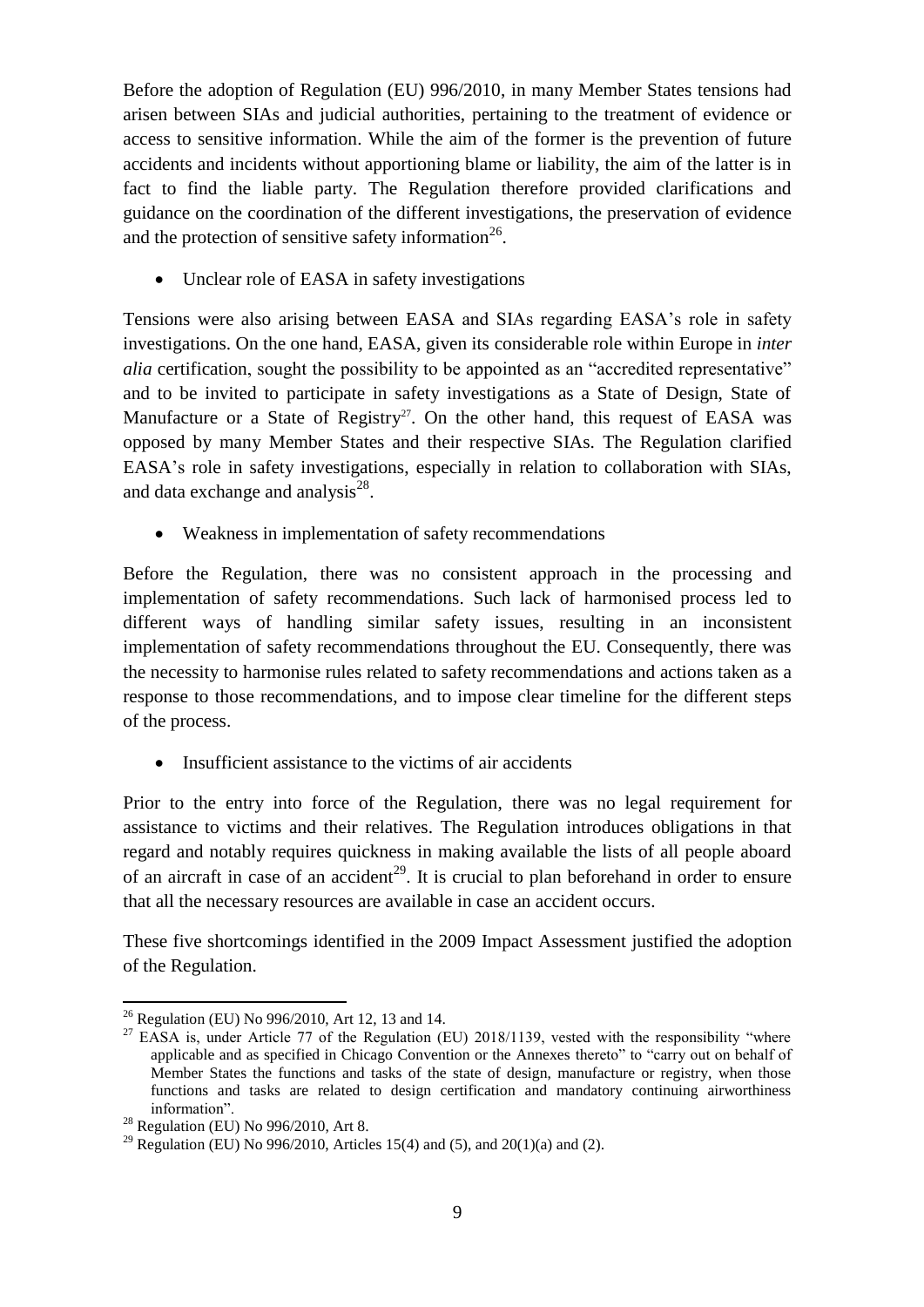As shown in figure 2 below, the intervention logic of Regulation (EU) 996/2010 addresses in a first instance the two high level objectives which are derived from the obligations of States under the Chicago Convention, namely: (1) aiming at improving civil aviation safety and (2) reacting in an appropriate manner to major civil aviation accidents.

The Regulation provides the following specific obligations for Member States and respective organisations covered by the Regulation:

- establishing a high level investigation capability in each Member State
- improving the cooperation among SIAs and with other authorities involved in the follow-up action of accidents
- protecting sensitive information collected during an investigation
- establishing accident emergency plans
- improving the assistance to victims of air accidents and their families

When it comes to the purpose of an accident investigation legislation, two general objectives can be identified: overall improvement of aviation safety, and appropriate and timely reaction to major civil aviation accidents. To achieve these general objectives, some specific objectives need to be met. These are in particular: a high-level accident investigation capacity, good relations between SIAs and other authorities, including EASA, national aviation authorities or judicial authorities in the Member States, and, finally, a high degree of protection of sensitive information related to accident investigation. On the operational level, the achievement of these specific objectives is possible through meeting a set of the following operational objectives: expeditious holding of independent investigation; accurate reporting by SIAs on the investigation findings; evidence based analyses of accidents; timely issuing of safety recommendations; cooperation and assistance among Member States; establishment of emergency plans. In order, for instance, to achieve the expeditious holding of unbiased safety investigations certain measures need to be taken. These include the obligation to establish an independent and well-resourced SIA, the obligation to actually investigate an accident or serious incident, the obligation to establish arrangements with other authorities, as well as ensuring that accurate information on passengers on board is always available. Only then, an output in form of investigations that are conducted in an unbiased manner can be accomplished, eventually resulting in the prevention of future accidents and an improvement of aviation safety. Detailed inputs and outputs of the intervention logic and the expected results are provided in the following figure.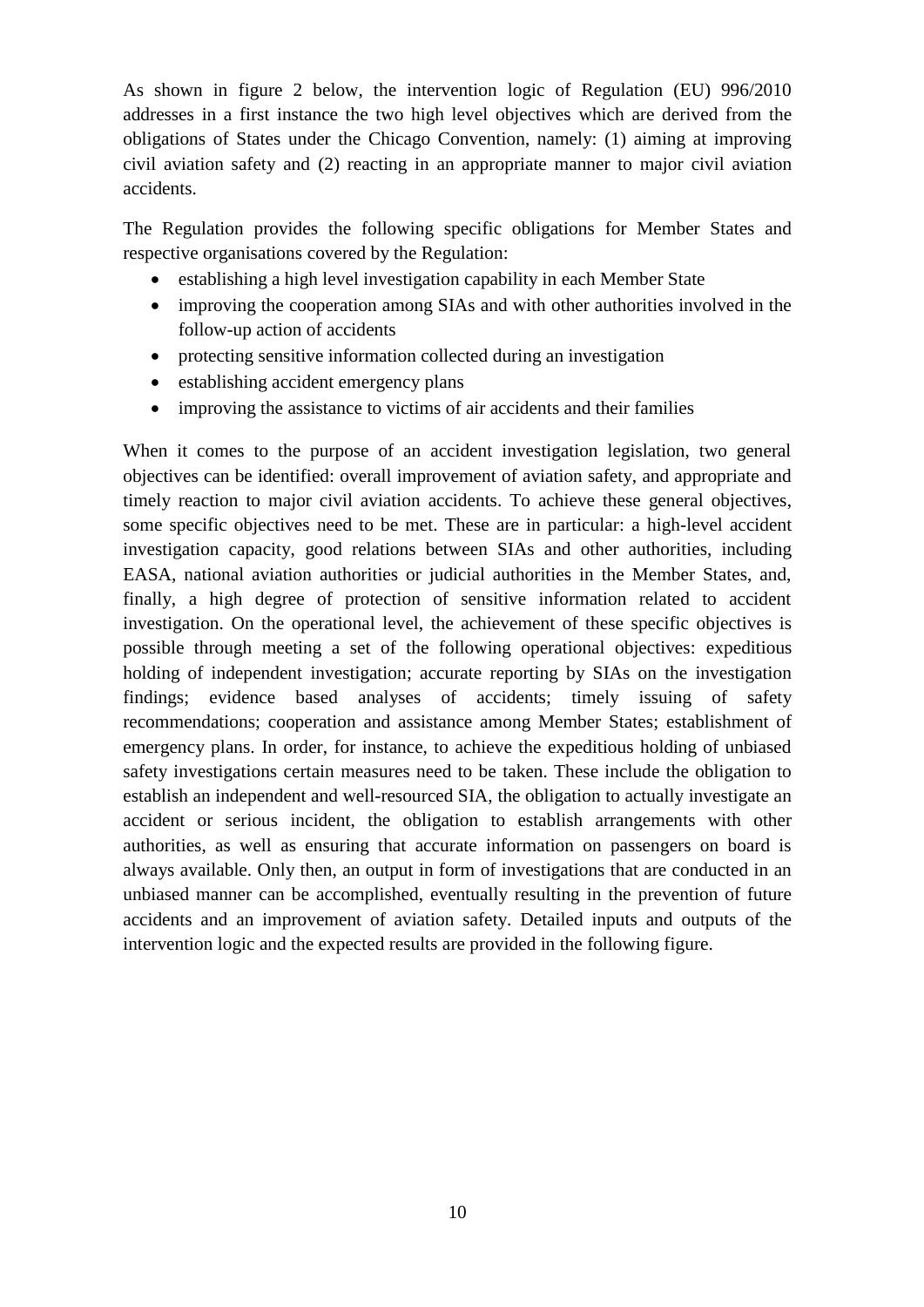



# <span id="page-10-0"></span>**2.3 Baseline and points of comparison**

In a counterfactual scenario,<sup>30</sup> if the Regulation had not been adopted, ENCASIA would not exist and European coordination would be confined to previously existing bodies such as the European Society of Air Safety Investigators (ESASI) and the Air Accident and Incident Investigation Group of Experts of the European Civil Aviation Conference (ECAC-ACC). In such case, while some form of limited international cooperation between SIAs would take place in a less structured manner, for the SIAs to share best practices, the detailed common approach to accident investigation promoted by ENCASIA would not exist.

The Regulation requires Member States to adopt advance arrangements for the cooperation between SIAs and other authorities, e.g. the judicial authorities. If the Regulation were not adopted, it is likely that only those few Member States who had arrangements before the Regulation would continue to have such arrangements in place. In addition, in the absence of rules relating to the protection of sensitive information, the availability of information essential to the prevention of accidents might have been

<sup>30</sup> <sup>30</sup> 'Support study to the evaluation of Regulation (EU) No 996/2010 on the Investigation and Prevention of Accidents and Incidents in Civil Aviation: Final Report' (2018) p. 71, < https://ec.europa.eu/transport/sites/transport/files/studies/2018-support-study-2010r0996.pdf> (Support Study).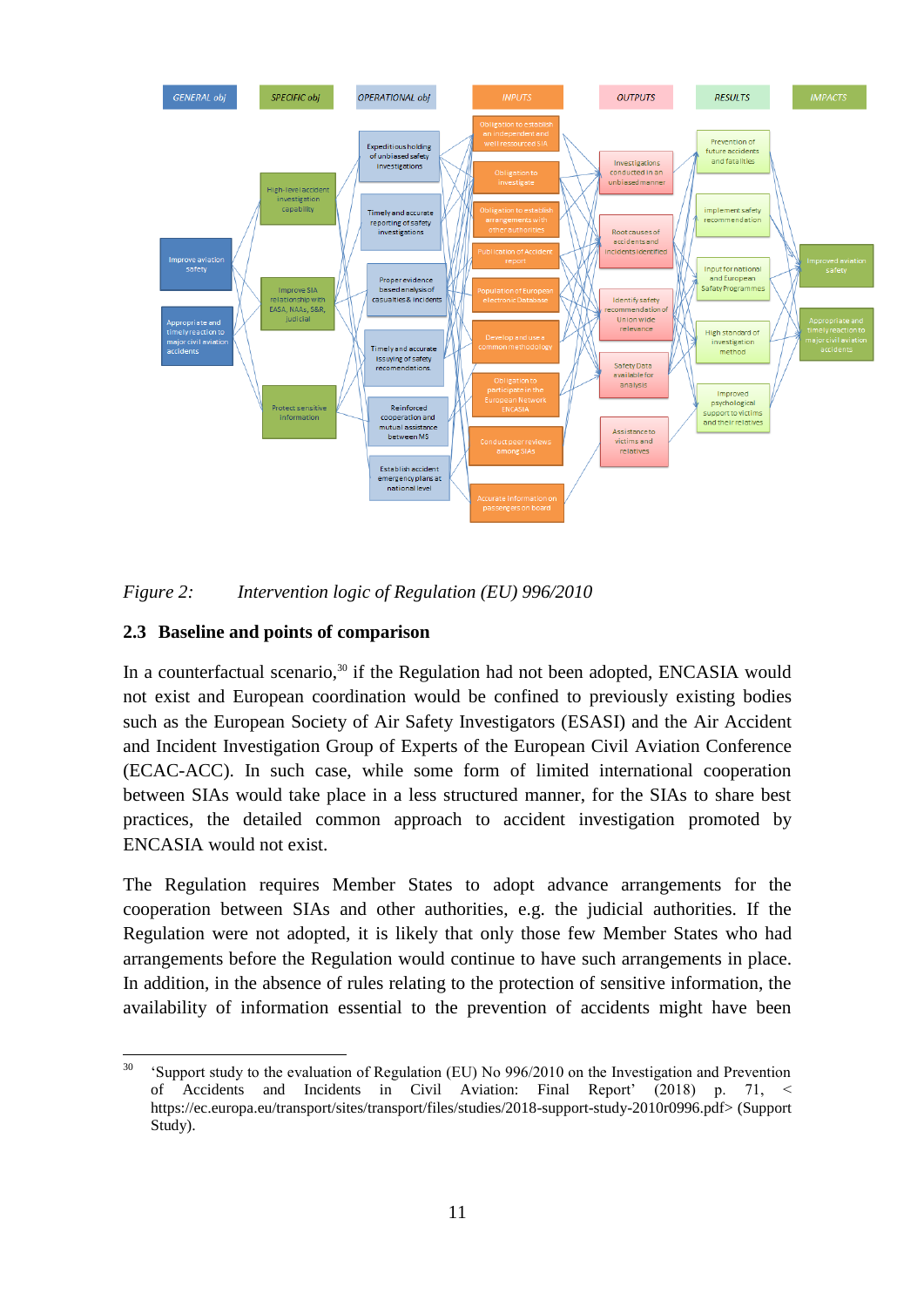impeded and the level of aviation safety might have been lower than the one enjoyed since the adoption of the Regulation.

In the counterfactual scenario, EASA would most likely go through an increase in responsibilities in the context of accidents, in particular as a regulatory or certifying entity, regardless of whether it was formally described in the legislation, but its role in the investigation would not have been clearly defined. This would be likely to cause confusion between EASA and the other parties involved in the investigations, notably where the accident is occurring is a third country and involving European manufactured or certified products for which EASA is the competent authority.

In the counterfactual scenario, the responses to the safety recommendations would still be implemented with a significant delay and highly inconsistently.

In the counterfactual scenario, assistance to victims and their relatives would continue to be unregulated, and the risk of not being able to react fast and efficiently in giving assistance to victims and relatives in case of emergency would be higher.

# <span id="page-11-0"></span>**3 IMPLEMENTATION / STATE OF PLAY**

The Commission assessed the achievements of the Regulation since its entry into force, and analysed the difficulties met during the implementation<sup>31</sup>. It highlighted, in particular, the improvements resulting from the work of the European Network of Civil Aviation Safety Authorities (ENCASIA), which it considered as the biggest added value for Europe, allowing to improve the efficiency of accident investigation. Furthermore, the analysis pointed out the improvement in the perception of SIAs as being independent, since the adoption of the Regulation and the improvement of the cooperation between SIAs and EASA. The analysis also noted the success of the Safety Recommendations Information System (SRIS), with 1810 safety recommendations recorded during nearly four years of the system's operation, at the end of 2015. The analysis stated that most of SIAs were positive about the new system.

It also highlighted several weaknesses such as mutual assistance and independence which should be strengthened and suggested to do this without amending the Regulation. While stating that in general most of the MS have adapted their respective national rules to be in line with the Regulation, the analysis pointed out particular problems in implementation of certain provisions of the Regulation. Namely, problems with implementation of Article 14(2) of the Regulation, dealing with the advanced arrangement between SIAs and other authorities, were highlighted. The analysis noted that due to slow implementation of this provision, the Commission initiated eighteen infringements procedures out of which seven led to a letter of formal notice being sent to the noncompliant MS. Finally, the analysis identified several challenges faced by the safety investigations in general and the Regulation in particular. These were, among others, the tensions between the safety and judicial investigations, use of final reports in front of

 $\overline{a}$ <sup>31</sup> Commission Staff Working Document SWD (2016) 151 final.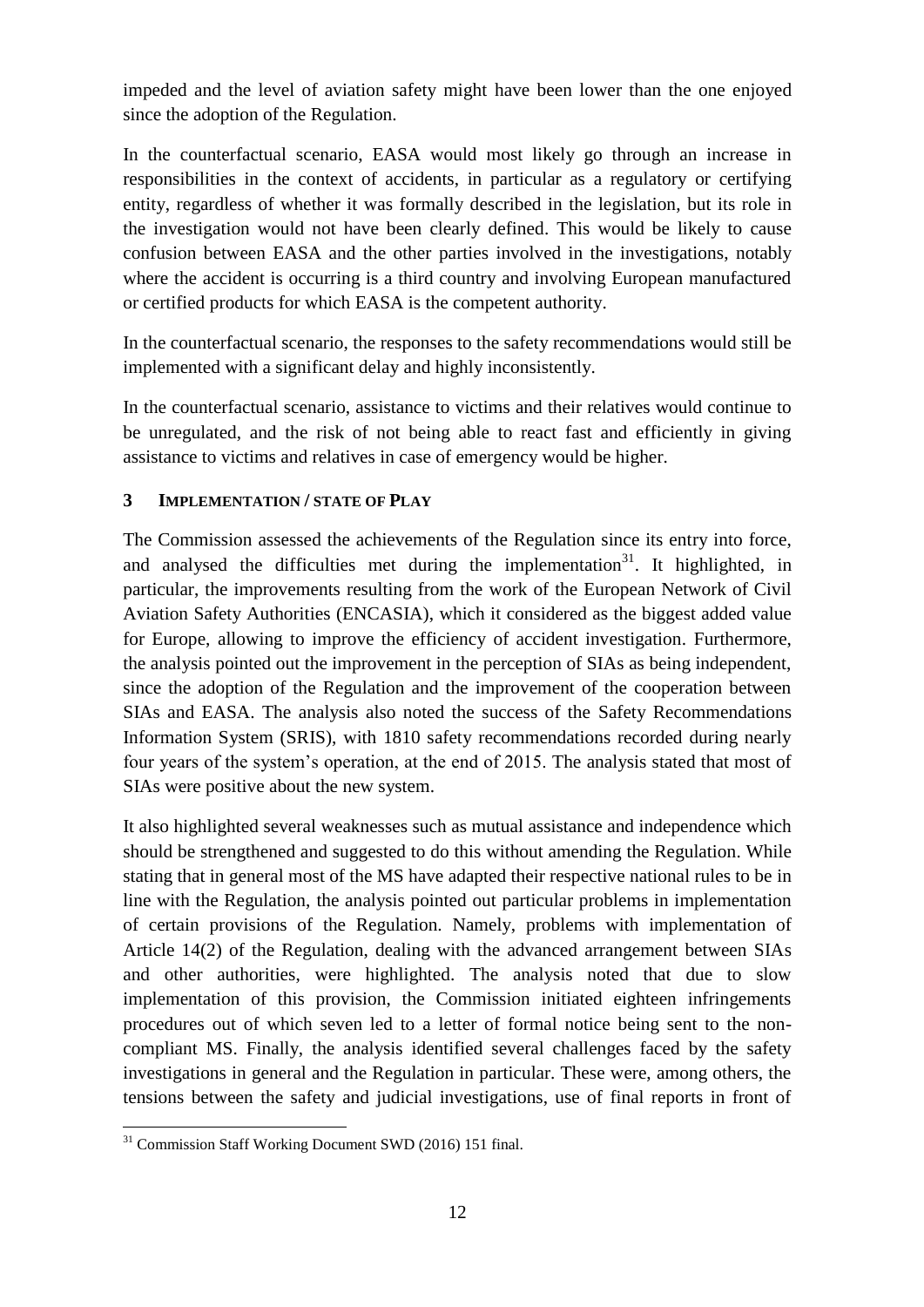courts, or the questions related to the scope of the Regulation. Consequently, in order to further study the issues identified, the analysis recommended to carry out a comprehensive evaluation of the Regulation.

# <span id="page-12-0"></span>**4 METHOD**

# **4.1 Methodology and sources of information**

<span id="page-12-1"></span>A support study was carried out by an external contractor to provide input to this evaluation $32$ .

Relevant stakeholders, falling into six main stakeholder groups<sup>33</sup>, were consulted in the context of the study by different means. The following consultation tools were employed:

- Targeted interviews: At the beginning of the study, the contractor held a limited number of interviews with selected stakeholders, representing all six stakeholder groups, for a deeper elaboration of the organisation and selection of issues and persons or organisations to be contacted.
- Online survey, in which respondents from 26 Member States participated, with varied backgrounds ranging from SIAs to victims, and from Member State authorities to EU institutions and industry.
- Focus group: Through an online platform, individual experts from the Commission, SIAs, CAAs, and academia, assisted and advised the consultant throughout the study in framing and defining the problem or reaching a judgement based on their expertise, from the design stage to the interpretation of findings.
- Stakeholder workshop held on the  $1<sup>st</sup>$  June 2017 where preliminary findings of the independent study were presented to the stakeholders who provided with their feedback and suggestions for improvement.
- Public consultation in form of an online questionnaire held between 16 June and 4 October 2017, which included questions regarding familiarity with the Regulation, the image of the national safety investigation authority, the protection of technical data, the protection of private data, informing relatives of victims, and the emergency and assistance plans at national level.

Furthermore, in order to complement the study with factual information, desk research on several related issues was carried out. It included:

- ICAO Standards and Recommended Practices and supporting documents
- EU Legislation
- ENCASIA documentation

 $\overline{a}$ <sup>32</sup> https://ec.europa.eu/transport/sites/transport/files/studies/2018-support-study-2010r0996.pdf

<sup>&</sup>lt;sup>33</sup> European Union staff (European Parliament, Council, European Commission, JRC, EASA, etc.); safety investigation authorities; Member States (ministries and civil aviation authorities); aviation community; law and criminal investigation; passengers and victims.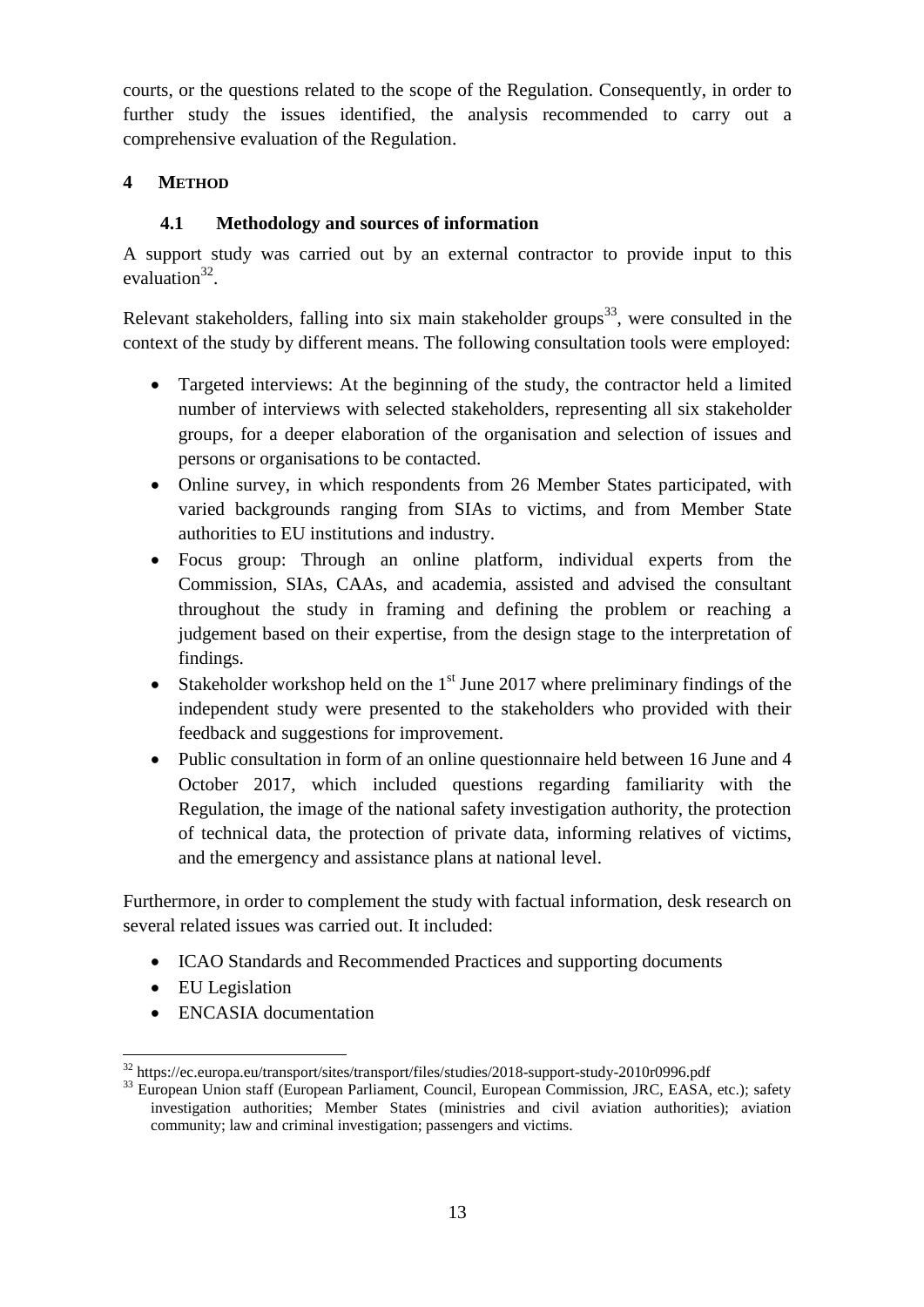- Court cases documentation
- Four accident case studies
- Existing studies and literature.

The data collected was used to respond to the evaluation questions. All the analytical findings constitute the basis for the assessment on how the Regulation has scored on the five evaluation criteria: relevance, effectiveness, efficiency, coherence and EU added value.

Each of these criteria was addressed through evaluation questions (see Annex II). These questions were answered in the support study and reflected in Section 6 of this document, when considered pertinent.

A Commission internal Steering Group provided advice and monitored the progress of the exercise. Being composed of members from different Commission departments and having the necessary mix of knowledge and experience, the Steering Group brought together a range of different perspectives and provided the necessary input, in particular where the evaluation touched different policy areas.

# <span id="page-13-0"></span>**4.2 Limitations and robustness of findings**

Certain groups of stakeholders were initially not inclined to participate in the stakeholder consultation and there was a lack of response from some Member States. To mitigate this stakeholder fatigue, a proactive approach was taken by the consultant, supported by the Commission and paired with the extension of deadlines for responses. These solutions ensured that the inputs received, 144 responses from the stakeholders representing each of the six stakeholder groups, met the requirements of being sufficiently robust and, consequently, indicative enough for the purposes of the evaluation.

A further limitation was the difficulty to monetise the benefits of the actions carried out under the provisions of the Regulation. It was not problematic to assess the costs generated at the level of the European Union (e.g. the ENCASIA grant or the cost of organising the meetings). However, it was more difficult to determine those costs that are incurred at the national level (e.g. the costs of establishing advanced arrangements or national emergency plans) as these are largely influenced by the approaches taken by the particular Member States in this regard.

# <span id="page-13-1"></span>**5 ANALYSIS AND ANSWERS TO THE EVALUATION QUESTIONS**

This section provides the analysis and the results for the five evaluation criteria based on the detailed evaluation questions (see Annex 3), which were answered in reference to the desk research, the field research, including the Public Consultation and the results from the case studies. Some evaluation questions represented below were merged in order to simplify the presentation of the results. They appear in the text in italics.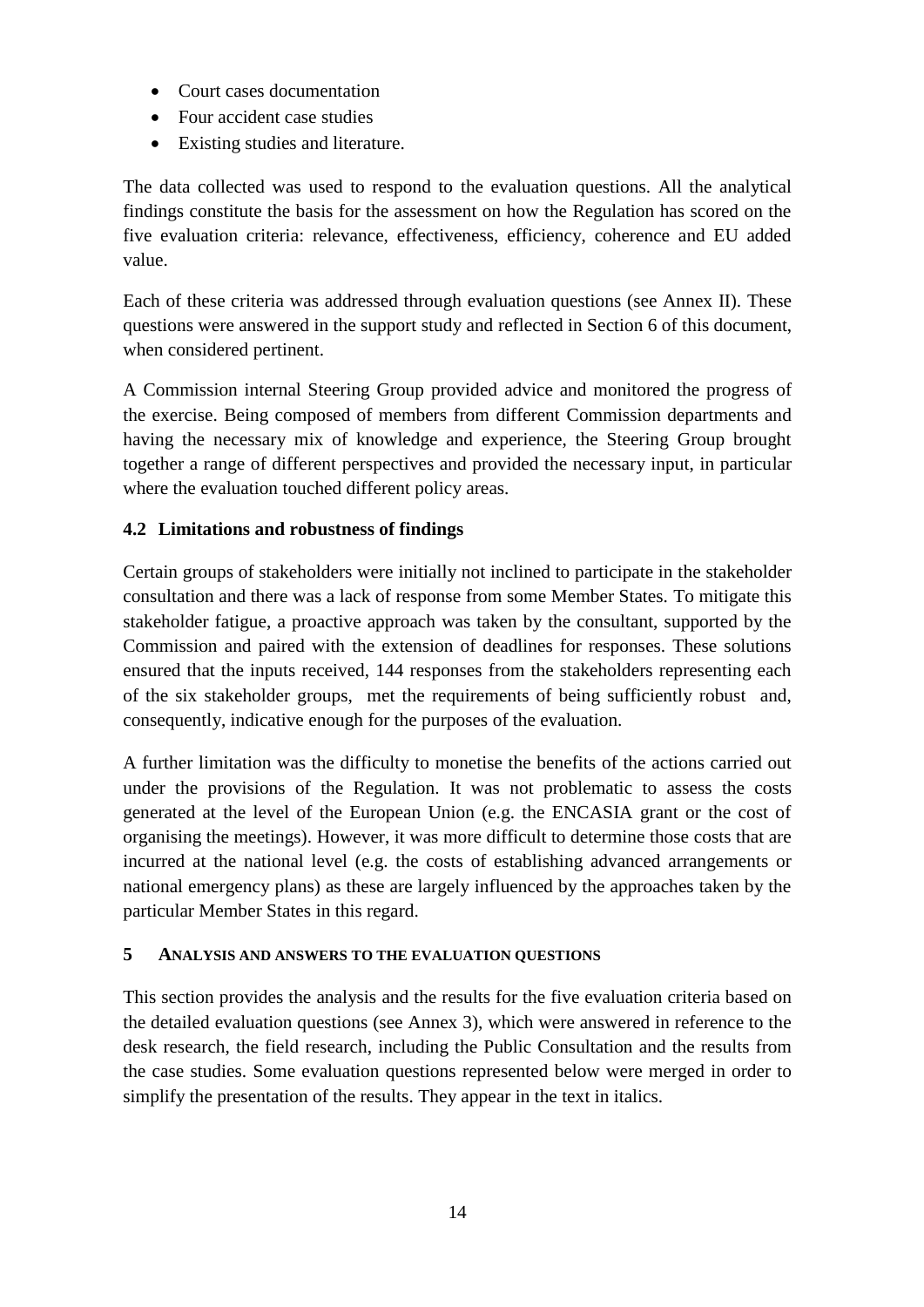# <span id="page-14-0"></span>**5.1 Relevance**

The first evaluation criterion is the relevance of the Regulation, which aims at understanding to which extent the measures required by the Regulation are still relevant and appropriate for meeting the initial goals and to face new challenges. This section will assess the Regulation in an ever-evolving European context.

Regarding the specific objective of reinforcing the cooperation between SIAs, almost all SIAs have been involved in the European Network of Safety Investigation Authorities (ENCASIA) which focussed on exchanging information and identifying best practices. The biannual plenary meetings of the heads of SIAs allow to agree on common targets, to identify an annual work programme and to commit on the necessary contributions to implement it. Smaller SIAs, who previously operated in isolation, are offered the possibility to be part of a wider regional process and to rely on the experience of other Member States. Nine responses out of ten received in the targeted survey consider ENCASIA as a success and insist that it needs to be continued in order to keep the efforts ongoing.

The Regulation requires Member States (Article 4(6)) to ensure that its safety investigation authority is given the means required to carry out its responsibilities independently and to obtain sufficient resources to do so. However, when it comes to the objective of ensuring adequate investigation capacity, it remains unclear whether all Member States are able to handle a complex investigation of an aviation accident, e.g. involving a large number of victims, or taking place in an urban area. . At the same time, 10 out of 25 respondent SIAs indicate that the investigation capacity of SIAs remains insufficient.

In addition, Article 6(2) of the Regulation provides the possibility of asking another Member State for mutual assistance. The Commission has no concrete information about such arrangements being put in place by Member States. Therefore, ENCASIA, also acknowledging existing room for improvement, intends to allocate more resources for specific training programmes in this area. While the Regulation provides a tool for facilitating mutual assistance in accident investigation, its advantages do not seem to have been exploited by the Member States.

With regard to the need to coordinate safety investigations and judicial investigations, the requirement for advanced arrangements as provided in Article 12 (3) of the Regulation has been useful for establishing dialogue between the various actors and structuring relations among them. In most cases, clear language regarding procedures and timeframes has helped to address the issue of cooperation. In addition, the rules regarding the preservation of evidence and protection of sensitive safety information have contributed to ensuring that information important for the prevention of accidents is made available. Nonetheless, it appears that tensions between authorities conducting safety investigations and authorities in charge of judicial investigations still persist. Nearly half of the responses received in the survey confirmed this statement. Cooperation and advanced arrangements, being an important vehicle of such cooperation, therefore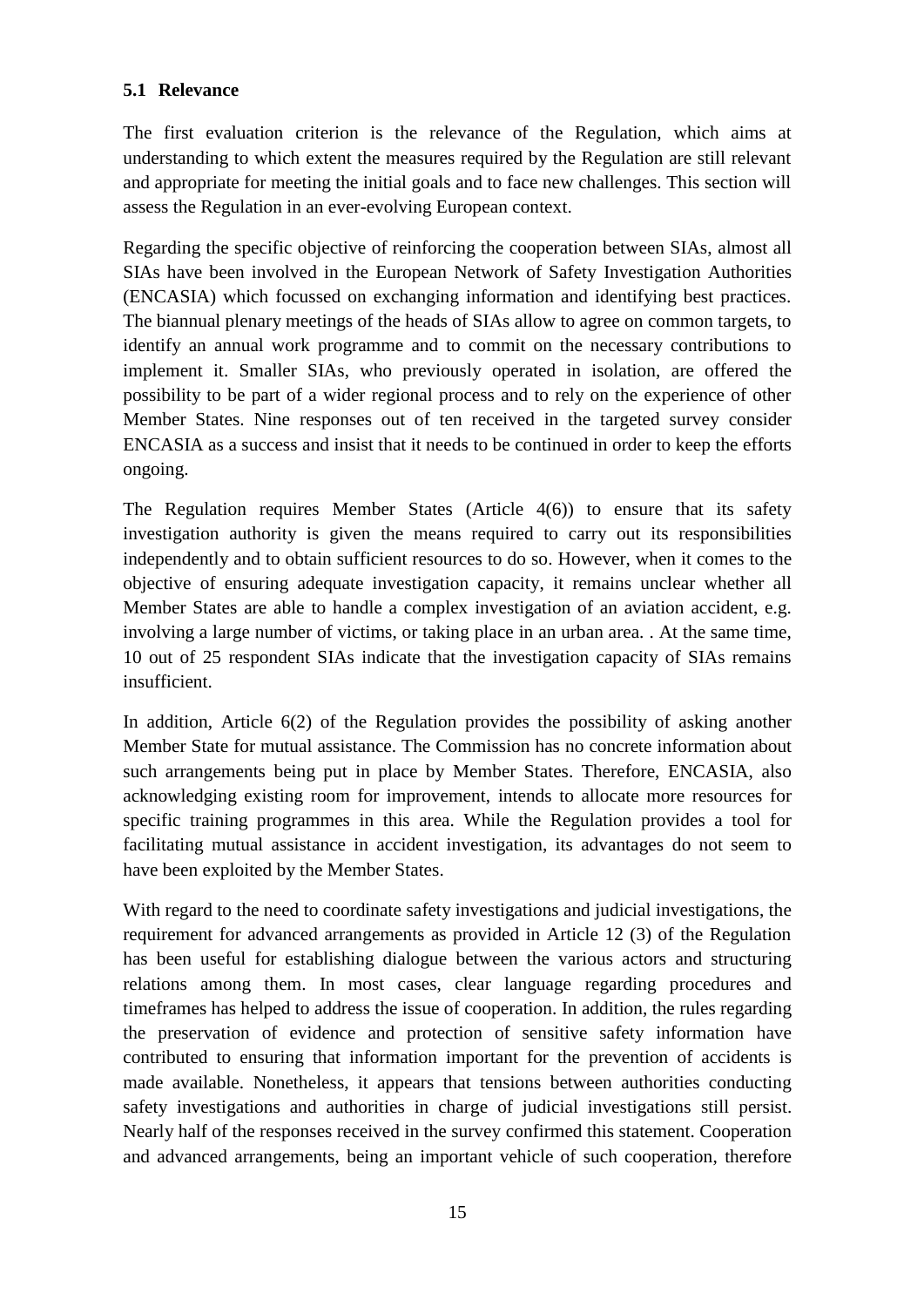continue to play a crucial role in improving such tensions between the various investigation authorities. Consequently, the objective of better cooperation amongst the investigation authorities remains relevant.

The Regulation addressed the role of EASA in supporting the safety investigations, and in acting according to the outcomes of the investigations<sup>34</sup>. The intention of the legislator was to ensure that EASA's responsibilities related to design approval were reflected in its participation in safety investigations. This intention is linked to the objective to clarify the role of EASA in accident investigation while reflecting the experience and knowledge held by EASA. In particular EASA's functions and tasks of State of Design, Manufacture and Registry when related to design approval and its various roles of rulemaking, certification and oversight authority should be used wherever relevant in the investigation process. Nevertheless, the tensions still exist in relation to EASA's participation in safety investigation, as further discussed below in the chapter on efficiency. However, given the specific functions and tasks of EASA and its potential to contribute in safety investigation, as envisaged in Recital 9 of the Regulation, the rules defining the role of EASA in accident investigation remain highly relevant for SIAs to make efficient use of the EASA's expertise while not affecting the independent status of the investigation.

The Regulation also lays down detailed rules on the follow-up to safety recommendations. The safety recommendations suggest specific actions to be taken by the addressees (i.e. by the airline, the manufacturer, the authority or any other involved party). The Regulation aims to put pressure on all parties involved to effectuate the recommendations in order to prevent the type of accident from occurring again. While there is still a lack of follow-up to safety recommendations by the addressees, detailed rules setting up the modalities of such follow up are relevant in improving the situation and achieving a high follow-up rate. |

The Regulation aims to ensure better protection to victims and their relatives. To this end, the Regulation lays down the obligation for airlines to establish the procedures that allow for the production of a list of all passengers on board of an aircraft involved in an accident. Moreover, the Regulation also renders the obligation for the Member States to establish a national civil aviation accident emergency plan and to ensure that the airlines established in their territory have in place the plans for the assistance to victims and their relatives. The answers received in the targeted survey, covering the respondents from all six stakeholder groups, indicate that 64% respondents believe that there is a sufficient assistance to victims and their relatives provided in their respective countries<sup>35</sup>. However, at the same time, 54% respondents are either neutral or disagree with a statement that the national civil aviation accident emergency plans have been sufficiently developed and implemented. On the other hand, the interviews conducted within the framework of the support study suggest that the requirements on having the passenger lists as laid down

 $34$ Regulation(EU) No 996/2010 article 8.

<sup>35</sup> Support Study, p. 134.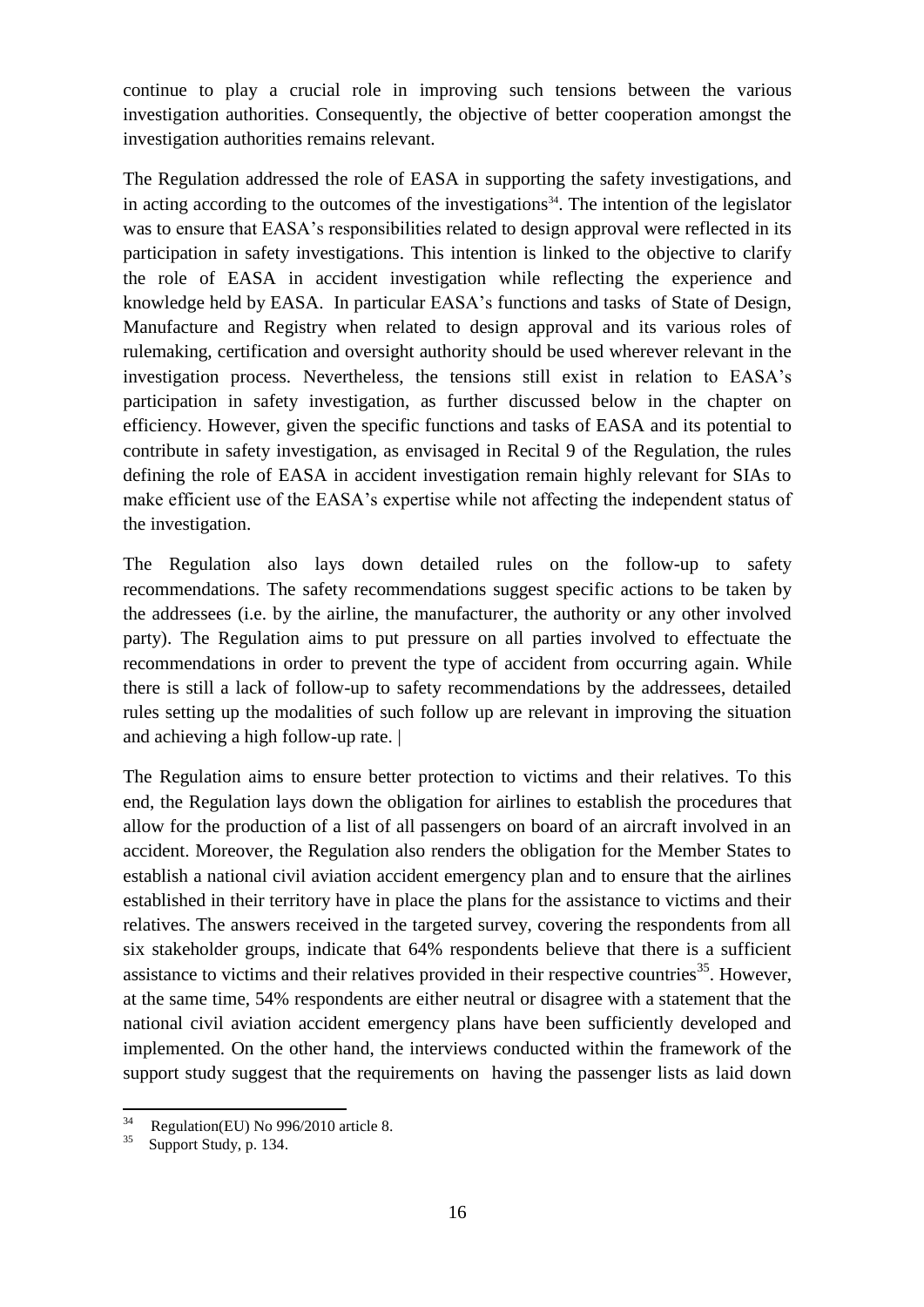by the Regulation have been fulfilled by the airlines. Consequently, while the rules on the assistance to the victims laid down by the Regulation have not been fully implemented, there are indications that their existence has improved the assistance to the victims by the airlines as well as the Member States. Hence these rules continue to be relevant in the future efforts of further improve such assistance.

A number of issues have recently become relevant: drones, cyber-attacks, social media and increasingly complex aircraft and air traffic management requiring new investigation techniques.

When drafted, the Regulation did not foresee the inclusion of drones under the rules on aviation safety. However, with the entry into force of the new EASA Basic Regulation, Article 5 of the Regulation was amended and it now lays down the obligation to investigate accidents or serious incident involving aircraft to which the Basic Regulation applies. <sup>36</sup> As unmanned aircraft now fall within the scope of the Basic Regulation, the obligation the new Article 5 to investigate also extends to accidents and serious incidents involving drones. It should be noted that the safety investigation authorities may decide to derogate from this obligation, taking into account the expected lessons to be drawn for the improvement of aviation safety, and not initiate investigation of an accident or serious incident involving an unmanned aircraft "for which a certificate or declaration is not required pursuant to Article 56(1) and (5) of Regulation (EU) No 2018/1139". As the new Basic Regulation entered into force after the conclusion of the stakeholder consultation for this evaluation, the Commission has no information on the preparedness of SIAs to investigate such accidents or serious incidents involving drones.

As to the investigation of cyber-attacks, the evaluation support study and workshop highlighted that although this is not a competency of SIAs, but rather of law enforcement, it will be necessary for the SIAs to have an access to the capacity and expertise to determine whether a cyber-attack was at the cause of the accident.

Finally, the evaluation highlighted a new trend in merging SIAs into multimodal organisations, which, at the time of writing is the case in twelve Member States. However, no common pattern exists as to which transport modes (air, rail, sea, or road) are part of such investigation authority<sup>37</sup>. While economy of scale seems to be the key driving factor for deciding on the structure of these organisations, other factors such as the methodology of safety investigation must be considered. Roed-Larsen and Stoop (2012) note that the preferred practice is to liaise only with other SIAs within the same transport mode, and conclude that "a multi-modal or, even better, a holistic cross-sectoral national or international investigation body will benefit in many ways from a broader approach than is common in many countries" $38$ .

 $\overline{a}$ 

<sup>36</sup> Regulation (EU) 2018/1139, Art. 135.

<sup>&</sup>lt;sup>37</sup> In some cases, (e.g. Dutch Safety Board) accidents and incidents of military transport are also included.

<sup>&</sup>lt;sup>38</sup> Modern accident investigation-Four major challenges, Roed-Larsen, Stoop, Safety Science 50 (2012), p. 1396.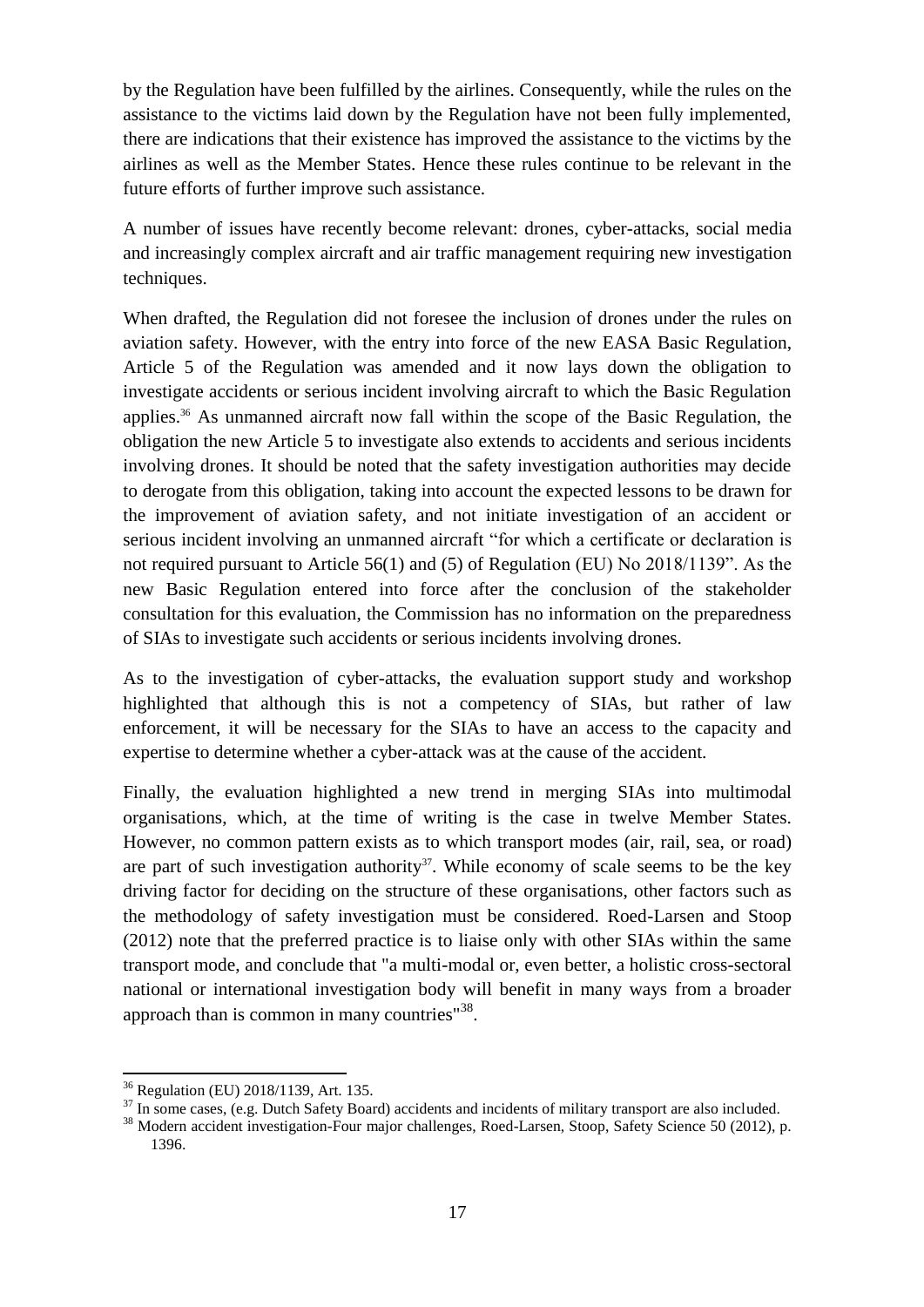In light of the ever-evolving technology posing new potential challenges in accident investigation and requiring further expertise and cooperation, the objectives of the Regulation continue to be relevant in achieving the ultimate goals of appropriate and timely reactions to major civil aviation and, consequently, the overall improvement of aviation safety. Further efforts seem necessary in support of achieving these goals.

# <span id="page-17-0"></span>**5.2 Effectiveness**

This subsection assesses whether the Regulation has been effective in achieving the intended objectives and in particular the improvement of aviation safety in Europe. It will in particular assess how the specific objectives and the operational objectives of the intervention have been implemented.

# <span id="page-17-1"></span>**5.2.1 Ensuring high-level accident investigation capacity**



*Figure 3: aspects contributing in ensuring high level of accident investigation capacity*

Among the operational objectives of the intervention, the Regulation requires the **expeditious holding** of investigations and requires SIAs to issue the final report in the shortest possible time, if possible within one year.

However, out of 104 accidents involving large aircraft in the EU between 2010 and 2016, only about 40% of the reports were released in less than 1 year, while the current average time to complete an investigation is two years. The evaluation support study found that the delays can be attributed to the complexity of investigations, which often cannot be accounted for beforehand.

On the other hand, the average response time to recommendations has been improved, even though it is still beyond the required timeframe of 90 days. The support study has found that the delays can be, to certain extent, explained by the lack of a standard procedure of closing the files in the Safety Repository Information System (SRIS), resulting in the file remaining open beyond the 90 days period.

As to the **investigation capacity** of SIAs, the targeted survey showed that half of the respondents consider the capacity of SIAs as insufficient, especially in terms of personnel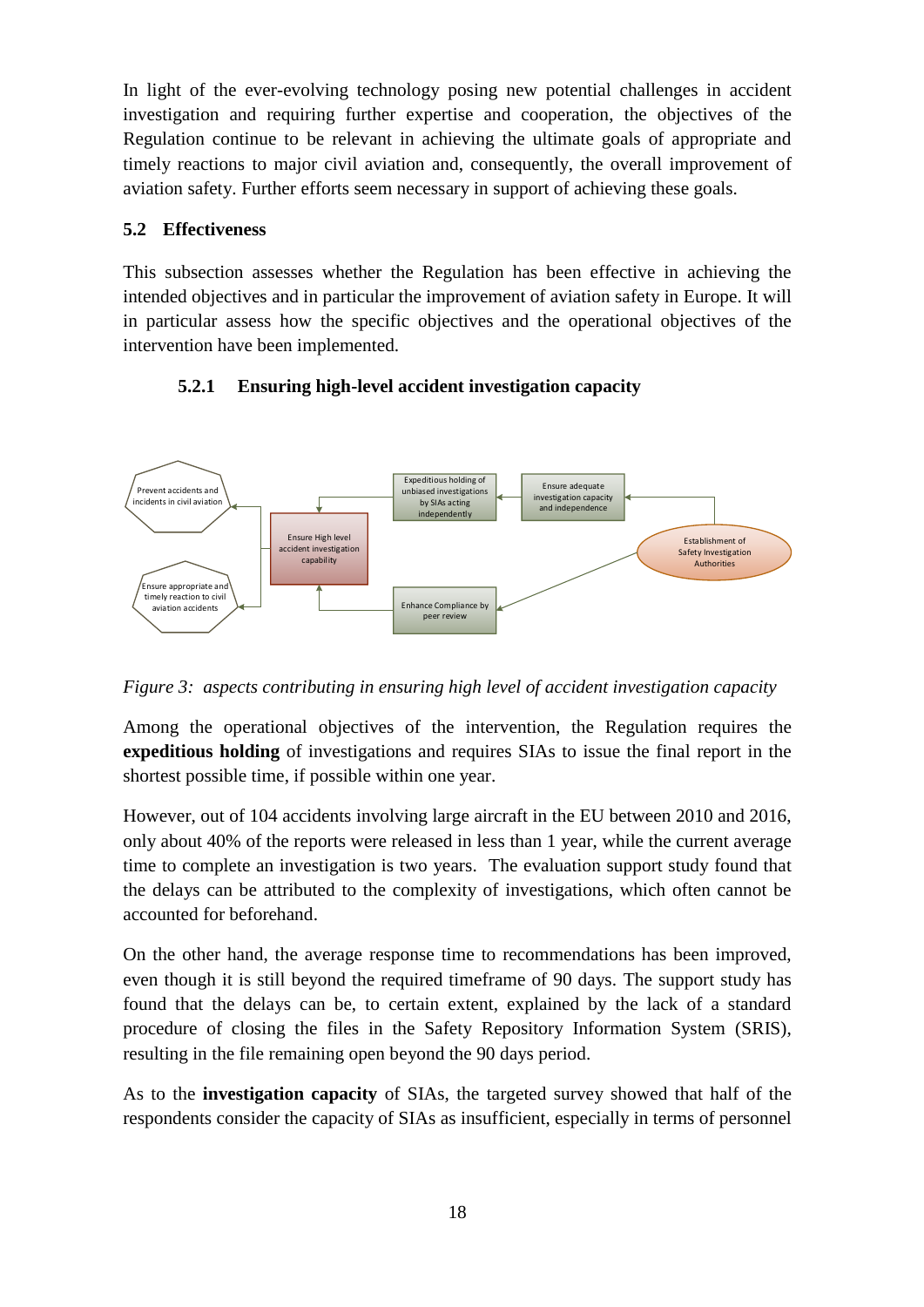and equipment. Therefore, it appears that there is still a further effort to be deployed by some Member States in order to reach a sufficient investigation capacity.

In terms of financing, the annual budget of 18 out of 22 surveyed SIAs remained the same or has increased since the entering into force of the Regulation (with only one SIA reporting an increase of more than 5%), while four SIAs answered that their budget in fact decreased, reporting a reduction of more than 5 %. Sufficient funding is crucial in ensuring, among other things, that the SIA is well equipped and capable of attracting and further developing qualified personnel. Having sufficient financial resources is directly linked to the ability of the SIAs to adequately perform its tasks.

Nevertheless, according to interviewees, the **quality of investigations** has improved across Europe, with 51 % of the respondents considering the investigations being of sufficient quality. The higher quality of independent safety investigation is mainly reflected through better quality of safety recommendations and reports. Having sufficiently trained personnel is crucial for SIAs in order to conduct high quality safety investigations. The Regulation itself only provides for a relatively broad requirement for SIAs to make "qualified personnel" available, the qualifications referred to are not defined<sup>39</sup>. The training of investigators, sharing of best practices and promoting collaboration between SIAs within the ENCASIA network, allowed to reinforce the practical and theoretical knowledge in handling major accident investigations. The results of the field research conducted by the contractor suggest that the activities of ENCASIA regarding the training of investigators, and in particular the joint training activities, had a direct influence on the improvement of safety investigations across Europe.

Furthermore, based on the information received from some SIAs, free access to all relevant documents deemed necessary for the purposes of safety investigations remains an issue that impacts the quality and timeliness of investigations. Some owners of such documents, information and records interpret free access restrictively, not providing the SIAs the possibility to process the documents outside of the owner's premises. Such restrictions in turn limit the ability of the investigators to examine the documents, which often amount to thousands of pages, and can have a negative effect on the quality of the investigation.

It follows that there are a number of aspects affecting the quality and timeliness of safety investigations. These include the free access to documents, the need of sufficient funding, and the requirement of more systematic and organised training. Further improvements in these areas would likely result in high quality of safety investigations conducted in timely manner.

The provisions on **independence of SIAs** were introduced in order to avoid any conflict of interest and external interference in the determination of the causes of the accidents and incidents being investigated. They have been reinforced in the Regulation which stipulates that the SIA shall be functionally independent, in particular of aviation

 $\overline{a}$  $39$  Article 4(6)(e).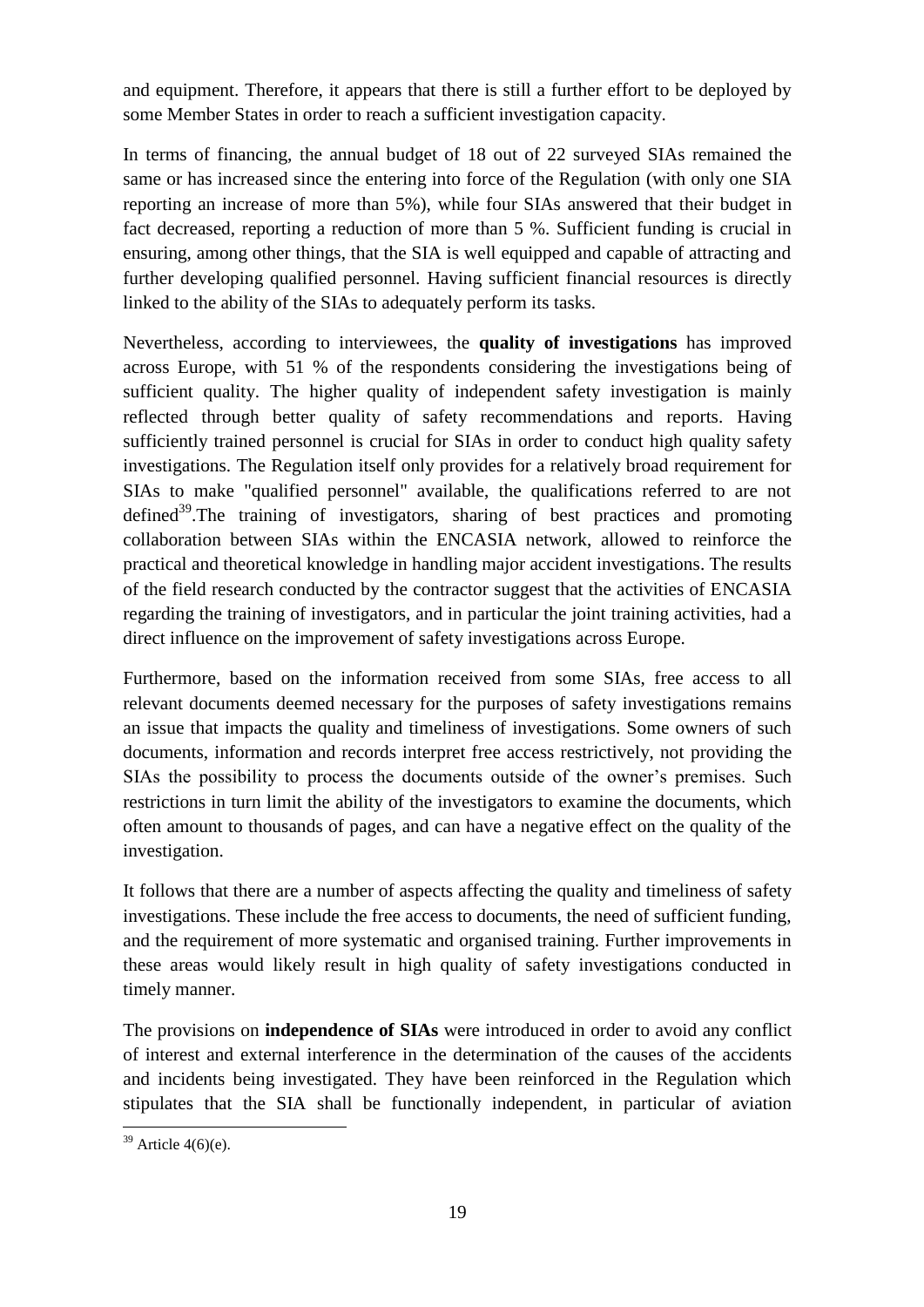authorities and of any other party or entity the interests or missions of which could conflict with the task entrusted to the safety investigation authority or influence its objectivity. In such way, the Regulation reflects the approach ICAO, which in its Manual of Aircraft Accident and Incident Investigation provides that "the Aviation investigation authority must be strictly objective and totally impartial and must be perceived to be so. It should be established in such a way that it can withstand political or other interference or pressure"<sup>40</sup>.

According to the consultation results, 46 stakeholders (representing 74% of the respondents) believe that the investigations are unbiased, with additional 12% having neutral or no opinion on this matter. However, some respondents have mentioned that there seems to be an influence from other parties. However, no specific examples were mentioned. The public consultation showed that more than half of the respondents have a high degree of trust in the SIAs to take appropriate action in case of a major accident and only 11% have low or very low trust in the SIAs.

The Commission services have been occasionally confronted with issues related to the 'functional', 'operational' and 'organisational' independence of SIAs. Most recently, the Court of Justice of the European Union (CJEU) upheld the Commission's concerns in relation to the organisational and decision-making independence of a national investigation body in Poland<sup>41</sup>. When reviewing the implementation of the Regulation,<sup>42</sup> the Commission services concluded that the Regulation had no practical effect on the independence of SIAs. The evaluation support study indicated the potential lack of independence of SIAs in four Member States but provided evidence only in one case<sup>43</sup>. ENCASIA reported that in several smaller Member States the budgetary restrictions which followed the 2008 financial crisis impacted the resources and the autonomy of  $SIAS^{44}$ .

The Commission monitors the implementation of the different obligations of Member States provided under this Regulation. In order to achieve the objective of reaching a high level of investigation capability the Regulation provides for the promotion **of peer reviews between SIAs**.

Peer reviews consist of a visit of at least two peer reviewers from different Member States who visit during three days the peer-reviewed SIA. This process allows familiarising with each other's processes, identifying deficiencies and remedial action. By today, 20 SIAs have been peer-reviewed. The field research done in the context of the support study concluded that the SIAs that have already participated in the peer review exercise appreciate this process. However, one SIA noted that an official audit could have been more effective. It should however be highlighted that, according to the support

 $\overline{a}$ 

<sup>40</sup> ICAO Doc 9756 (Manual of Aircraft Accident and Incident Investigation), Part I (Organizing and Planning), Para 2.1.2.

<sup>41</sup> Judgement of 13 June 2018, *European Commission v Republic of Poland,* C-530/16, EU:C:2018:430 .

<sup>42</sup> Commission Staff Working Document SWD (2016) 151 final.

<sup>&</sup>lt;sup>43</sup> In the meantime, changes have been made by that Member State to redress the situation.

<sup>&</sup>lt;sup>44</sup> This however did not corroborate with the peer review reports made available to the Commission.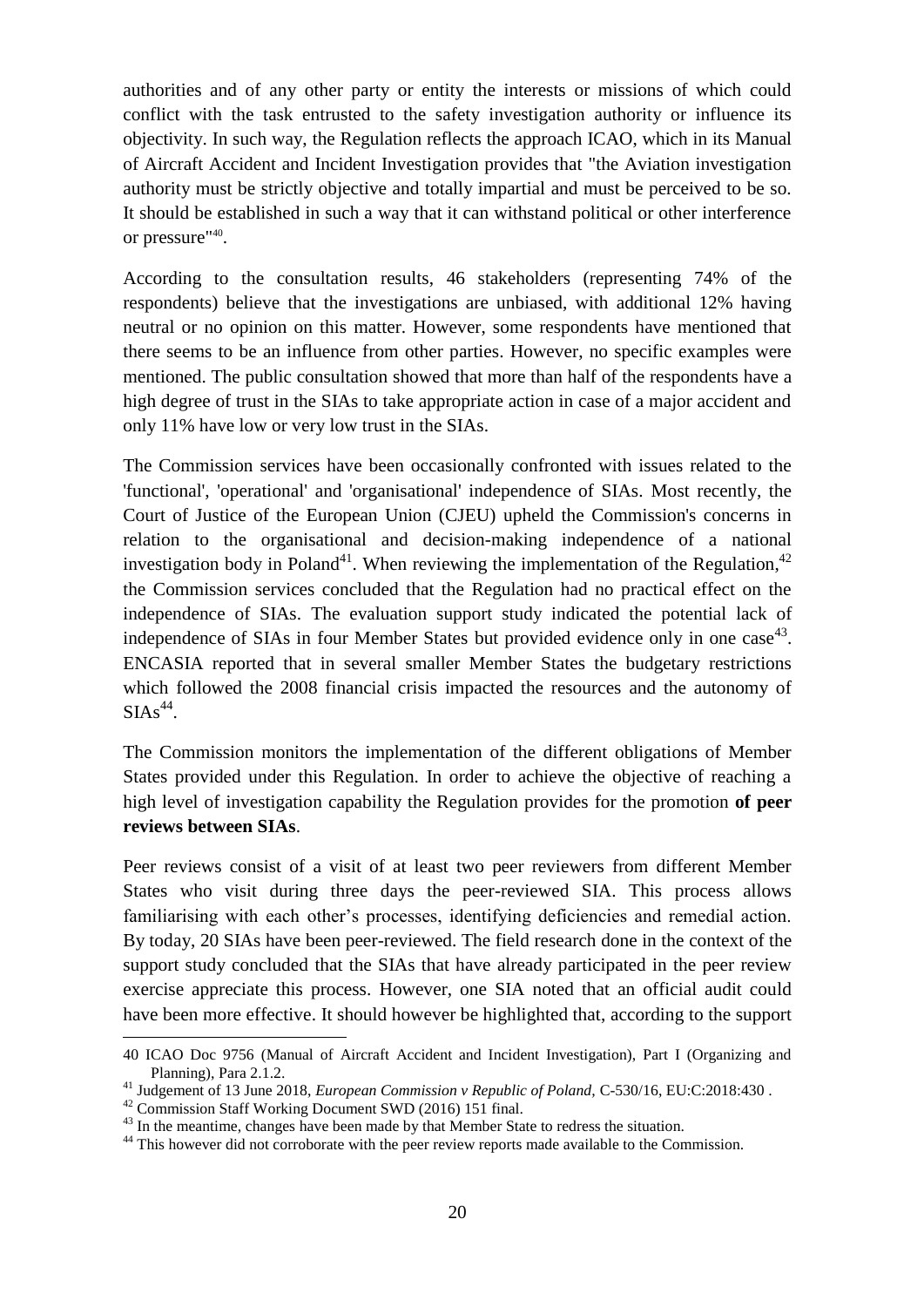study, despite the fact that peer reviews are to a large extent financed from the EU budget, SIAs avoided to share the results with the Commission. According to answers received in a workshop organised as part of the support study, SIAs kept the peer reviews internal in order to build trust. Member States expressed concerns that sharing the results that identify some shortcomings could potentially trigger infringement action by the Commission. <sup>45</sup> Also, in specific cases of alleged breaches such as of the obligation of "independence", the peer-reviewed reports did not reflect the information received from other sources, while at the same time such findings were emphasised in ICAO Audits. The situation is different in other transport modes insofar as it is a current practice, under the respective Accident Investigation Regulations, that the Commission services and the respective agencies work hand in hand with the SIAs to assess their functioning, which allows to take an appropriate action in case of breaches. The absence of clearly formulated oversight rules and the mostly general nature of the respective provisions of the Regulation make it difficult to monitor their correct application by Member States.

# <span id="page-20-0"></span>**5.2.2 Cooperation and assistance among SIAs and their relationship with EASA and other authorities**



#### **5.2.2.1 Cooperation and assistance between SIAs**

*Figure 3: the role of ENCASIA in ensuring appropriate and timely reaction to civil aviation accidents*

Functioning assistance mechanisms among SIAs within Europe are essential, particularly for the smaller Member States that do not have at their disposal the necessary funding sources. In some cases, mostly of the smaller SIAs, the research conducted within the context of the support study indicates that resources are insufficient for a more complex investigation in the case of a major accident. In terms of human resources, SIAs vary considerably in the amount full-time investigators they have available, with one SIA employing more than 50 investigators while 5 SIAs having only 1 full-time investigator.

 $\overline{a}$ 

 $45$  Support Study, p. 125.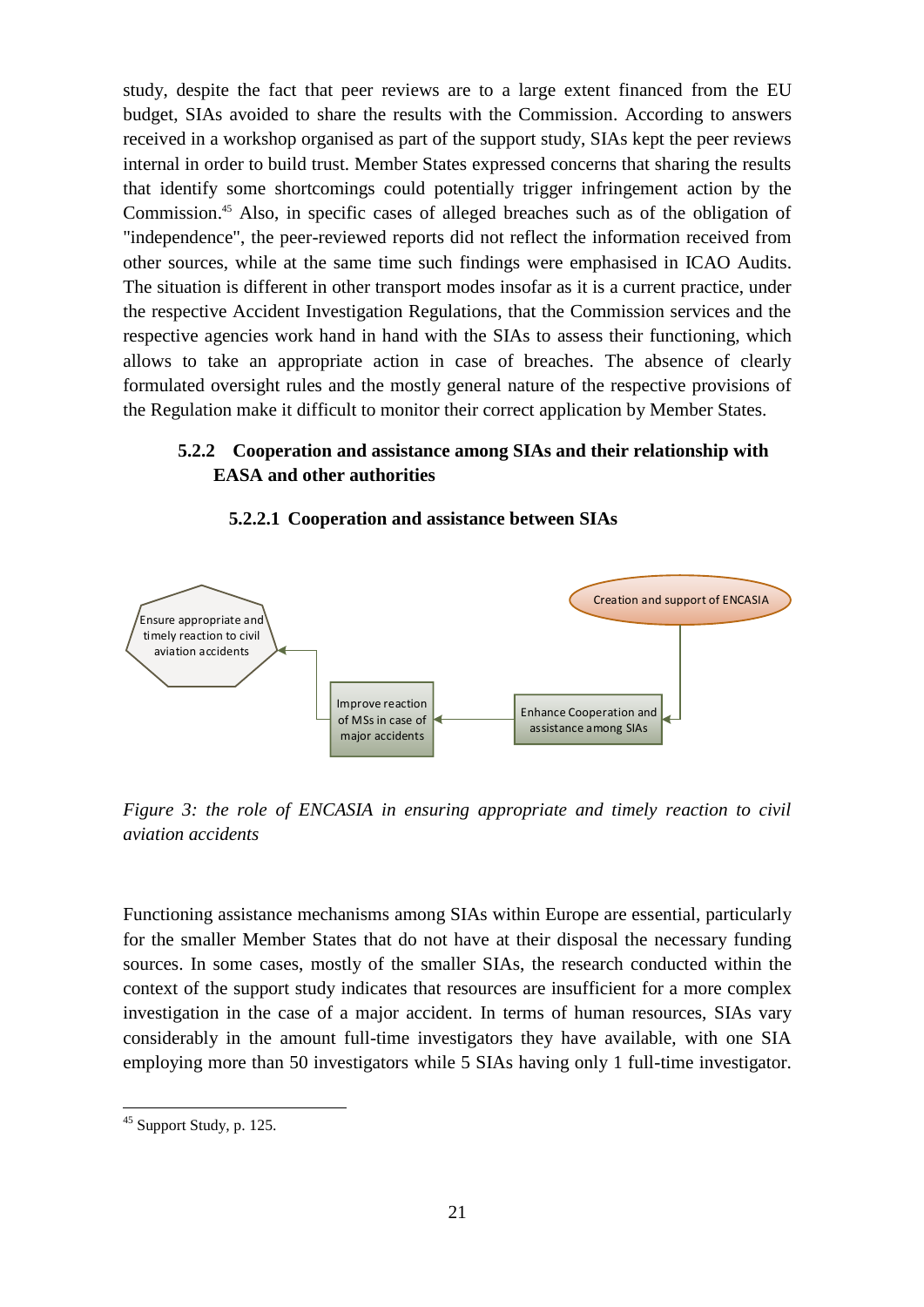As many as 14 SIAs have 5 or less full-time investigators. While it is difficult to determine the optimum number of the investigators SIA should have at its disposal, as this varies based on the size of the investigation in question, it is clear that the more serious aviation accident the more personnel is need to conduct the investigation. It follows that with such limited personnel capacities, handling an investigation of a major accident might be difficult, especially for the smaller SIAs.

The primary responsibility to ensure sufficient resources to the SIA belongs to its Member State, however, the Regulation provides for the possibility to delegate the task of conducting an investigation to another SIA or to request the assistance of another SIA.

**The creation of ENCASIA** is considered by the interviewees to be one of the most effective elements that were brought by the Regulation. The Network has strengthened cooperation between the SIAs as it provides a platform for SIAs to cooperate and exchange information and experiences according to the majority of the interviewees.

24 out of 31 respondents in the stakeholders' survey consider that the creation of ENCASIA, which encourages SIAs to cooperate with one another and facilitates the exchange information in order to build a common understanding of the role and procedures of the safety investigation, has strengthened the coordination and cooperation between SIAs under the Regulation.

Most recently, ENCASIA started to discuss a model contract on cooperation and mutual assistance. While this is certainly a positive development, such cooperation might still be difficult to put in practice due to the momentary circumstances at the time when assistance is being requested. Questions of budgetary constraints or temporary work overload of an assisting SIA need to be considered when SIAs enter into the cooperation arrangements.

The European Commission **provides support**, mainly through grants, secretarial support, translations as well as assistance during ENCASIA meetings and through a thorough development and maintenance of the ENCASIA website and the SRIS database, where the safety recommendations and their responses are stored and shared among SIAs. This support is quantifiable to EUR 1.9 million for the period  $2011-2017<sup>46</sup>$ . A majority of interviewed stakeholders consider that this amount is sufficient for supporting ENCASIA's activities. However, when referring to the Commission grant specifically, no conclusion can be drawn on whether the amount is sufficient to reach the objectives. Participants in the stakeholder consultation were divided on this issue. However, cooperation between Member States has increased substantially as a result of the activities covered by the grant, including the joint training courses and the peer review programme, and significant benefits, described above, derived from it.

 $\overline{a}$  $46$  Support Study, p. 141.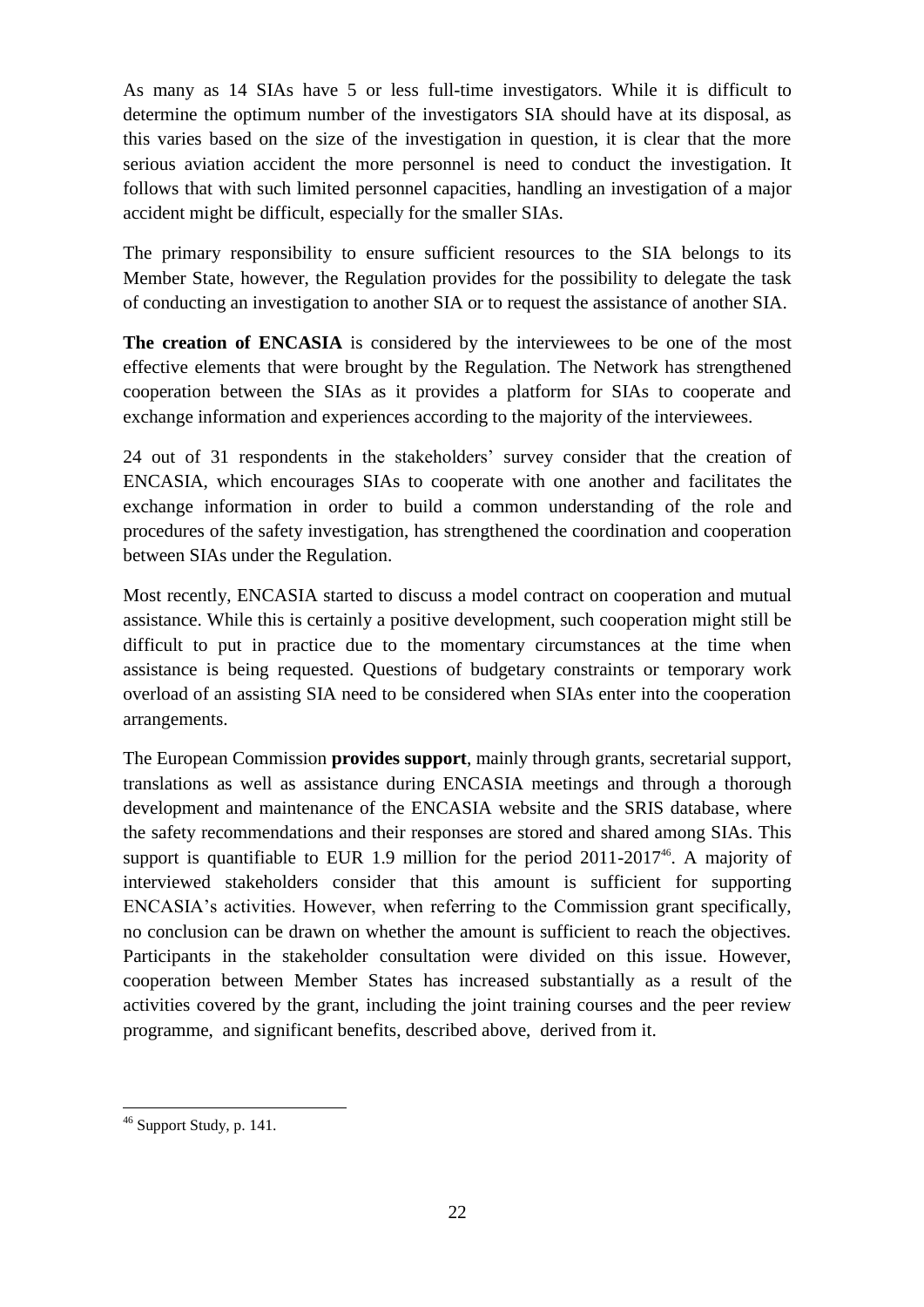Some SIAs suggested an increase of the financial support of the EU, including for setting up and running a permanent office for ENCASIA, and creating a board formalising the ENCASIA Network. However, the evaluation support study finds that such alternatives are not necessarily associated with better support. ENCASIA also indicated that its limited structure would not allow managing further activities and that the grant allocated is not sufficient to cover the planned actions.

# **5.2.2.2 Clarifying the role of EASA in safety investigations**

An identified specific objective of the intervention is that the Regulation improves the relationship between SIAs and other authorities, and particularly with EASA. This includes clarifying the role of EASA in safety investigations. In this regard, the Regulation notably aimed at allowing EASA, as a responsible design authority, to be represented during the investigation and to obtain, without delay, any factual information which may be needed to take immediate safety action in the aftermath of an accident. Article 8 establishes the conditions under which EASA should be invited to participate in safety investigations and defines a number of rights and obligations applicable to it.

Despite the significant progress made on both sides to reinforce the cooperation, it should be noted that some tensions still exist in relation to EASA's participation in an investigation along with the SIA, or in relation to a SIA requiring immediate and unrestricted access to all documents that the SIA deems necessary to collect for the purposes of the safety investigations. Cooperation, while having been improved, is not yet optimal and may, as a consequence, potentially delay the rapid adoption of actions, which might be necessary to ensure the safety of flights. The level of cooperation and EASA's involvement in the investigation may vary considerably from one case to another.

According to EASA, whereas the situation has improved, the Regulation has not been fully effective in enabling it to contribute to safety investigations in a manner proportionate to its role. EASA considers that this reduces the overall opportunity to improve the quality of the investigations and to ensure the safety of aircraft design.

In this context, EASA shared examples of situations where it has not been able fully performing its duties. In most of these cases, EASA pointed to limitations which are not or only partly addressed under Article 8. No firm conclusions can therefore be drawn on whether those limitations are due to a lack of effectiveness of the existing provisions or to the fact that EASA rights under the Regulation are limited and not similar to those of an Accredited Representative of a State.

EASA considers that it should be granted rights and obligations similar to those of the Accredited Representatives of the States in order to be able to efficiently fulfil its duties. It should be noted that Article 2 of Regulation 996/2010 establishes that an "accredited representative designated by a Member State shall be from a safety investigation authority" only.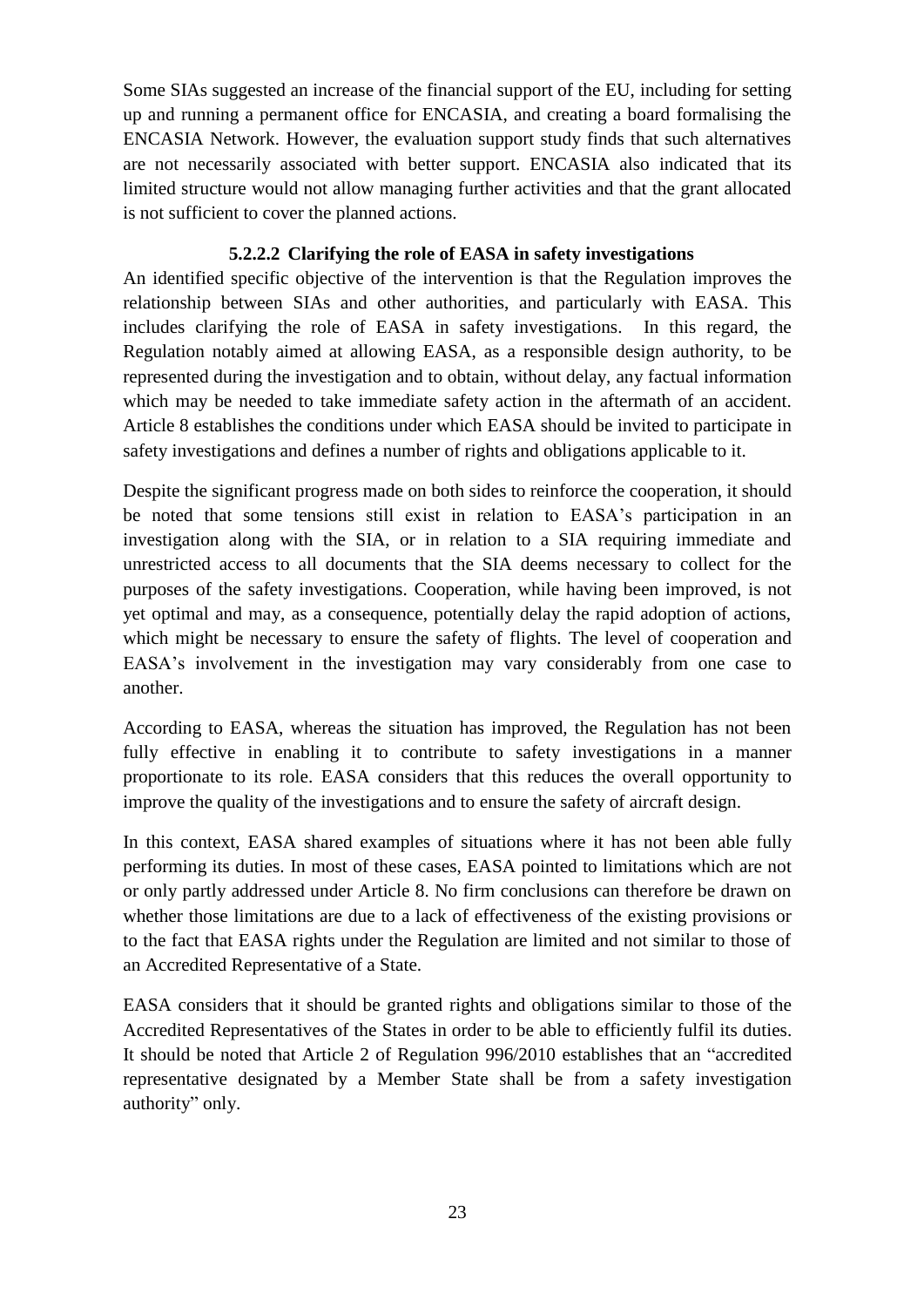EASA also notes that improvements could alternatively be achieved via the conclusion of advance arrangements between EASA and SIAs. This possibility is already provided in Article 12(3) of the Regulation, as highlighted in the Relevance section. No use of the possibility to conclude such arrangements between EASA and SIAs has been made to date.

This evaluation did not receive other feedback on the application of this Article and its effectiveness in clarifying EASA's role in the investigation. It therefore cannot draw firm conclusions on the effectiveness of the Regulation to clarify the role of EASA in safety investigations.

# <span id="page-23-0"></span>**5.2.3 Protection of sensitive safety information**



*Figure 4: the role of the protection of sensitive safety information in the prevention of accidents and incidents in civil aviation*

The protection of sensitive safety information is crucial to the future availability of safety information and therefore to the prevention of accidents (see Figure 4). In the case of civil aviation accident investigations, the aim is to collect all possible information as quickly as possible without however apportioning blame or liability. In order to do so, a high level of trust among all investigation participants must be maintained. The Regulation imposes clear rules on the matter. It notably provides for the conditions under which the information can be shared with others and prevents certain information from being made public. Out of 40 respondents to the targeted survey 29 agreed that the provisions of the Regulation on the protection of sensitive information have positively affected the safety investigations.

The custody of sensitive safety information, including evidence, falls on different parties depending on the Member States. In some cases, the public prosecutor has the custody and the SIA can have access to relevant information. In other cases, the SIA has custody of the evidence and information and the public prosecutor can have access to it. Several national cases from the United Kingdom illustrate how the issue remains present, despite the rules on the protection of sensitive safety information introduced by this Regulation<sup>47</sup>

 $\overline{a}$  $47$  The Regulation, in its Article 14, provides a list of records that "shall not be made available or used for purposes other than safety investigation". These, among others, include statements taken from persons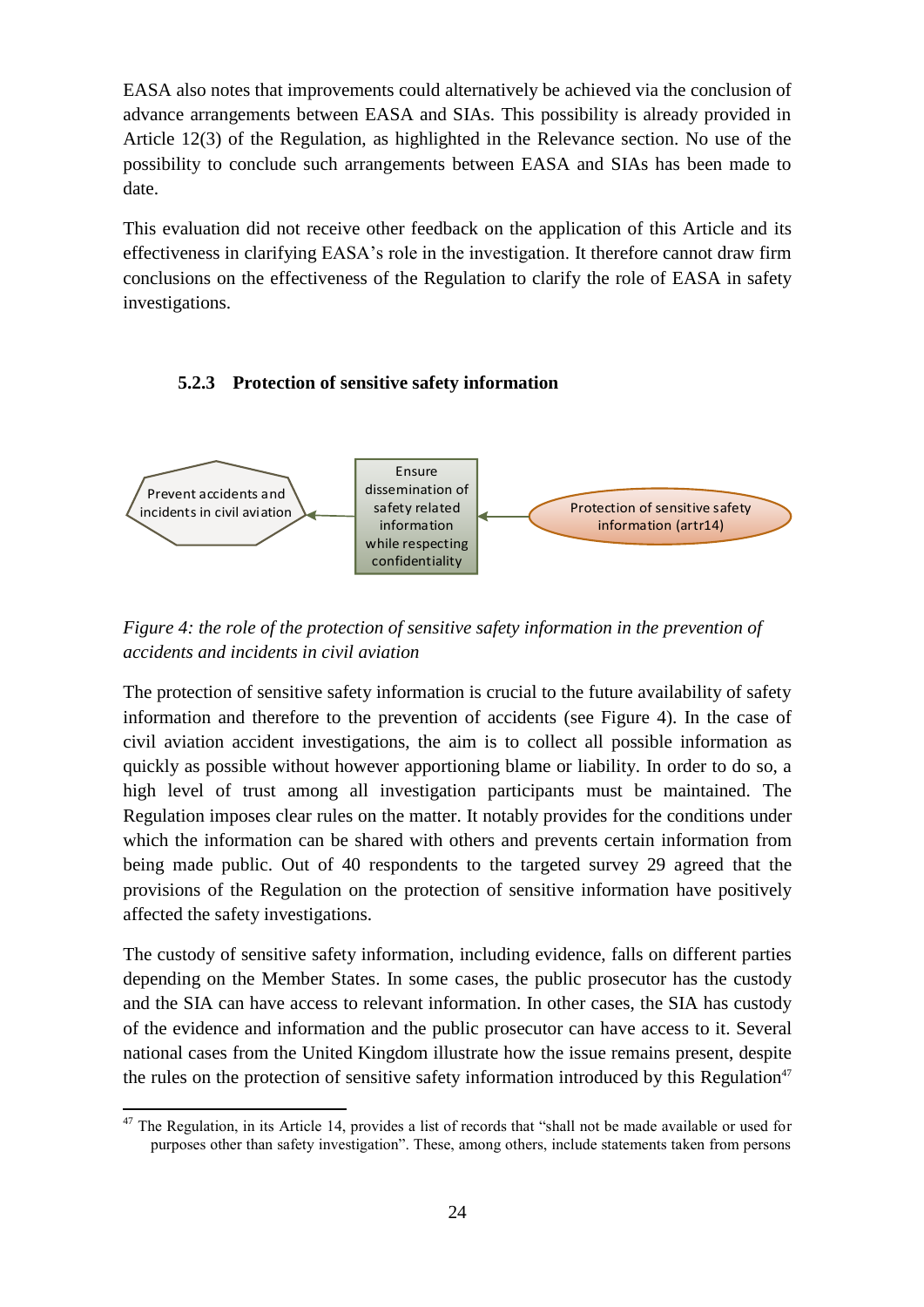and by the Regulation (EU) 376/2014 on the reporting, analysis and follow-up of occurrences in civil aviation<sup>48</sup>. The SIA in the UK challenged the freedom of courts to use safety reports and related investigation material in judicial proceedings that aim at establishing the responsibility for the accident, but the claim has been rejected by the High Court<sup>49</sup>. At the same time, it should be noted that Article  $14(3)$  of the Regulation allows for national exceptions from the sensitive information protection rules to be applied. In some Member States, courts can organise their own investigations when compensation or liability claims are involved. There are differences across Europe regarding the use of such information in judicial proceedings. As the safety investigation is independent from other proceedings, it should not be affected by parallel investigations. However, pressure comes from the public and media to share technical details with people performing parallel proceedings, particularly in judicial proceedings.

Tensions can arise from the fact that the safety investigation and the judicial investigation follows different and sometimes divergent objectives. Indeed, the safety investigation aims at preventing the accident from reoccurring and cannot apportion blame and liability whereas the judicial investigation aims at identifying the party liable and possibly compensate the prejudice suffered by the victims and relatives.

Therefore, while bringing substantial improvements on the matter, the Regulation has not removed all existing tensions between the various investigations.

### <span id="page-24-0"></span>**5.2.4 Assistance to victims and emergency plans**

 $\overline{a}$ 

by the safety investigators, documents revealing the identity of the witnesses, drafts of preliminary or final reports, transcripts from the cockpit voice records, etc. At the same time, the Regulation introduces a balancing test based on which a national authority can decide to disclose the records listed in Article 14, if it determines that the benefits of the disclosure "outweigh the adverse domestic and international impact that such action may have on that or any future safety investigation".

<sup>48</sup> Regulation 376/2014 lays down detailed rules on reporting, analysis and follow-up of occurrences in civil aviation. The Regulation also lays down rules on management of the information contained in the European Central Repository, where all occurrence records are stored. Direct access to the ECR is limited to the Commission, EASA, SIAs and national civil aviation authorities In its Article 10, the Regulation identifies a limited number of "interested parties" which can, under clearly defined circumstances, request the information stored in the ECR. However, in order to protect the sensitive information, especially those related to an ongoing investigation, Article 10(3) restricts the access even further, providing that such information "shall not be disclosed to interested parties".

<sup>49</sup> https://www.icao.int/safety/airnavigation/AIG/Database2Docs/Rogers%20v%20Hoyle%202013.pdf.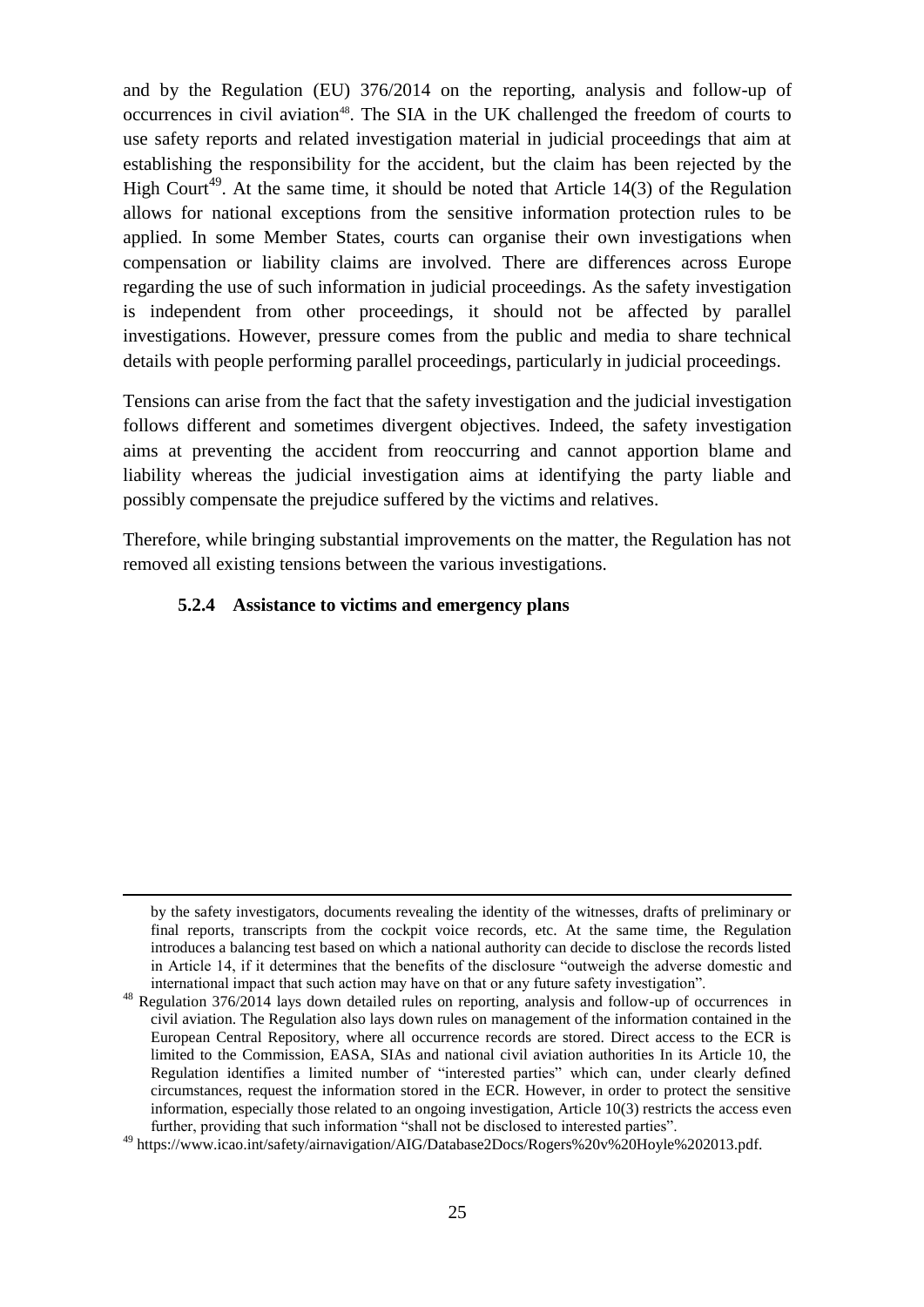

*Figure 5: aspects contributing in improving support to victims and relatives*

Major accidents have shown that the information that airlines have regarding the presence of passengers on board may not always be accurate. Consequently, the relatives of victims or the States of origin of the passengers have not always been contacted on time. To remedy this situation, the Regulation requires the airlines to offer passengers the possibility to give the name and contact details of a person to be contacted and notified in the event of an accident. This is an improvement, compared to the situation before the Regulation 996/2010, as an increasing number of airlines collect the emergency contact information from their passengers.

Concerns were raised by stakeholders (SIAs, CAAs and representatives of the aviation community) when it comes to the interpretation of these provisions. Although Articles 20 and 21 clearly address the airlines (as regards the obligation to provide information on persons and dangerous goods on board) and the Member States (as regards the obligation to ensure that relevant procedure for the assistance to the victims are put in place by airlines), they are frequently misinterpreted. They are understood as if it was for the SIAs to provide information on persons and dangerous goods on board and to assist to the victims of air accidents and their relatives and not the Member States.

In addition, the Regulation imposes on the Member States an obligation to establish a civil aviation accident emergency plan at national level that shall cover assistance to the victims of civil aviation accidents and their relatives. When it comes to the emergency plans at national level, the field research conducted in the context of the support study underlines that not all Member States have established such plans. Less than half of the respondents to the targeted survey consider that accident emergency plans have been implemented. To remedy this situation, the Commission has taken an initiative to establish common emergency plan guidelines.

Geographical location and language also become issues when authorities have to deal with victims and relatives from different countries and backgrounds. Progress has been made by the Regulation in addressing issues and challenges related to the assistance of victims and their relatives, with a focus on informing victims and relatives during the initial phases of the investigation. ENCASIA published a leaflet to inform victims and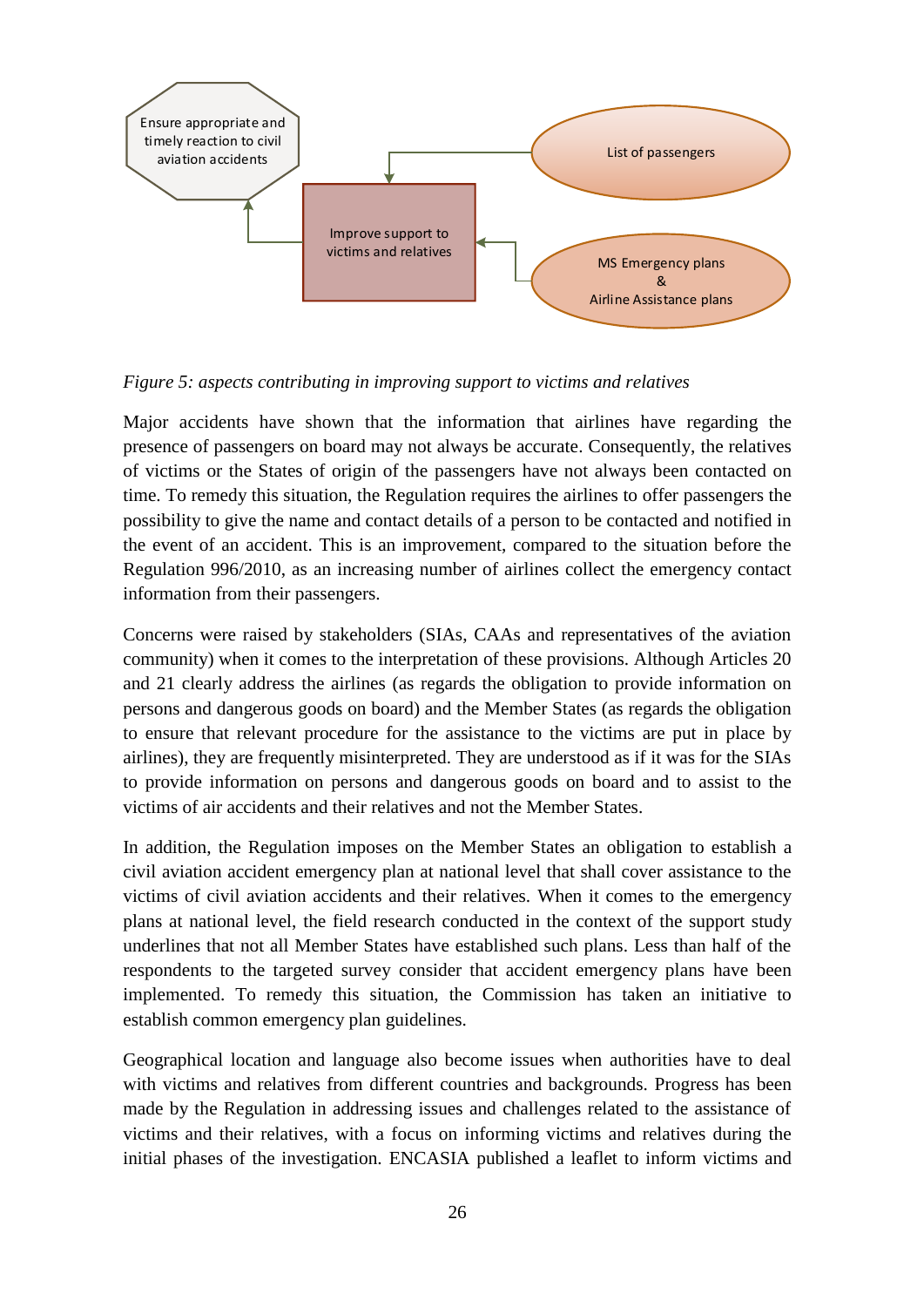their relatives about the safety investigation. A benefit of the Regulation is the appointment of a national contact responsible for the communication with relatives.

# **5.2.5 Conclusion on effectiveness**

<span id="page-26-0"></span>Overall, most of the identified shortcomings that hamper the achievement of objectives relate to an improper or incomplete implementation of the rules. While the quality of safety investigation has generally improved since the entry into force of the Regulation, the lack of sufficient resources remains present especially for smaller SIAs. The Regulation has helped to provide better investigations and to improve the follow up of safety investigations. No firm conclusions can be drawn on the effectiveness of the Regulation to clarify the role of EASA in safety investigations. In the sphere of the protection of confidential information collected during the investigation the practice remains inconsistent as to the use of such information in the various domestic court proceedings. Such situation is a result of the national exceptions made possible by the Regulation.

# <span id="page-26-1"></span>**5.3 Efficiency**

The third evaluation criterion is efficiency, aiming at assessing to what extent the resources and costs incurred are proportional to the results achieved; to what extent the distribution of the costs over the different stakeholders is proportionate; and to what extent additional administrative tasks that have been generated by the Regulation are proportional to the objectives.

It is generally considered that the benefits arising from the Regulation go together with the decreased level of risk in the occurrence of aviation accidents

The European Commission, EU Member States, Eurocontrol, EASA and industry have numerous (coordinated) activities to further improve safety. Although the average annual number of accidents has significantly dropped (see Table 1) demonstrating continuous safety improvements, it is not possible to conclude to what extent the Regulation contributed to these improvements.

On the compliance costs side, the support of European Commission, as presented above, has amounted to EUR 1.9 million over the period from 2011 to 2017. In the same period, according to the data provided in the support study, the Member States have spent EUR 1.4 million to comply with the Regulation. SIAs assumed additional administrative tasks, namely the preparation of advance arrangements, the development of procedures of recording and implementing responses to the safety recommendations, development of plans for the assistance of victims and relatives, ENCASIA meetings logistics, peer reviews and training. All these tasks have added up to a total estimated cost for SIAs amounting to EUR 3.3-4.7 million between 2011 and 2017.

In total, the costs for the Regulation are estimated as EUR 6.3-7.7 million for the period 2011-2017 as summarised in Table 2, i.e. an average of EUR 1.1 million per year.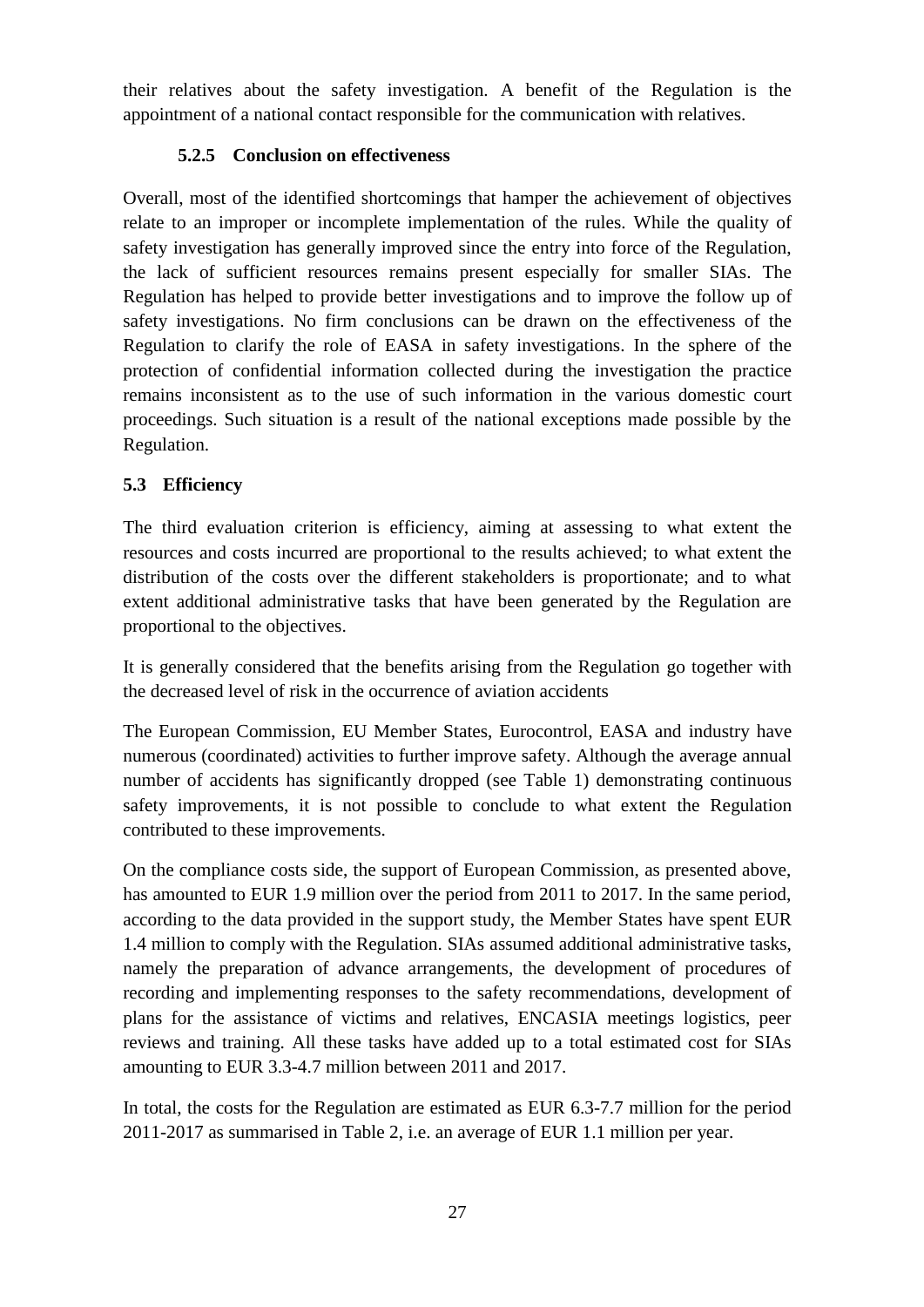| European Commission  | 1.9 million                  |
|----------------------|------------------------------|
| <b>Member States</b> | 1.4 million                  |
| <b>SIAs</b>          | $3.2$ million $-4.7$ million |
| <b>Airlines</b>      | Negligible $50$              |
| Total                | $6.3 - 7.7$ million          |

*Table 2: Overview of the estimated costs per stakeholder category for the period 2011-2017 Stakeholder category Costs (EUR) (Source: Support Study)*

On the benefits side, the support study assumed an average value for life of EUR 2.1 million<sup>51</sup> and an overall value of saved accidents between 2010 and 2017 that amounts to a total of EUR 202 million per year for commercial air transport and general aviation combined.

Considering that costs of the Regulation are estimated to be on average of EUR 1.1 million a year, it can be argued that the benefits of the Regulation i.e. EUR 202 million per year, would exceed its costs even if only 0,6% of the prevented fatalities were attributed to the Regulation.

# <span id="page-27-0"></span>**5.4 Coherence**

The fourth assessment criterion is coherence, which assesses whether the Regulation is internally coherent and consistent with, complementary to, and non-contradictory to the EU Aviation Safety Policy and regulations, as well as other EU instruments and rules such as human rights and data protection rules. This subsection aims at understanding how well the different provisions work together and whether there are conflicts between the Regulation and other types of legislation.

The Regulation, while including provisions related to the protection of sensitive safety information and the conditions under which it can be shared with those who ask for it, ultimately leaves to the Member State the final decision on the possibility to disclose safety sensitive information. The decision to disclose sensitive safety information protected by the Regulation therefore depends on a balance test to be made on a case-bycase basis in each Member State. ENCASIA repeatedly insisted on the need to do an inventory of existing national practices on the use of sensitive information collected in the context of an accident investigation by Courts. SIAs recalled that the strict application of rules on confidentiality is a prerequisite for ensuring that valuable sources of information are made available in future investigations.

On aviation safety policy and relevant EU regulations, SIAs have noted that both Regulation (EU) No 996/2010 and Regulation (EU) No 376/2014 on occurrence

<sup>50</sup> <sup>50</sup> Airlines representatives have indicated in a separate interview that the main 'cost category' for them – providing information to victims and families – was already an obligation under the ICAO guidelines and thus does not represent an additional cost as such.

<sup>&</sup>lt;sup>51</sup> Based on a Value of a Statistical Life (VOSL).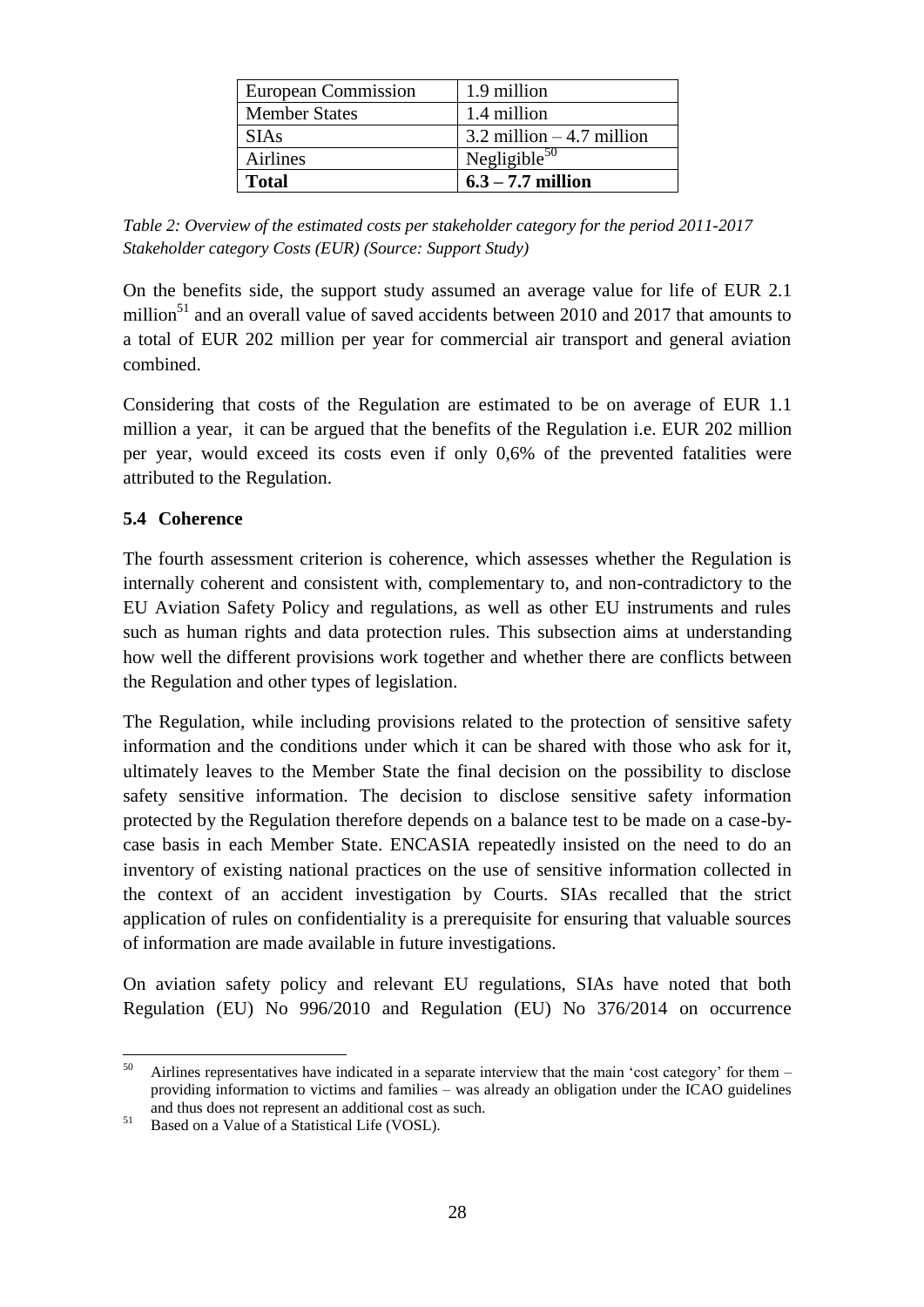reporting in civil aviation provide an obligation to report accidents and serious incidents. In some cases double reporting could be required if the same occurrence is subject to the mandatory reporting obligation under Article 4(6) of Regulation 376/2014. SIAs perceive a lack of harmonisation and ask to clarify who should report what to whom. The consultation also highlighted that reporters might not have the capacity to determine whether an occurrence is a serious incident or an accident. Only the SIA will be able, upon initial investigation, to classify the occurrence.

It should be noted that reporting in the context of Regulation 996/2010 and Regulation 376/2014 follows different purposes. The former intends to inform the SIA so that the investigation can start without delay and necessary safety lessons are to be drawn. The latter usually aims at informing the organisation of the reporter (e.g. the airline, the ANSP, the airport) so that it can feed its safety management system and necessary actions can be taken without delay within the organisation.

In 2016, the EU has adopted the General Data Protection Regulation (GDPR) $^{52}$ . The objective of this new set of rules is to give citizens back control over their personal data, and to simplify the regulatory environment for business. The EU also adopted the Passenger Name Record (PNR) Directive.

The respect of the right to personal data protection in the context of the transfer of PNR data is, amongst others, the subject of Opinion (1/15) of the Court of Justice. The opinion concerns the agreement between the Union and Canada on the transfer of PNR data from European air carriers to Canadian authorities in order to prevent and detect terrorist offences and other serious transnational criminal offences. The opinion was requested by the European Parliament, which requested the Court to consider the compatibility of said agreement with the provisions of the Treaties (Article 16 TFEU) and the Charter of Fundamental Rights of the European Union (Articles 7, 8 and Article 52(1)) as regards the right of individuals to the protection of personal data. In its Opinion, delivered on 26 July 2017, the Court of Justice noted the objective of the agreement, which was to ensure public security in the context of the fight against terrorist offences and serious transnational crime. The Court noted, on one hand, that such objective is an objective of general interest. On the other hand, the Court concluded that the transfer of PNR data constitutes interferences with the right to private life guaranteed in Article 7 of the Charter and the right to the protection of personal data guaranteed in Article 8 of the Charter. While the interferences are capable of being justified by an objective of general interest of the European Union, this is only in so far that such interference are limited to what is strictly necessary and proportionate in line with the criteria set out in Article 52 of the Charter. The Court concluded that several provisions of the agreement were not limited to what was strictly necessary and they did not lay down sufficiently clear and precise rules, contrary to the requirements of the Charter. The Court reached that

<sup>52</sup> <sup>52</sup> Regulation (EU) 2016/679 of the European Parliament and of the Council of 27 April 2016 on the protection of natural persons with regard to the processing of personal data and on the free movement of such data, OJ L 119, 4.5.2016, p. 1–88.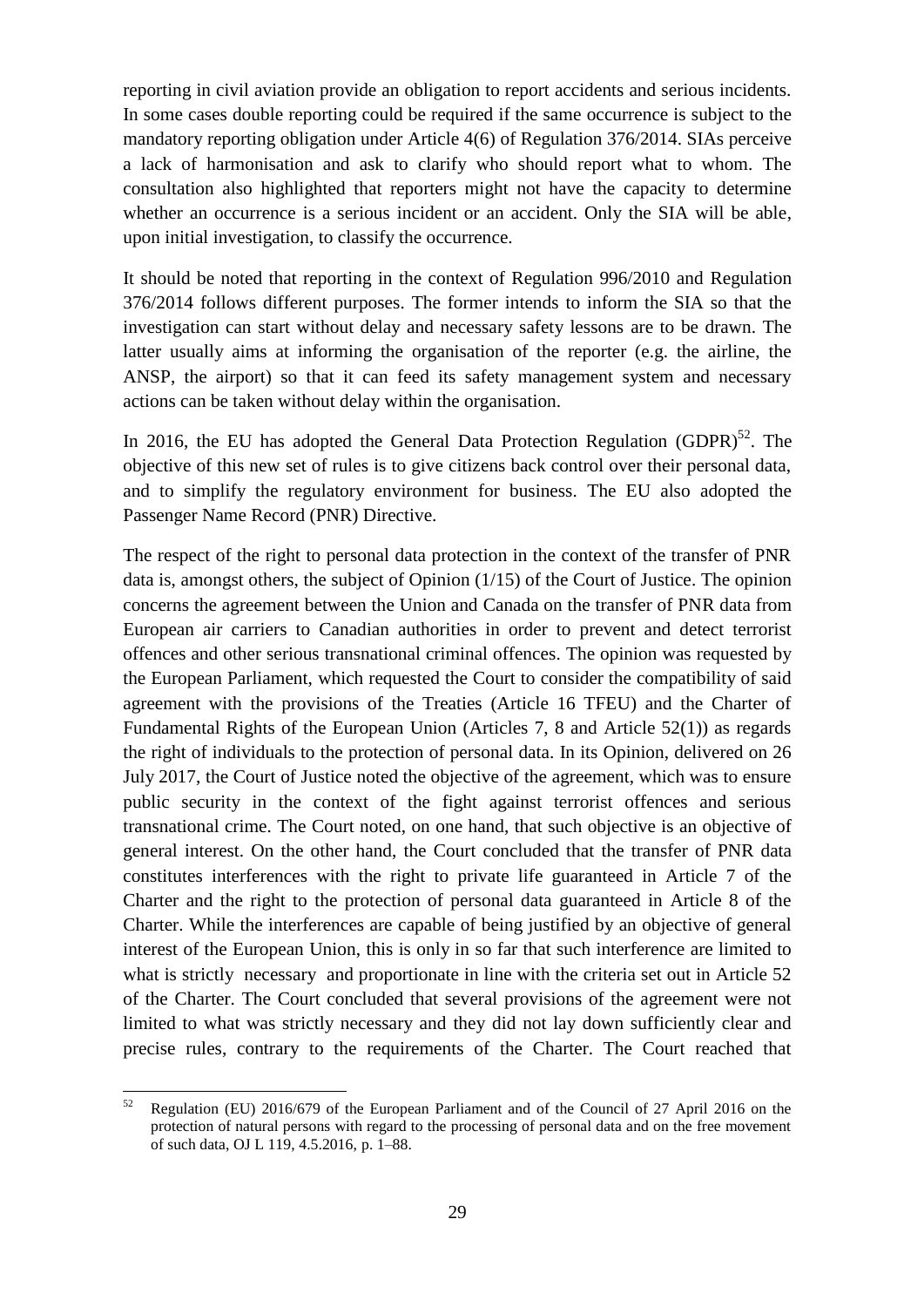conclusion, amongst others, on account of processing of sensitive data under the agreement. According to the Court, having regard to the risks of processing, a transfer of sensitive data to Canada requires a precise and particularly solid justification, based on grounds other than the protection of public security against terrorism and serious transnational crime. Such justification was – according to the Court – lacking.

Applied to the accident investigation Regulation, this would mean that while investigations into the causes of the accident could be considered an important objective of general interest of the European Union, any interference with the rights to privacy and data protection may only take place insofar as this is strictly necessary and proportionate. The survey however highlighted that a majority of stakeholders considers that no decision has been taken at the national level to protect sensitive information and persons. This complements the statement made under point 5.2.4 on effectiveness. Finally, during the workshop participants highlighted the difficulty and need to provide further guidance on how to ensure compliance with protection of personal data while fulfilling the obligation to provide a report. No incoherence with data protection rules and human rights was found during the evaluation.

In 2018, the EU has adopted Regulation (EU) 2018/1139 of the European Parliament and of the Council on common rules in the field of civil aviation and establishing a European Union Aviation Safety Agency. According to EASA, there is a gap between the role and responsibilities it is assigned in Regulation 2018/1139 and the rights and obligations it is given in Regulation 996/2010.

In conclusion, the Regulation is considered overall coherent with other EU instruments. It would be useful to review the guidance material on Regulation 376/2014 with a view to ensure that it is consistent with the classification of occurrences in Regulation 996/2010. On the investigation of accidents and incidents involving drones it could be useful to follow the trend and to invite ENCASIA to issue further guidance.

# <span id="page-29-0"></span>**5.5 EU added value**

This subsection aims at understanding what is the additional value brought by the intervention in comparison to what would have been achieved without it - i.e. that would have otherwise been created by Member State action alone or within the context of the State obligations under ICAO.

Before 2010 Member States had to meet their obligations on accident investigations as provided in Council Directive 94/56/EC establishing the fundamental principles governing the investigation of civil aviation accidents and incidents, and under ICAO Annex 13. Regulation 996/2010 has been adopted to strengthen certain provisions of the EU rules as described above and to transpose international obligations resulting from Annex 13 into EU law. It also added the obligation of SIAs to cooperate within a network for which the Regulation identifies a limited list of activities, while the Commission supports this network.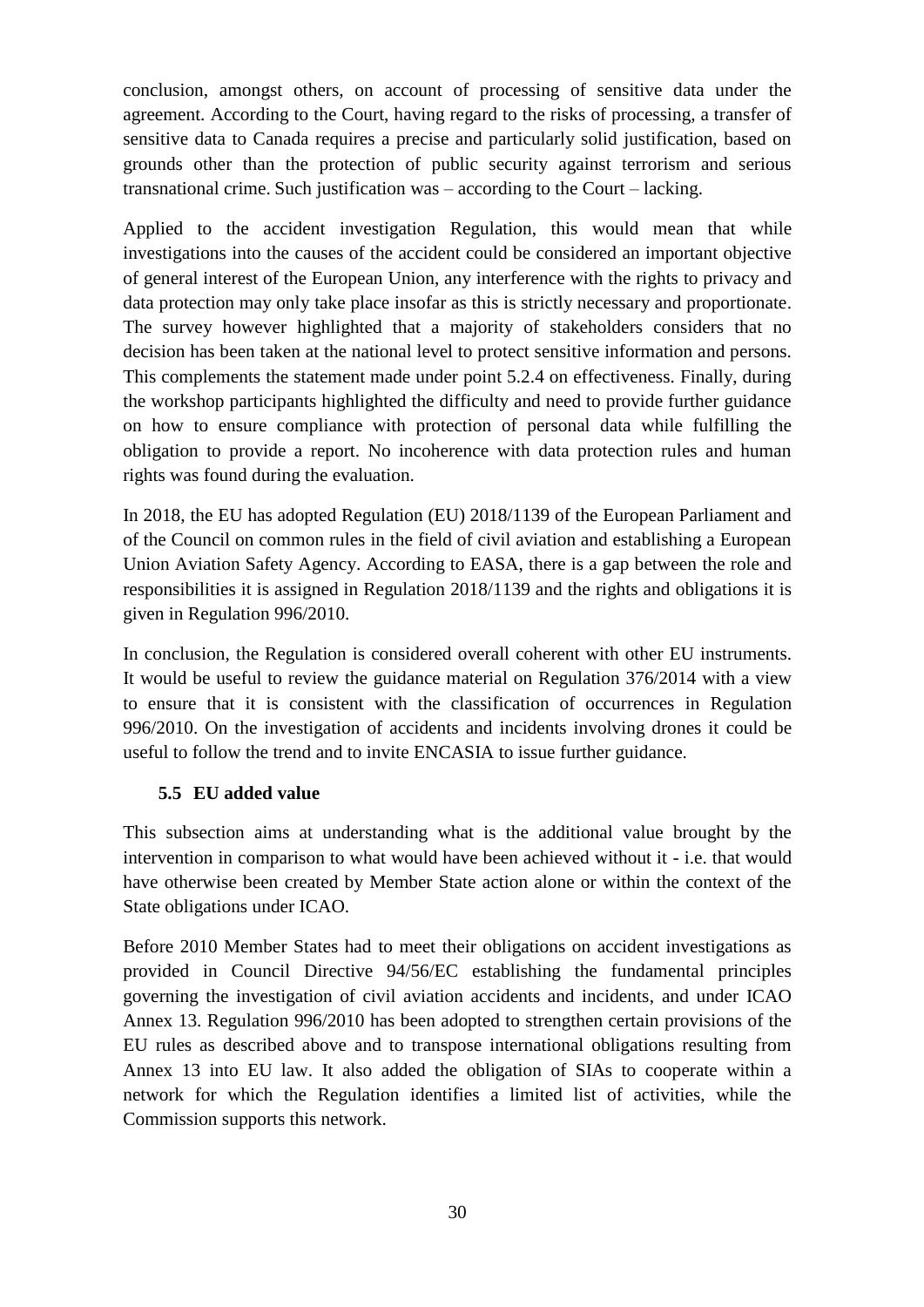Stakeholders confirmed that overall the introduction of additional or new requirements has led to better coordination, knowledge and resource sharing, as well as a consequent increased effectiveness of the actors, the procedures and the safety recommendations. It also allowed to clarify the requirements and in particular the roles of the Commission and EASA, and the cooperation with judicial authorities.

The reported added value of the Regulation is more noticeable in Member States that before the Regulation had fewer resources, no cooperation procedures in place, questionable independence of investigation bodies and faulty investigation processes.

All stakeholders converge on the added value created by ENCASIA, which reinforced the coordination among SIAs through its biannual plenary meetings and through peer reviews, training activities and knowledge sharing. This enhances the investigation capabilities throughout the Union.

Stricter requirements on following up the safety recommendations are provided for by the Regulation, which adds clarity and accountability. The SRIS database for safety recommendations, including those of Union-wide relevance has progressively been populated by information from SIAs and is generally considered by all stakeholders as a powerful tool to improve aviation safety. Many third countries as well as ICAO requested access to this database.

Moreover, the assistance to victims and their families is not addressed by the ICAO regime, and before the adoption of the Regulation it was not regulated at the EU level either.

Overall, the clarification of EASA's role in accident investigation, who can participate in the investigations and advise investigators is generally seen as a positive outcome. The stakeholders have suggested that EASA's involvement could be further strengthened. The feedback from the stakeholders demonstrates that the involvement of the Agency in its role as a State of Design and the State of Manufacture, as required under Article 10, had a positive impact on the quality of the investigations due to the technical expertise provided by the Agency. However, when it comes to the CAAs the majority of the Member States considers that there have not been significant changes as regards their involvement and therefore that the Regulation had no impact. It should be noted however that the Regulation does not primarily address the CAAs but the SIAs or the Member States in general.

It is therefore generally considered that EU intervention has added value and has brought benefits to aviation safety compared to a situation where the issue would be regulated by Member State action alone.

# <span id="page-30-0"></span>**6 CONCLUSIONS**

Overall, the Regulation has met the evaluation's criteria. All stakeholders converge and insist that the objective of exchanging best practices and developing common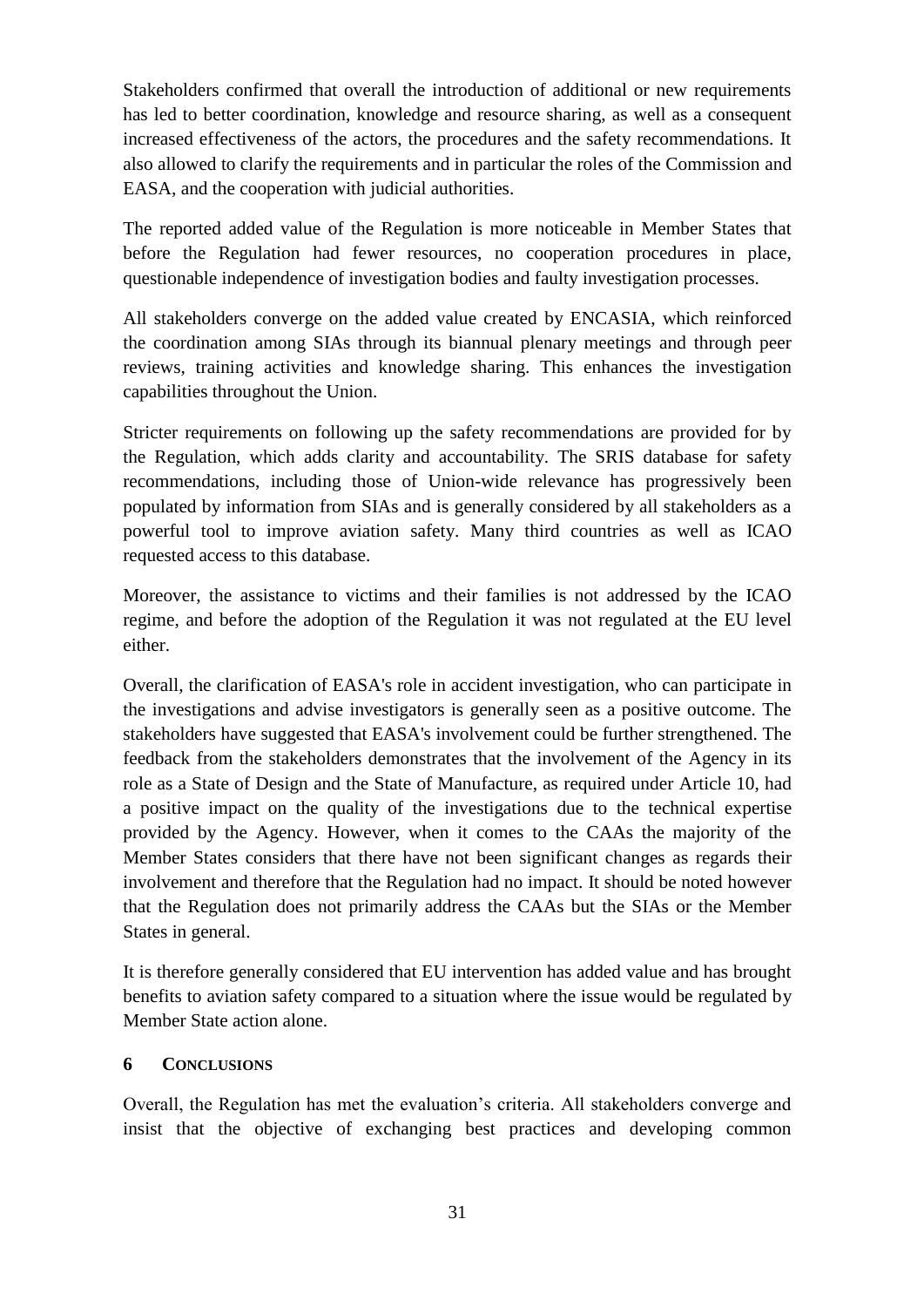investigation methods and related procedures is still relevant. It contributes to improving civil aviation safety and is expected to continue doing so in the future.

Safety investigations keep a predominant role in establishing and improving aviation safety. The increasingly complex aviation systems and the expected growth in air traffic require a continued adaptation of the safety investigation process and the respective resources. As major aircraft accidents have become less frequent, an incentive to maintain an adequate level of human, technical and budgetary resources at a national level, needed for expeditious safety investigations, has become less apparent. In this context, the legal requirements in the area of the reporting, analysis and follow up of safety occurrences resulting from Regulation 376/2014, as well as the work launched at EU level, under EASA coordination, on anticipatory safety analysis based on occurrences and big data, will play an important role in the future. It is thus important to ensure that in the future the SIAs can make use of this data while contributing their experience to the analytical process. EASA and the SIAs should work more closely together in this respect.

No firm conclusions can be drawn on the effectiveness of the Regulation to clarify the role of EASA in safety investigations. The experience and knowledge held by EASA in its various roles of rulemaking, certification and oversight authority should be used wherever relevant in the investigation process taking part in or contributing to safety investigations. Misunderstandings and tensions still exist between SIAs and EASA but no clear conclusions can be drawn on whether this should be credited to a lack of effectiveness of the Regulation. Improvements could be achieved via the conclusion of advance arrangements between EASA and the SIAs, a possibility offered by the Regulation that has not been used to date.

Since the adoption of the Regulation in 2010, considerable improvements in the quality of investigation have been made in Europe. In particular, the close cooperation within the network of SIAs allowed most Member States to be better prepared for handling investigations of aircraft accidents and incidents. For most SIAs the amount of resources is considered to be sufficient for their normal activities. At the same time, it has been confirmed that in some cases, mostly in smaller Member States, the allocated resources are insufficient to handle a major accident. Solutions such as training on mutual assistance should be further explored. Therefore, the mechanisms of support as envisaged by Article 6 of the Regulation 996 should be further promoted and facilitated in order to ensure efficient and high-quality investigation of all major accidents in the future.

The quality of the safety investigations has improved across Europe through the work of ENCASIA. The improved safety investigation reports and safety recommendations have a positive impact on safety. Better safety recommendations lead to a higher probability that they are actually being implemented. While the average response time to safety recommendations is still longer than the required 90 days, there have nonetheless been tangible improvements in this area.

Independence of safety investigators remains a prerequisite of every investigation. Biased action under pressures from political or economic interests can easily hamper the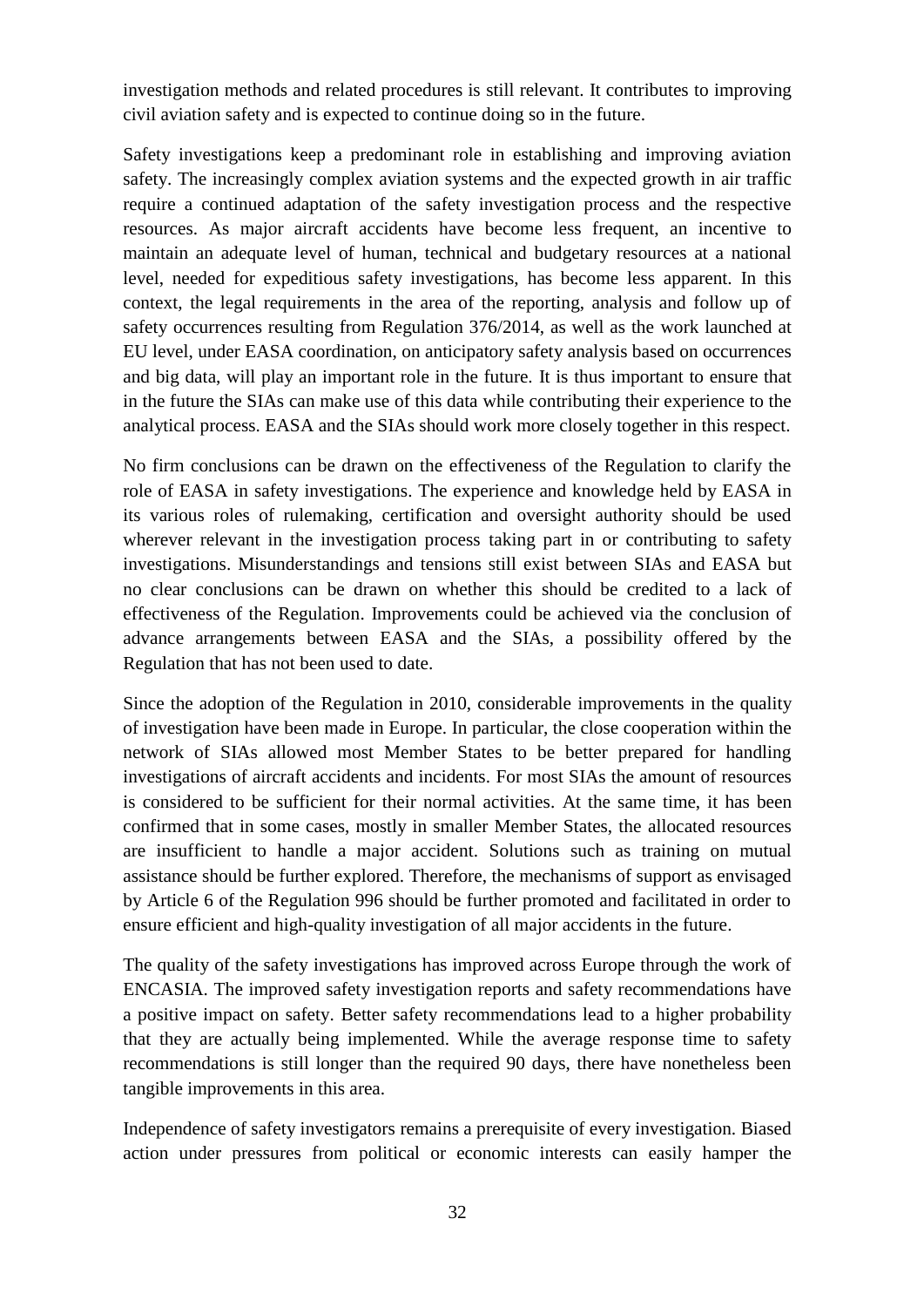required safety improvements. During the evaluation, evidence was found that at least in one Member State such independence has not been achieved. This is why the independence criterion keeps its central role in the effective implementation of the Regulation.

ENCASIA has a large influence by strengthening the coordination between the SIAs and by introducing common practices. This has been achieved through ENCASIA's plenary discussions, various working groups, forming of opinions, sharing of experiences and lessons learned, issuing guidelines, performing peer reviews and training of air safety investigators.

ENCASIA's activities are supported through a grant from the EU which is provided on an annual basis. The annual decision to allocate the requested grant, however, does not guarantee a long term financial basis. While this grant is generally considered as an excellent return on investment, it may however be impacted by the future budgetary constraints of the EU. Therefore, it is recommended to discuss alternative funding resources. Possible synergies with other actions, such as the annual exercises for civil protection in the Member States, may be envisaged.

Advance arrangements are a pragmatic way to facilitate the cooperation between SIAs and other involved authorities, such as the judicial authorities, so that a safety investigation is not impeded by administrative or judicial proceedings. The advance arrangements enable Member States to accommodate the different national law systems. Its benefits have been recognised globally and similar requirements have been introduced in Annex 13 to the Chicago Convention. In several Member States, the advance arrangements have never been practically applied because there has not been a major accident since the arrangement came into force. Where it has been practically applied, it is considered to be an effective way of coordinating the various investigations, albeit that there have been examples where the judicial authorities were insufficiently aware of the existence or content of the advance arrangement or arrangements were established at the last moment.

The provisions on the protection of sensitive safety information helped to improve the safety investigation and support future availability of safety information, thus contributing to a higher level of aviation safety. Nevertheless, tensions remain between the need to protect such sensitive information and the demand of the public or of involved authorities, such as judiciary, to have access to protected information. In some cases, parts of sensitive safety information were made available to the public after a careful application of the balancing test contained in Article 15 of the Regulation. Given the open-ended nature of this provision, more guidance on how to carry out the balancing test would be useful.

There are differences across Europe regarding the use of safety investigation reports in judicial investigations and the subpoenaing of air safety investigators. The Regulation provides the framework for the collection and analyses of information, but it does not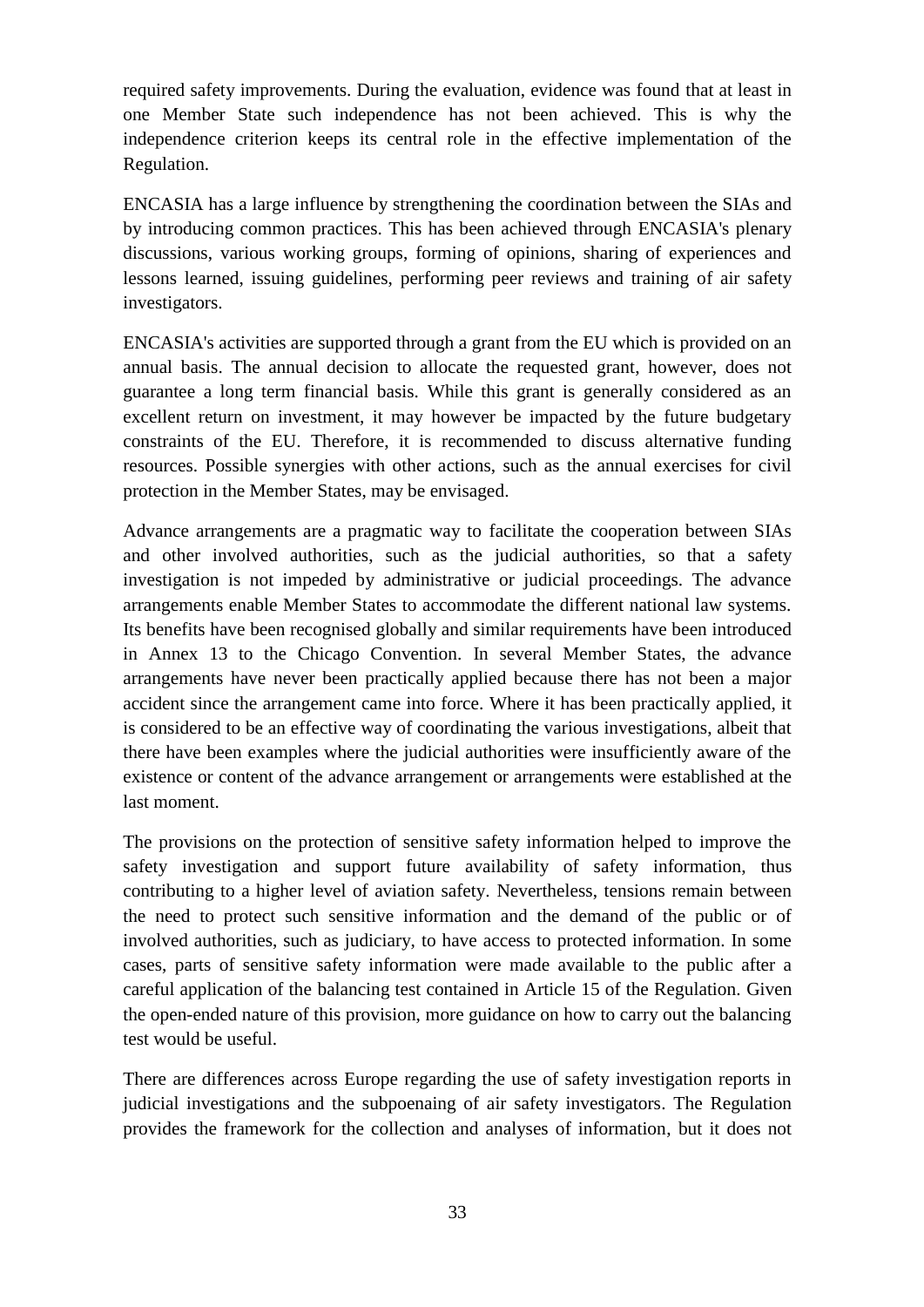prevent such information, when appearing in public, from being used in Courts. In several Member States this remains an ongoing challenge.

SIAs are regularly audited by ICAO regarding the application of Annex 13 to the 1944 Chicago Convention. To date, no oversight process exists at the Union level, and it is the Commission's responsibility to monitor the proper application of the Regulation and take the appropriate measures in case of infringement. The absence of clearly formulated oversight rules makes such monitoring difficult. The results of the peer review process and the ICAO audits have a potential of being better exploited in order to also identify deficiencies and gaps in the application of the Regulation.

Finally, in some Member States, emergency plans still need to be put in place and tested before a major investigation takes place, responsibilities of each stakeholder community need to be clearly established and known to all persons involved. In this respect, more action at national level will still be needed and a coordination with crisis management cells at Union level should be supported.

Lastly, the evaluation support study highlights the positive effects on aviation safety, which result from the combination of legally binding rules and voluntary cooperation measures promoted by the Regulation, while it also indicates the limitations of this framework, in particular as regards the expected evolution in civil aviation (traffic growth, increasing complexity of the aviation systems, etc.).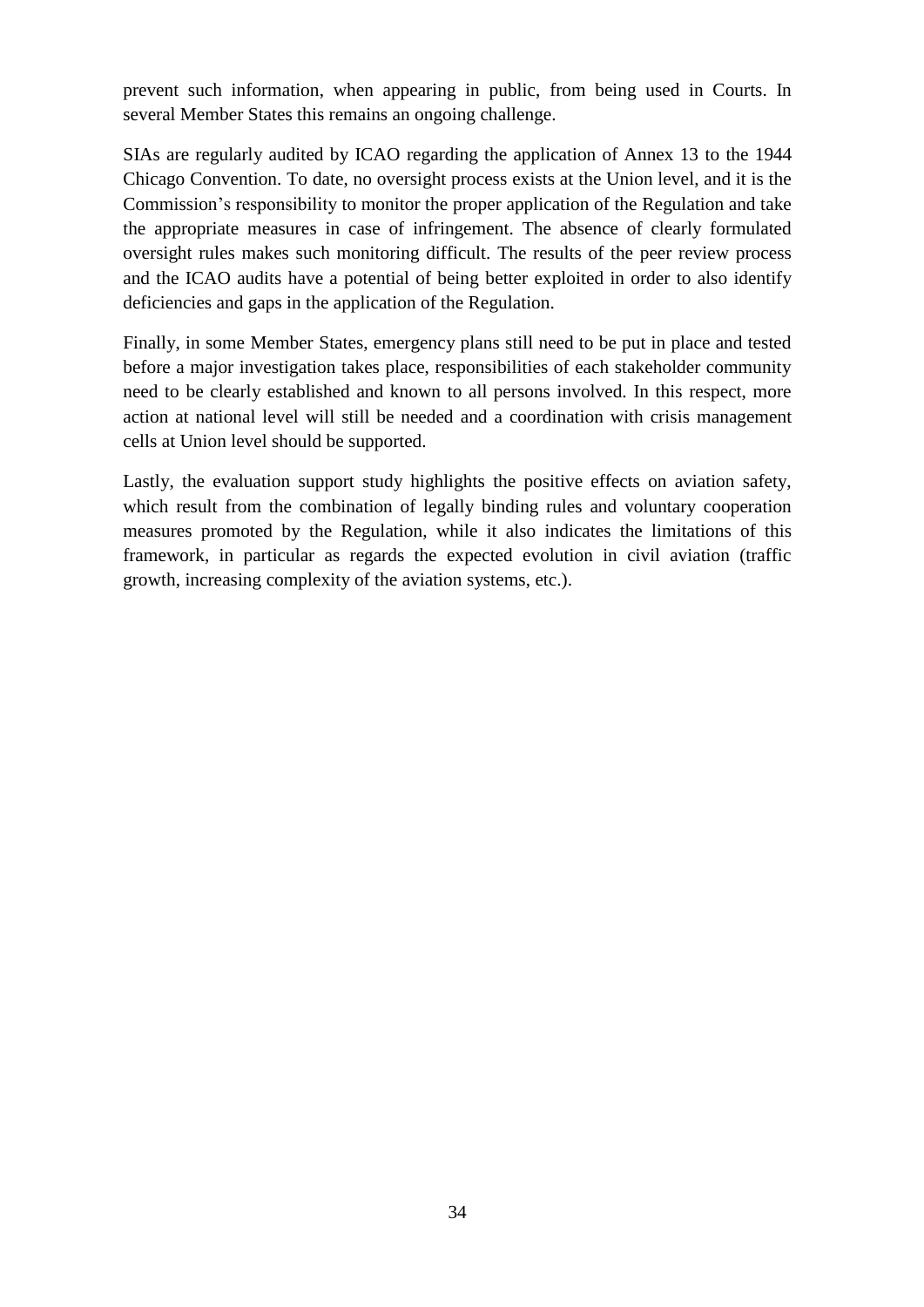#### <span id="page-34-0"></span>**ANNEX 1: PROCEDURAL INFORMATION**

#### **1. Lead DG, Decide Planning**

Lead DG: DG MOVE

Planning reference: 2016/MOVE/066

#### **2. Organisation and timing**

In 2015, the Commission, in its Communication titled "An Aviation Strategy for Europe"53, committed itself to launch an in-depth evaluation of the existing legislation on rules on aviation accident investigation.

The evaluation exercise was launched in June 2016 by establishing an inter-service steering group (ISSG). The first meeting of the ISSG took place on 8 April 2016 and discussed the detailed planning of the evaluation exercise as well as the content of a draft roadmap outlining the procedural and methodological steps to be taken. The roadmap was published for feedback for a period of four weeks. The roadmap was finalised on 9 June 2016.

Based on the roadmap and the specific requirements expressed therein, the Commission launched a call for tenders for a support study on "Evaluation of Regulation 996/2010 on investigation and prevention of accidents and incidents in civil aviation". A specific contract No MOVE/E4/SER/2016-440/SI2.743158 was signed with an external consultant ECORYS Nederland BV, COWI A/S, Stichting National Lucht-en Ruimtevaartlaboratorium (NLR) on 31 December 2016 under the framework contract No MOVE/A3/119-2013 - LOT No. 1 "AIR". The external consultant delivered the first draft of the support study on 21 July 2017. Given that the open public consultation (OPC), launched by the Commission on 5 July 2017, only ended on 4 October 2017, the results of the OPC were incorporated into the consultant's final report at a later stage. The ISSG subsequently approved the final report and it was published by the Commission54.

The evaluation study is based on the assessment of the effectiveness, efficiency, coherence, relevance and EU added value of Regulation 996/2010, and reviews the objectives of the original regulatory intervention and the performance of the intervention as compared to the initial expectations and the current situation. The study also determines whether there are overlaps with other safety-related regulatory tools.

Based on the answers received in the OPC and based on the support study produced by the external consultant, the Commission proceeded with drafting this Commission Staff Working Document (CSWD). The ISSG was consulted on the draft CSWD on 3 September 2018.

 $\overline{a}$ 

<sup>53</sup> https://eur-lex.europa.eu/legal-content/EN/ALL/?uri=COM:2015:598:FIN .

<sup>54</sup> https://ec.europa.eu/transport/sites/transport/files/studies/2018-support-study-2010r0996.pdf .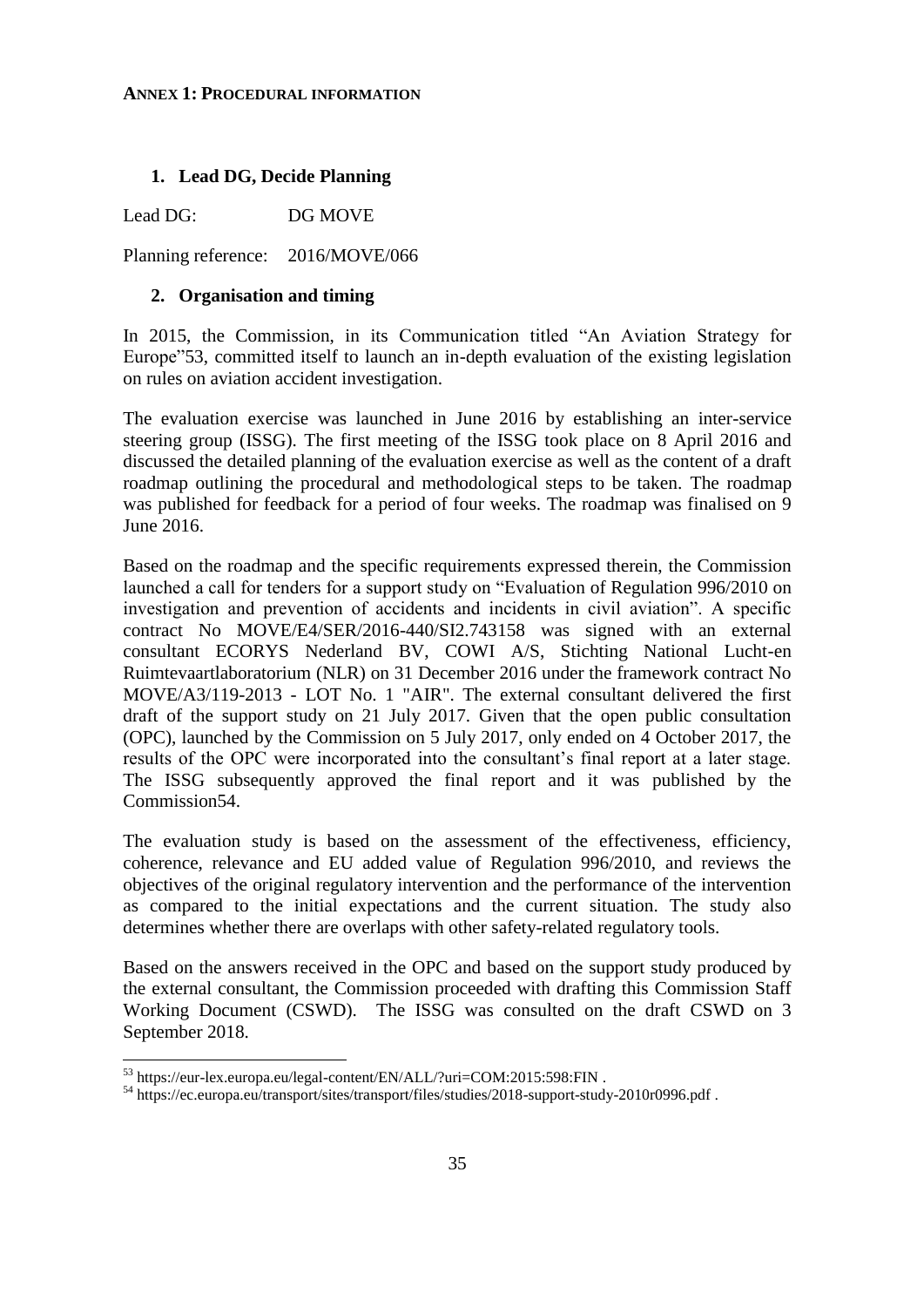# **3. Exceptions to the better regulation guidelines**

No exceptions to the Better Regulation Guidelines

# **4. Consultation of the RSB (if applicable)**

 $N/A$ 

# **5. Evidence, sources and quality**

The evaluation of Regulation 996/2010 was based on the intervention logic of Regulation (EU) No 996/2010 and a comprehensive analytical framework comprising the evaluation questions and their respective judgement criteria, indicators and information sources.

The data collection tools used to gather the relevant information consisted of a document review, stakeholder interviews, targeted survey, case studies, a workshop and an open public consultation.

The documents reviewed consisted of the EU legislation, reports and other communications, ENCASIA reports , ICAO documents, advanced arrangements concluded between the SIAs and national judicial authorities, safety recommendations, documents and reports by the national investigation authorities, national emergency plans and assistance plans to victims, and other sources, including academic articles and publications.

Interviews were conducted with the Commission (DG MOVE, JRC, JUST ) officials, representatives of the following organisations: national safety investigation authorities, EASA, national civil aviation authorities, IATA, ECAC, GAMA, European Passenger' Federation,, Airbus, A4E, ECA, EBAA, ASD, IFPA and Eurocontrol Just Culture Task Force, law firm Stephenson Hardwood London, as well as the members of ENCASIA .

The targeted survey covered a representative selection of stakeholders involved in the or affected by the accident investigation in civil aviation including the civil aviation authorities, representatives of the airlines, manufacturers, accident investigation authorities, passenger' rights organisations, victims' rights organisations and air transport organisations. In total 62 respondents completed the targeted survey.

In addition, the views of stakeholders were assessed by analysing the results of an open public consultation as well as position papers of external stakeholders uploaded in the context of the open public consultation.

Furthermore, a workshop was held on 1 June 2017 with participation from SIAs, EASA, representatives from airlines and manufacturers and policy officers from the Commission. There were 41 participants in total. The purpose if the workshop was to present the preliminary findings of the support study and to obtain feedback from the participants as well as to obtain the views from the participants on the potential improvements of the Regulation 996/2010.

Four case studies were conducted on the application of the Regulation 996/2010. The case studies were selected based on the criteria of the relevance vis-à-vis the evaluation questions, falling within the scope of the Regulation, being related to Member States compliance and based on the availability of sufficient amount of details/information.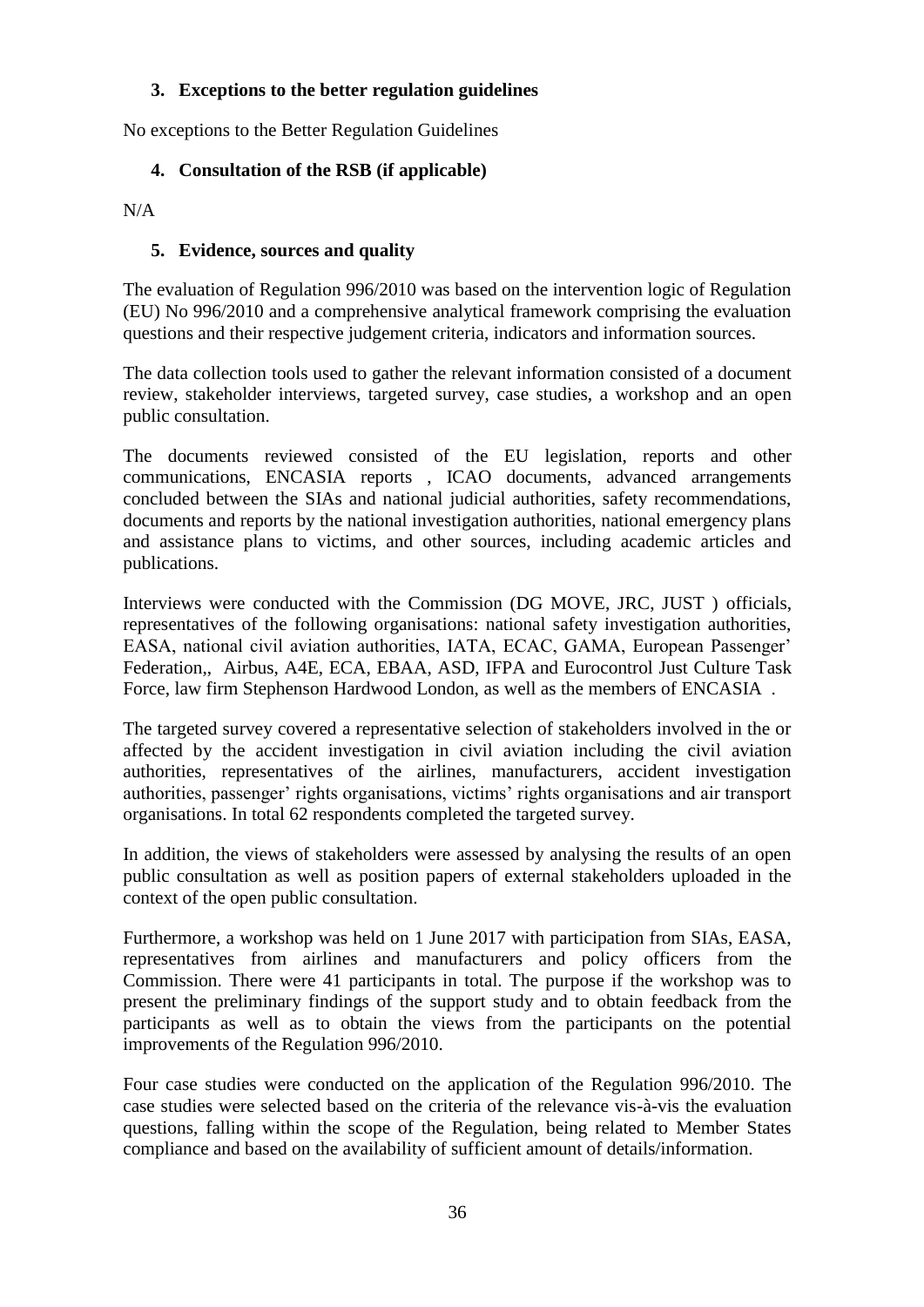### <span id="page-36-0"></span>**Introduction**

The objective of this synopsis is to provide an overview of the results of the stakeholder consultation carried out in order to evaluate the Regulation 996/2010 on the investigation and prevention of accidents and incidents in civil aviation. It includes a general analysis of the several methods used to reach the stakeholders, which were:

- An online survey launched on the  $10^{th}$  March 2017 and extended until the  $14^{th}$ April 2017;
- Exploratory interviews;
- Targeted interviews:
- A focus group which met on the  $4<sup>th</sup>$  and  $25<sup>th</sup>$  April and on the 17<sup>th</sup> May, 2017;
- A stakeholder workshop held on the  $1<sup>st</sup>$  June 2017;
- An open public consultation launched on the  $16<sup>th</sup>$  June 2017 until the  $4<sup>th</sup>$  October 2017.

The goal was to assess to what extent the aim of the Regulation was achieved, through an independent and evidence-based investigation. It also gave the possibility to stakeholders to express themselves and share their opinion on the progress made in accident investigation in civil aviation since the Regulation entered into force.

### **Consultation activities**

### Online survey

Launched on the  $10<sup>th</sup>$  March 2017, the survey aimed at reaching as many stakeholders as possible, thus 175 people were invited to participate. In order to make it simple for the stakeholders, the survey was modelled according to each stakeholder group. Six stakeholder groups were identified and broken down in Figure 1. However, stakeholders were often unresponsive to the launch of the survey and consequently the deadline had to be extended and reminders sent. There were 62 respondents to the survey (Table 1), from 26 Member States (Belgium, Bulgaria, Croatia, Cyprus, Czechia, Denmark, Estonia, Finland, France, Germany, Greece, Ireland, Italy, Latvia, Lithuania, Luxembourg, Malta, Netherlands, Poland, Portugal, Romania, Slovakia, Slovenia, Spain, Sweden, and United Kingdom).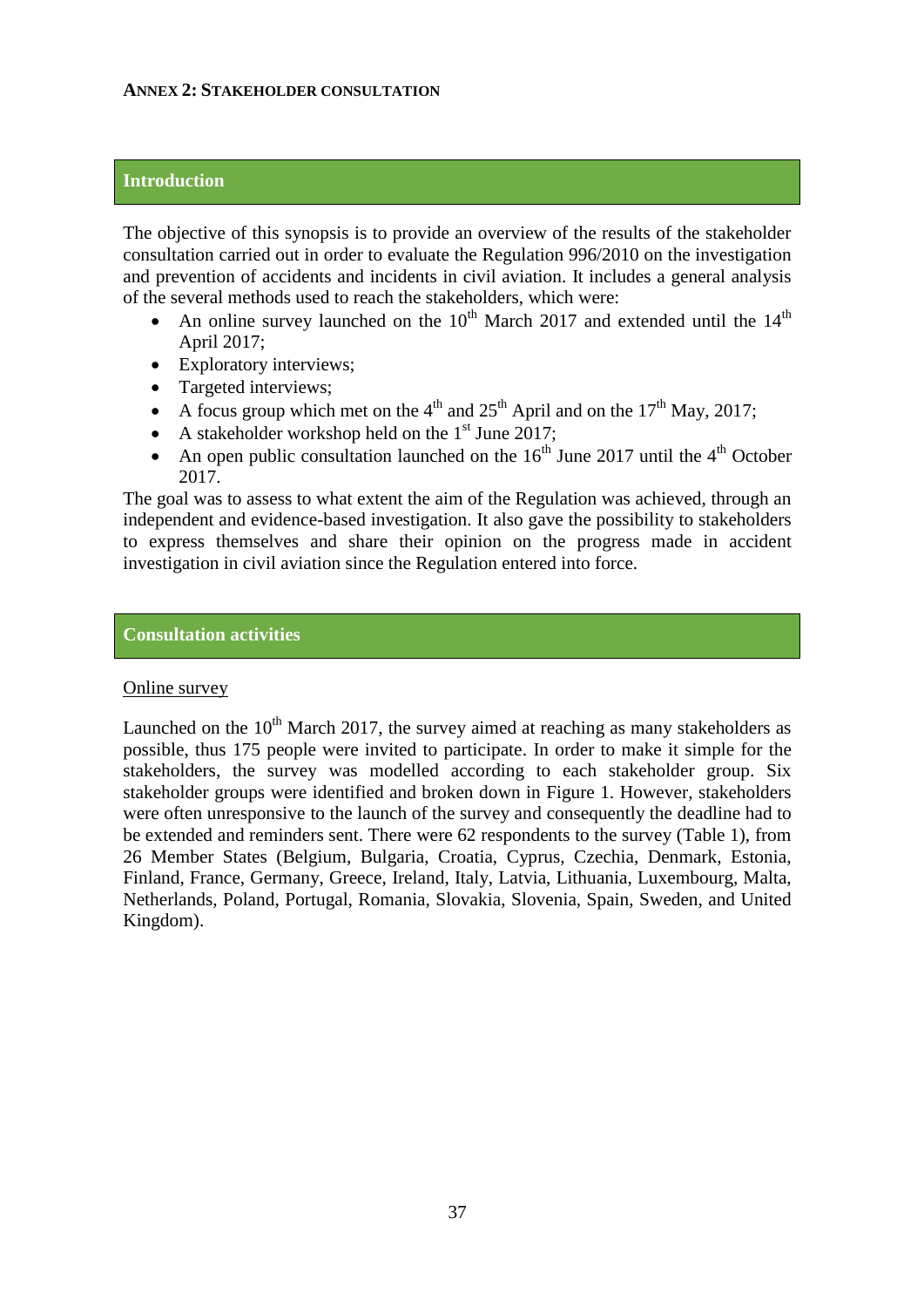

**Figure 1: Distribution of the respondents to the targeted survey over the six stakeholder groups (N=62).** 

| Stakeholder group         | Survey                |
|---------------------------|-----------------------|
| 1. European Institutions  | 3                     |
| 2. SIAs                   | 25                    |
| 3. Member States          | 10                    |
| 4. Aviation Community     | 21                    |
| 5. Law & Criminal inv.    |                       |
| 6. Passengers and victims | $\mathcal{D}_{\cdot}$ |
| <b>Total</b>              | 62                    |
| - 11                      |                       |

Table 1: participants in the survey

The participants were asked whether they agreed or disagreed that the 5 specific problems which the Regulation aimed at addressing were still present at the time of the survey. The five problems mentioned were the lack of high quality investigation capability, the tensions between safety investigations and other proceedings, the lack of clarity in the role of the CAAs and EASA in safety investigations, the weak implementation of safety recommendations, and the insufficient assistance to the victims of air accidents and their families. The overall aim of the survey was to assess to what extent the stakeholders believe that the regulation is fulfilling its original goal.

### Exploratory interviews

Four experts were interviewed in consultation with the Commission. The goal was to polish the understanding of the regulation and its enforcement, as well as refine the methodology. Table 2 shows which stakeholder groups the interviewed experts were from. The interviewees were asked to assess the impact of Regulation 996/2010 and to what extent it addresses the 5 specific problems mentioned in the online survey, which the Regulation aimed at addressing.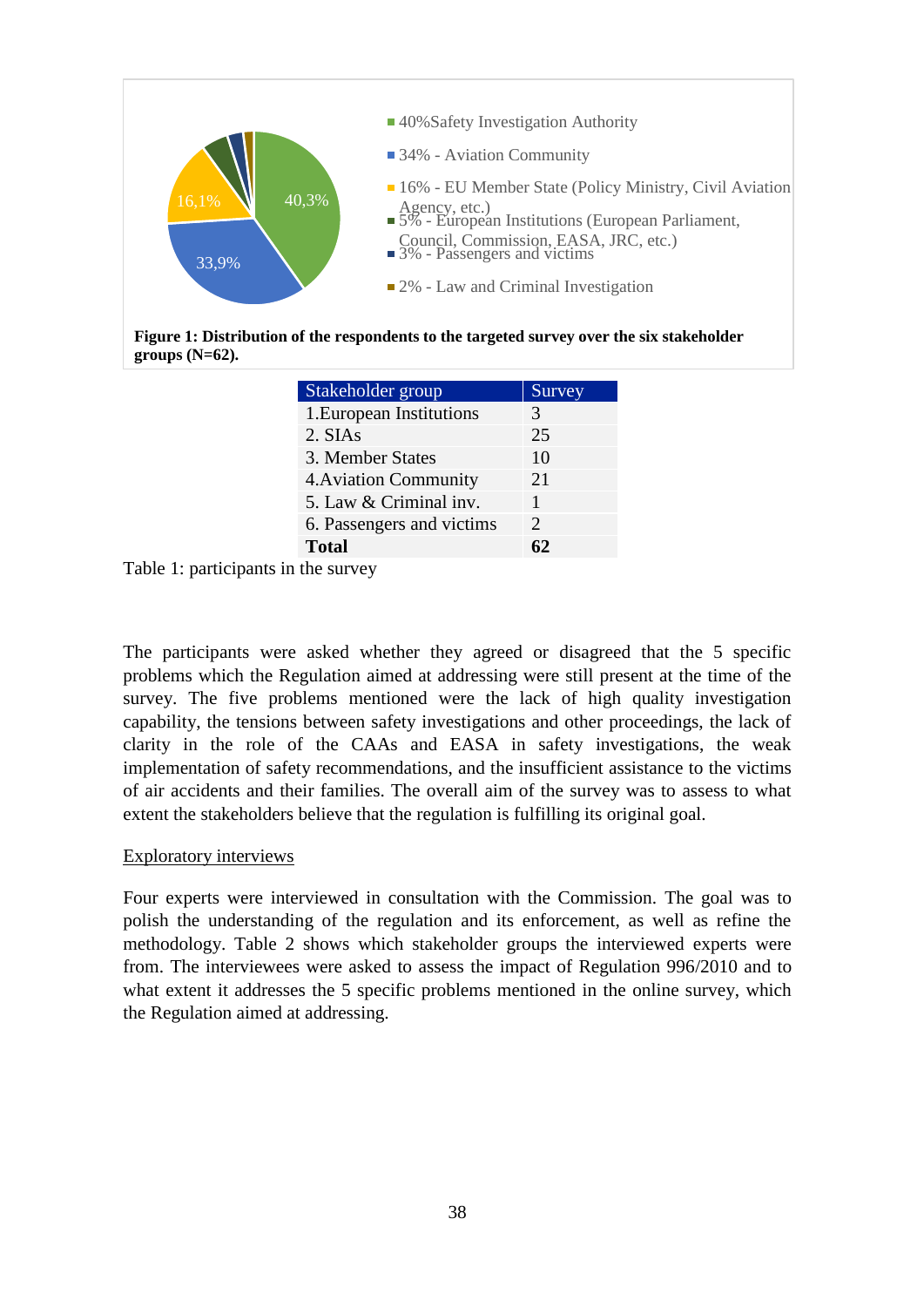| Stakeholder group         | <b>Exploratory interviews</b> |
|---------------------------|-------------------------------|
| 1. European Institutions  |                               |
| 2. SIAs                   |                               |
| 3. Member States          |                               |
| 4. Aviation Community     |                               |
| 5. Law & Criminal inv.    |                               |
| 6. Passengers and victims |                               |
| <b>Total</b>              |                               |
|                           |                               |

Table 2: interviewed key experts

#### Targeted interviews

A total of 31 interviews were carried out with stakeholders, and served the purpose of obtaining detailed feedback on the Regulation (EU) 996/2010. This was made possible by keeping the responses anonymous in order to make sure stakeholders were unbiased in their answers.

Participants were selected taking into account the differences between Member States with regard to their legal framework and administrative culture, as well as the significant variation of the size of SIAs.

| Stakeholder group         | Targeted interviews |
|---------------------------|---------------------|
| 1. European Institutions  |                     |
| 2. SIAs                   | 10                  |
| 3. Member States          |                     |
| 4. Aviation Community     |                     |
| 5. Law & Criminal inv.    | 6                   |
| 6. Passengers and victims |                     |
| <b>Total</b>              | 31                  |

Table 3: participants for the targeted interviews

### Focus group

A Focus group consisting of 11 experts was established in order to study stakeholders point of view and guide the study team during this evaluation. Its members provided initial specialist expertise and steering on the methodology. Three meetings were held through telephone conference during which the participants were informed about the preparations and developments of the Support Study. At the first meeting the agenda and evaluation framework for the Study were presented, as well as the four case studies for the desk research. Stakeholders considered the list of the case studies balanced.

During the second meeting on the  $25<sup>th</sup>$  of April, the participants were asked to review the intermediate report and give feedback on the Study based on a summary of the survey and the interviews. The focus group agreed with the issues mentioned such as the independence of the SIAs, lack of resources, and vagueness over who decided to disclose information. However, the issue they were most concerned with was incoherence in the Regulation over the distinction between incident and serious incident. Timeliness of accident reports and follow-ups was also mentioned.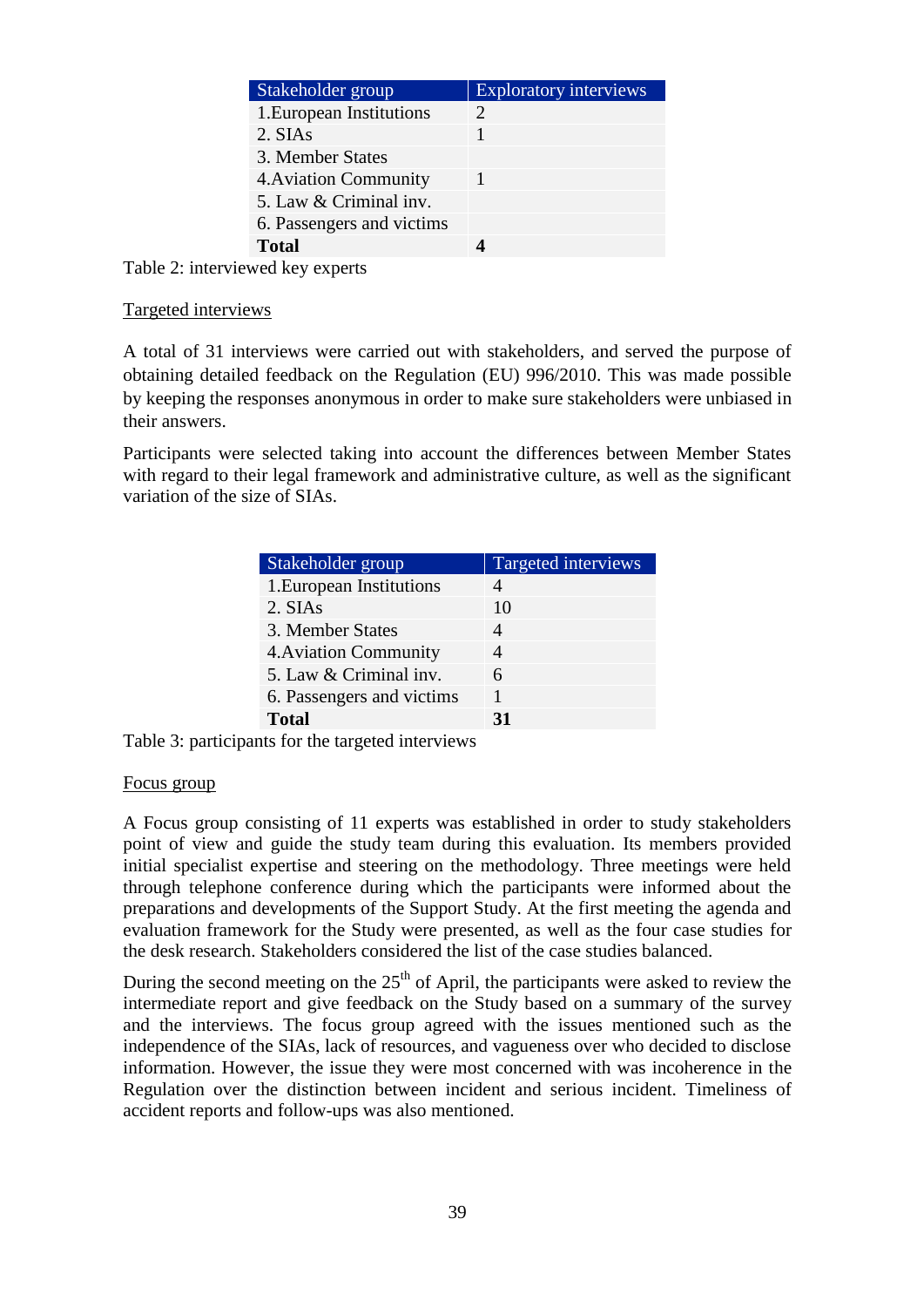The third meeting served the purpose of preparing a workshop and to agree on various roles of the focus group members during the workshop. The workshop is described in the next section.

| Stakeholder group         | Focus group           |
|---------------------------|-----------------------|
| 1. European Institutions  | $\mathcal{D}_{\cdot}$ |
| 2. SIAs                   | 5                     |
| 3. Member States          |                       |
| 4. Aviation Community     | $\mathcal{D}_{\cdot}$ |
| 5. Law & Criminal inv.    | $\mathcal{D}_{\cdot}$ |
| 6. Passengers and victims |                       |
| <b>Total</b>              | 11                    |

Table 4: focus group participants

### Stakeholder workshop

The workshop was organised by the European Commission and has as aim to present the first findings to the stakeholders and collect their views on the results of the Study, as well as feedback on how to improve the Regulation. It took place in Brussels and included 41 participants. During the break-out sessions, the participants were divided into four groups and each had to debate certain topics. The first findings were presented to the participants, and the following topics were discussed in accordance with the findings:

- 1. Quality of safety investigation;
- 2. Coherence with Regulation (EU) No 376/2014;
- 3. Implementation of safety recommendations;
- 4. EU added value;
- 5. Coordination with other investigations;
- 6. Use of sensitive information and reports;
- 7. Emergency plans and assistance to victims and families.

The groups were led by a focus group member and accompanied by a member of the ECORYS/NLR study team. For each topic discussed, the group had to reply to the questions presented below. Afterwards the spokesperson for each group presented the results to the other groups so as to be discussed among everyone.

- 1. What are the problems that need to be resolved (if any)?
- 2. What are the possible solutions?
- 3. How can the solution be achieved?

| Stakeholder group         | Workshop                    |
|---------------------------|-----------------------------|
| 1. European Institutions  | 6                           |
| 2. SIAs                   | 19                          |
| 3. Member States          | $\mathcal{D}_{\cdot}$       |
| 4. Aviation Community     | 7                           |
| 5. Law & Criminal inv.    | $\mathcal{D}_{\mathcal{L}}$ |
| 6. Passengers and victims |                             |
| <b>Total</b>              | 36                          |

Table 5: workshop participants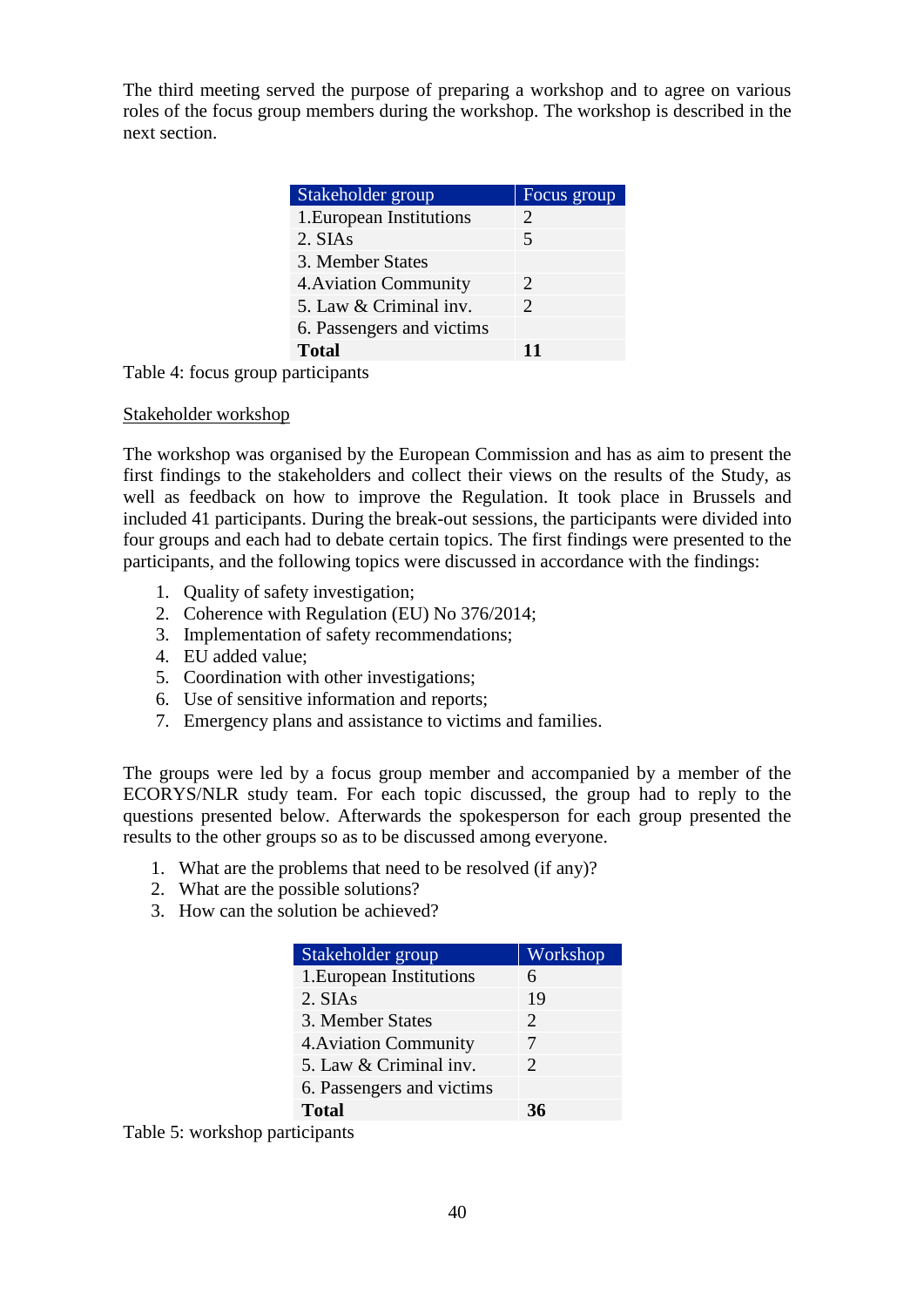Afterwards, a plenary meeting was held in order to present the conclusions of each group to the other participants. It was concluded that:

- Adding a reference to article 12(3) on "timely" would be counterproductive to the regulation;
- Cyber security is a problem which needs to be covered by the regulation;
- The way Articles 14, 15 and 16 are formulated is a good compromise with national laws and does not need to be clarified;
- Safety recommendations need to be formulated with consultancy of the addressee, which does not always happen;
- Airlines need to add the nationalities to the list of passengers.

### Public Consultation

An Open Public Consultation was also launched on the  $16<sup>th</sup>$  of June and stayed open for 16 weeks. The goal was to have further information to complete the Study solidly. In total there were 76 respondents, from 18 Member States and 4 non EU countries (see table 6). Respondents were divided between those answering in their professional capacity and those answering in their personal capacity. Out of the ones answering in their professional capacity, 11 different types of organisations were represented among them. Please see table 7 for a for a break out of the groups.

| Country                     | Personal capacity | Professional capacity | Total          |
|-----------------------------|-------------------|-----------------------|----------------|
| Austria                     | $\overline{2}$    | $\overline{2}$        | $\overline{4}$ |
| Belgium                     | 1                 | $\mathbf{1}$          | $\overline{2}$ |
| Cyprus                      | $\mathbf{1}$      |                       | $\mathbf{1}$   |
| Finland                     | 1                 |                       | $\mathbf{1}$   |
| France                      | $\mathbf{1}$      | $\overline{2}$        | 3              |
| Germany                     | $\overline{2}$    | $\mathbf{1}$          | 3              |
| Greece                      | $\overline{2}$    | $\mathbf{1}$          | 3              |
| Ireland                     | $\mathbf{1}$      | 12                    | 13             |
| Italy                       | 12                | $\mathbf{1}$          | 13             |
| Latvia                      |                   | 1                     | 1              |
| Lithuania                   | $\mathbf{1}$      | 1                     | $\overline{2}$ |
| Netherlands                 |                   | $\overline{2}$        | $\overline{2}$ |
| Poland                      | $\mathbf{1}$      | $\mathbf{1}$          | $\overline{2}$ |
| Portugal                    | $\mathbf{1}$      |                       | $\mathbf{1}$   |
| Romania                     | 1                 | $\overline{4}$        | 5              |
| Spain                       | 3                 | $\mathbf{1}$          | $\overline{4}$ |
| Sweden                      | $\mathbf{1}$      | $\mathbf{1}$          | $\overline{2}$ |
| <b>United Kingdom</b>       | 6                 | $\overline{4}$        | 10             |
| Switzerland                 |                   | $\mathbf{1}$          | $\mathbf{1}$   |
| <b>United Arab Emirates</b> |                   | $\mathbf{1}$          | $\mathbf{1}$   |
| Morocco                     | $\mathbf{1}$      |                       | $\mathbf{1}$   |
| Iceland                     | $\mathbf{1}$      |                       | $\mathbf{1}$   |
| <b>Total</b>                | 39                | 37                    | 76             |

Table 6: participants by country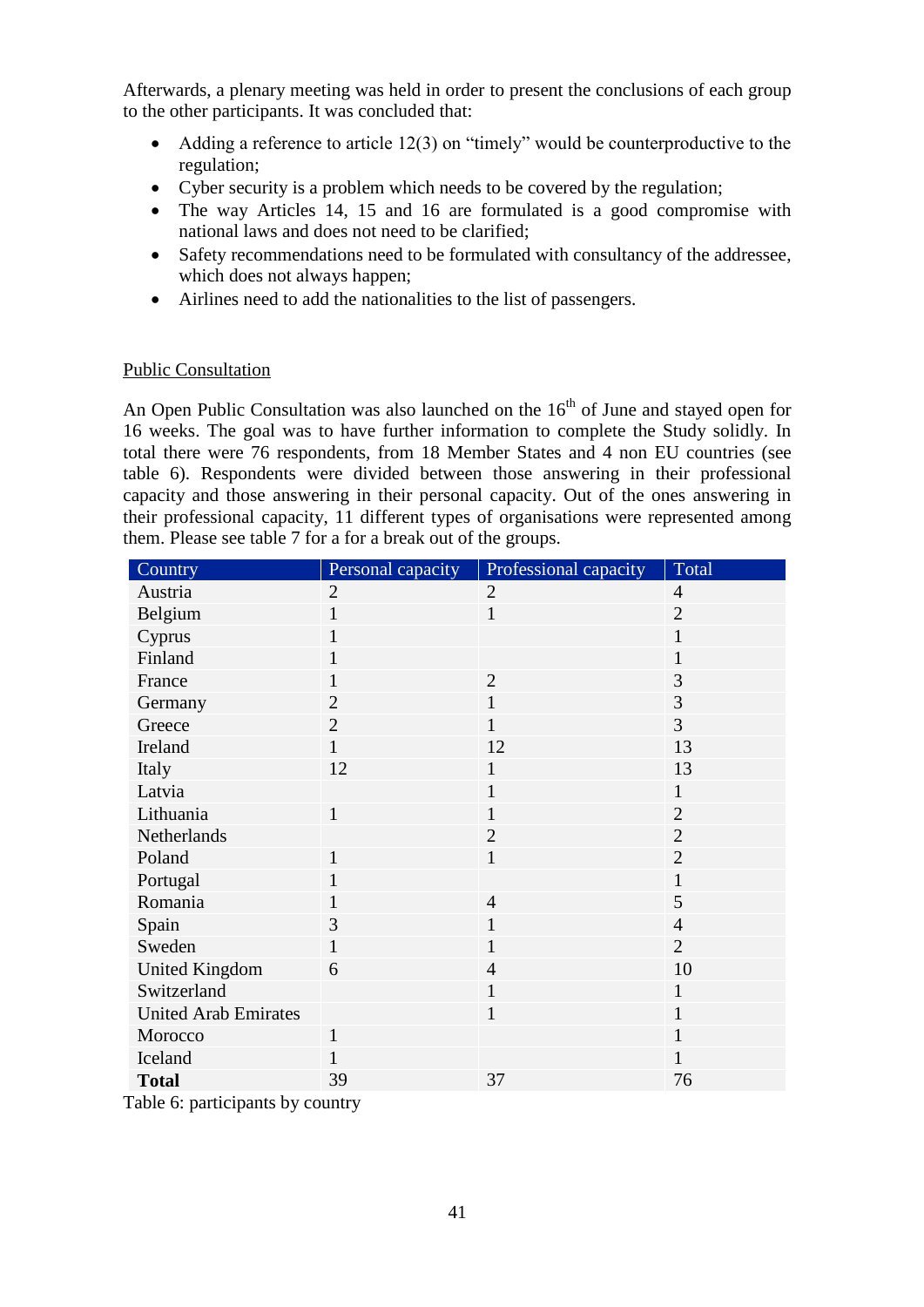| Type of Organisation                                         | Number<br>of<br>respondents |
|--------------------------------------------------------------|-----------------------------|
| Private Enterprise                                           | $\overline{A}$              |
| Professional Consultancy, law firm, self-employed consultant | 3                           |
| Trade, business or professional association                  | $\overline{4}$              |
| Non-governmental organisation, platform, or network          | $\overline{2}$              |
| Research and academia                                        | 1                           |
| International or national public authority                   | 5                           |
| Training academy                                             | 1                           |
| Airport                                                      | $\overline{4}$              |
| Airline and Aeroclub linked to airline                       | 13                          |
| Ground handling organisation                                 |                             |
| Training academy                                             | 1                           |
| <b>Total</b>                                                 | 39                          |
| Table 7: type of organisation                                |                             |

When asked how familiar the respondents were with the Regulation 996/2010, the majority of those replying in their professional capacity responded that they are very familiar, while those responding in their personal capacity responded that they are somewhat familiar. However, the majority believes that citizens should be better informed about the domain of investigation and prevention of accidents and incidents in civil aviation.

Respondents generally seem to trust their national authorities, even if a hypothetical major accident happened in a different country. According to their replies, this is mainly based on their perception of the national authorities' degree of expertise. The majority also replied that they do not know if the national authorities are sufficiently equipped to inform relatives of the victims.

| Answer                     | Personal capacity | <b>Professional capacity</b> | Total |
|----------------------------|-------------------|------------------------------|-------|
| Very low                   |                   |                              |       |
| Low                        |                   |                              | O     |
| Average                    |                   |                              | 19    |
| High                       | 19                |                              | 25    |
| Very high                  |                   | 16                           | 24    |
| <b>Total</b>               | 39                | 37                           | 76    |
| $T_{\alpha}$ 1.1. $\Omega$ |                   |                              |       |

Table 8

The majority of respondents replying in their professional capacity believes that SIAs safety recommendations are used in an efficient manner. Nonetheless, most people replying in their personal capacity either do not know, or considered that these recommendations are not used efficiently and justified their answer by referring to the lack of quality and conclusiveness of the reports (and consequent recommendations), as well as the addressees willingness to apply them.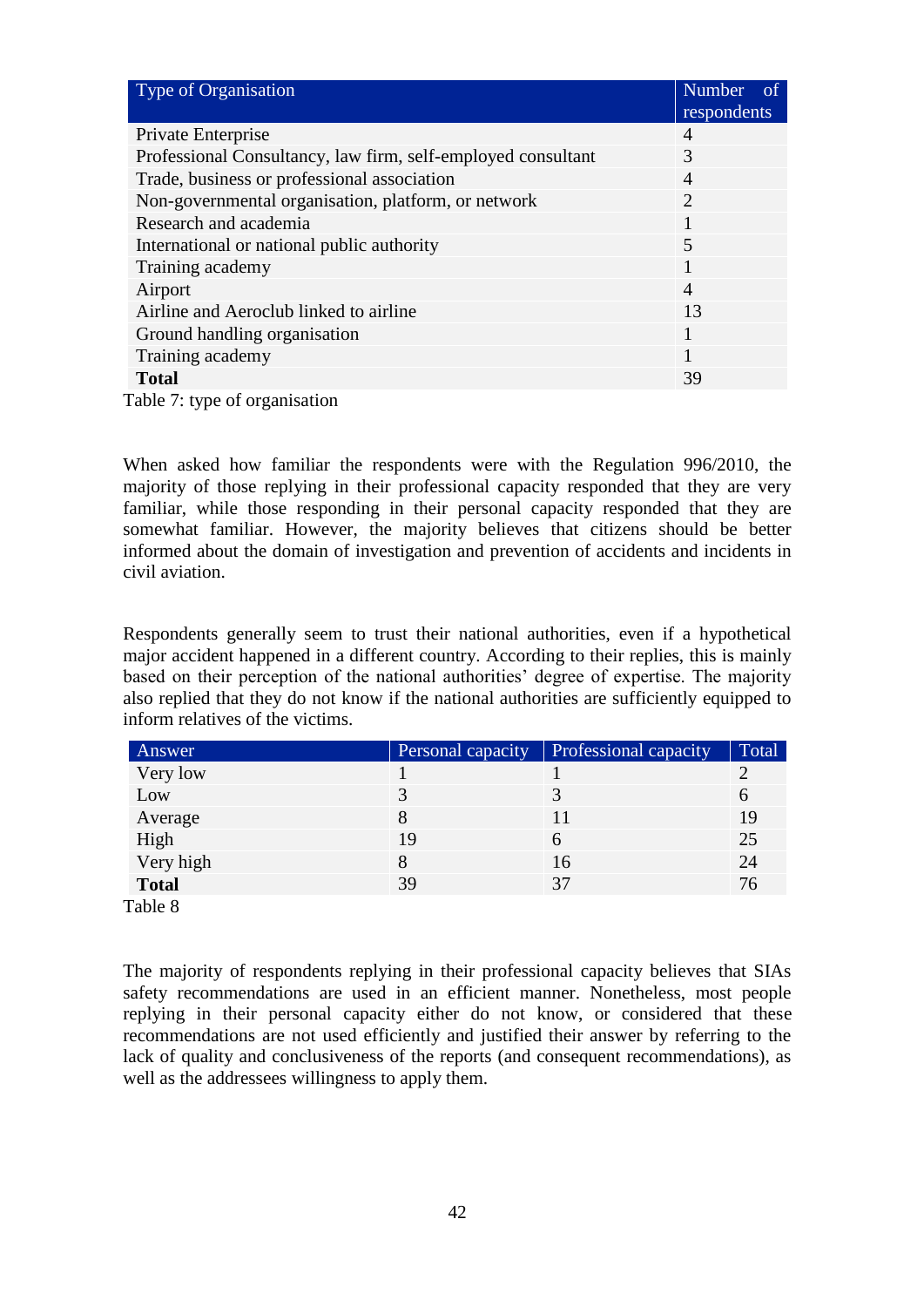| Answer         | Personal capacity | Professional capacity | Total |
|----------------|-------------------|-----------------------|-------|
| Yes            |                   | 24                    |       |
| N <sub>o</sub> |                   |                       |       |
| Don't know     |                   |                       |       |
| No opinion     |                   |                       |       |
| <b>Total</b>   |                   |                       |       |

Table 9: Are SIA safety recommendation used efficiently?

Respondents were divided when it comes to the protection of data. Half of the respondents replied either that too much or too little information on technical data goes public during investigations, while the remaining respondents replied that the accurate amount of information goes public or that they have no opinion.

The same trend seems to affect the release of private information: half the respondents replied that it depends on the type of information and the circumstances, while the other half replied either that the benefits of releasing personal data never outweigh the costs, or the opposite. However, the majority of the respondents consider that airlines should request additional information from the passengers.

| Answer                              | Personal capacity | Professional capacity | Total |
|-------------------------------------|-------------------|-----------------------|-------|
| Too little information goes public  | 10                |                       | 19    |
| of $13$<br>The<br>accurate amount   |                   | 15                    | 28    |
| information goes public             |                   |                       |       |
| Too much information goes public 11 |                   |                       | 19    |
| No opinion                          |                   |                       | 10    |
| <b>Total</b>                        | 39                | 37                    | 76    |

Table 10: opinion on the amount of information going public during investigations

| Answer                                                                                                              | Personal capacity           | Professional capacity | Total |
|---------------------------------------------------------------------------------------------------------------------|-----------------------------|-----------------------|-------|
| Are always more significant to 7                                                                                    |                             | 8                     | 15    |
| me                                                                                                                  |                             |                       |       |
| Are sometimes more significant 24<br>to me. It depends on the type of<br>information<br>and<br>the<br>circumstances |                             | 16                    | 40    |
| Are never more significant than 6<br>the protection of private data                                                 |                             | 9                     | 15    |
| No opinion                                                                                                          | $\mathcal{D}_{\mathcal{L}}$ | 4                     | 6     |
| <b>Total</b>                                                                                                        | 39                          | 37                    | 76    |

Table 11: opinion on the cost-benefit of disclosing private data during investigations

An overwhelming majority is aware of the existence of emergency and assistance plans. Respondents seem to trust both their national authorities and airlines to deploy such plans. However, they expressed concern over smaller airlines not being ready to fully deploy an emergency plan.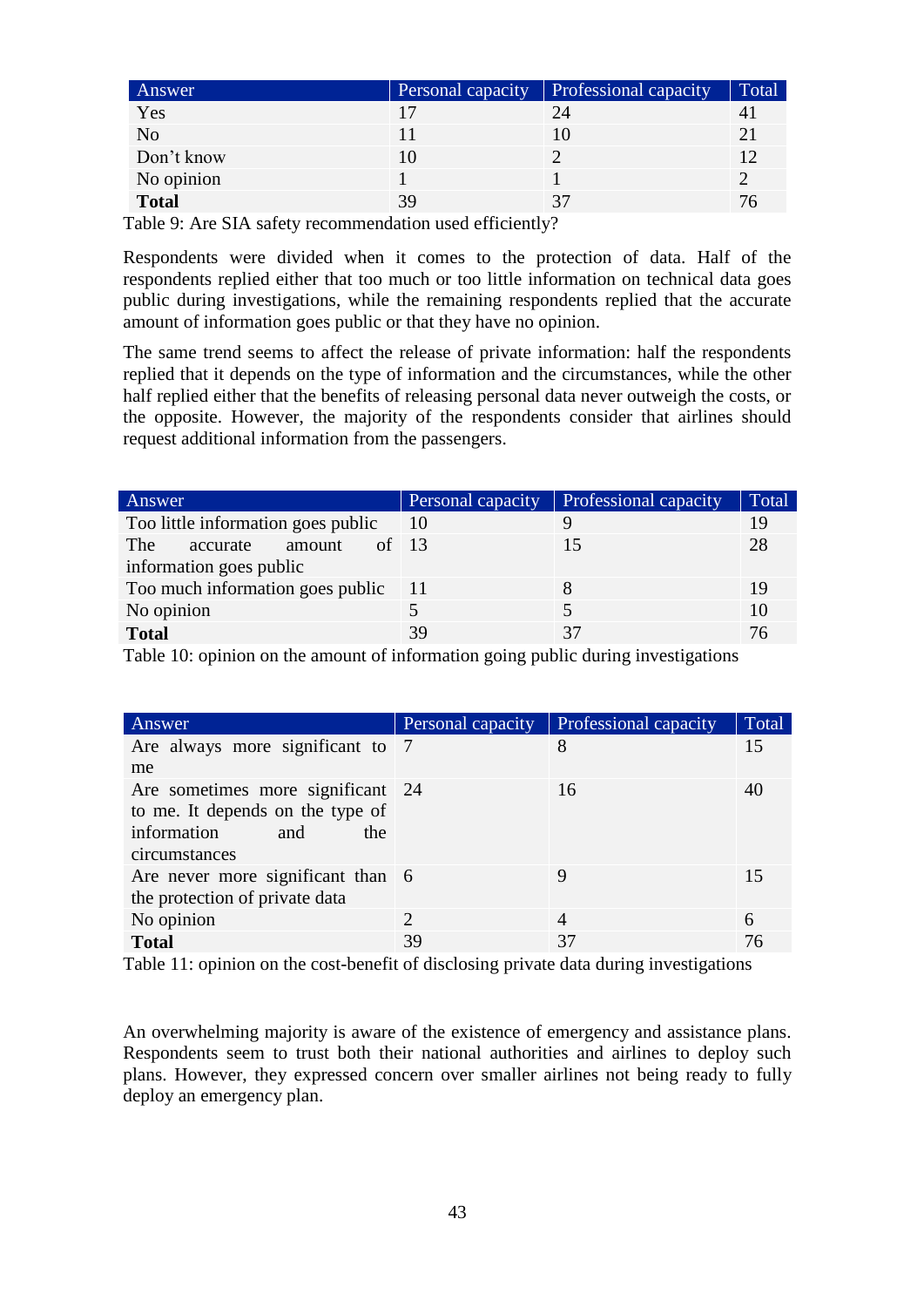| Answer                                                                       | Personal capacity | <b>Professional capacity</b> | Total |
|------------------------------------------------------------------------------|-------------------|------------------------------|-------|
| No I never heard about civil 7<br>accident<br>aviation<br>emergency<br>plans |                   |                              |       |
| Yes, I am aware of such plans                                                | 32                | 32                           | 64    |
| <b>Total</b>                                                                 | 39                | 37                           | 76    |
|                                                                              |                   |                              |       |

Table 12: awareness of emergency and assistance plans

In sum, the participants considered that although there were improvements, there are still shortcomings to be addressed. Namely, it was mentioned that the process for accident investigation and report is too slow due to an excess of bureaucratic procedures. Respondents were also concerned with the accident investigations being, sometimes, politically and/or economically driven, and consequently not entirely independent. Furthermore, it was pointed out that there is a lack of resources for the smaller SIAs, and that smaller airlines might face difficulties in implementing emergency plans in case of an accident.

#### Overall conclusions and limitations

Stakeholders were hard to engage with in order to obtain answers to the survey. Some groups were not interested in participating and some Member States were unresponsive. Consequently the number of participating stakeholders was limited, although enough to reach the minimum desired number of participants. Therefore, it can be considered that the consultation gathered enough data to fulfil its aim.

#### **Results of consultation activities**

Stakeholders have provided feedback which has helped evaluate the Regulation, identify the issues and have also provided with some suggestions for improvement. These suggestions came mainly through the workshop, the focus groups and the open public consultation. In general, participants have considered that although there have been improvements, there are still shortcomings to be addressed.

#### Independence

The issue most frequently mentioned, especially in the open public consultation, was the independence of the SIAs, which is considered to be not always guaranteed. Respondents from SIAs and industry have noted that accident reports are often politically and/or economically driven, which affects the SIAs ability to act independently. However, at the workshop it was pointed out that full independence is not possible, as it would mean that private companies should provide for the investigations.

#### Quality of safety investigations

A lack of resources, mostly for smaller Member States, as well as the lack of ability of smaller and foreign airline companies to deploy the national emergency plans has been mentioned among the criteria hindering the quality of the investigations. It was suggested that more specific guidelines need to be provided in order to address these issues, as well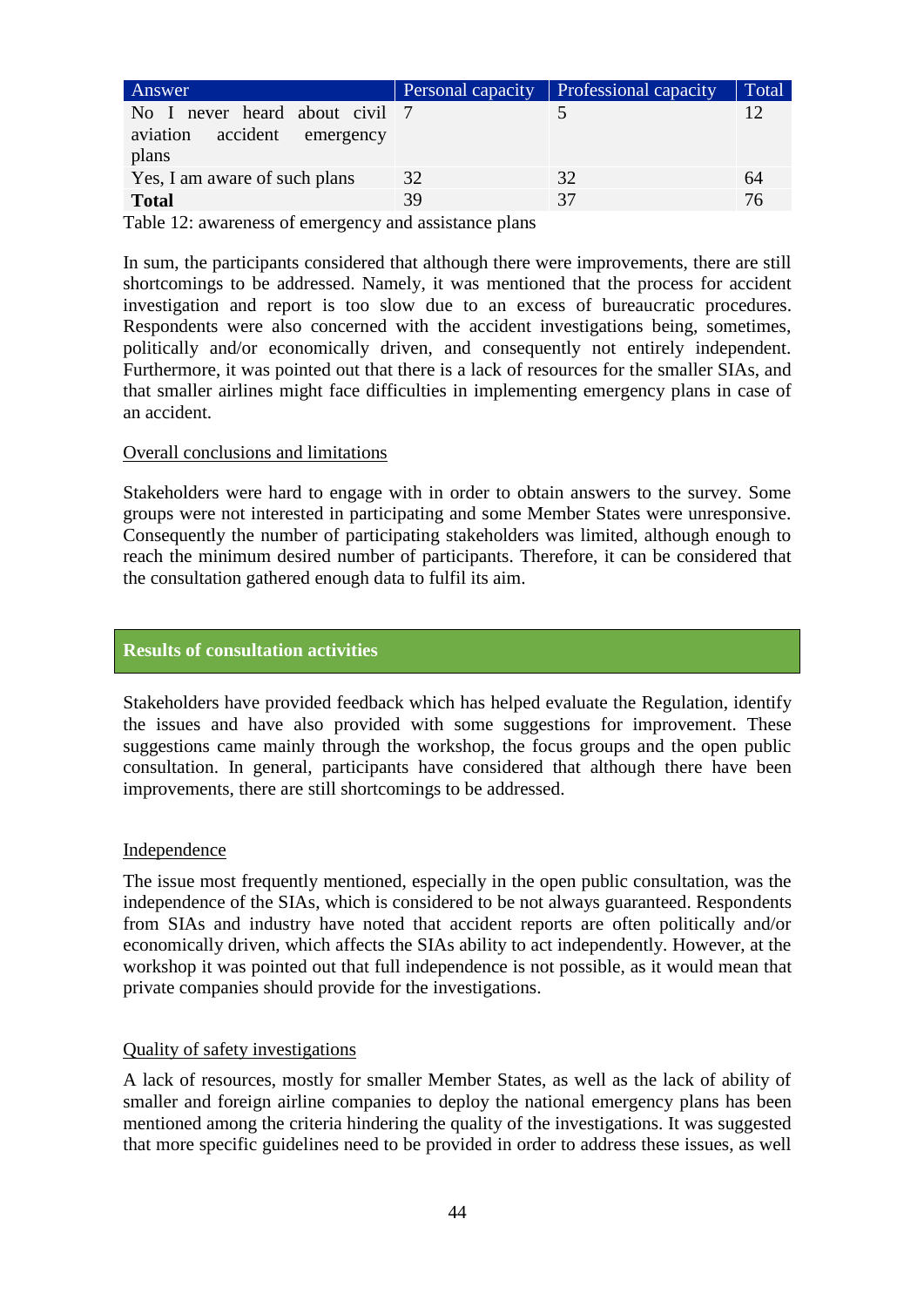as formalising cooperation and resources sharing at a national and EU level. Another problem that was identified in relation to the lack of resources was the obligation of the SIAs to own a hangar, and it was proposed that the regulation be rephrased, that this obligation is removed, or that the Commission issues a guidance document to clarify that having a hangar is not an obligation. The problem of different types of training throughout EU for SIA investigators was also a concern, given that standardisation of training could become a burden for smaller SIAs.

### Incoherence with Regulation 376/2014

At the workshop preoccupation was shown with incoherence with regulation 376/2014, on the distinction between incident and serious incident. Stakeholders pointed out that it is hard to understand to whom and what to report, depending on the distinction between incident and serious incident. However, it is the SIAs responsibility to decide on the type of accident. Though it could happen that an accident is reclassified as a serious accident, due to new discoveries during the investigation. The solutions proposed for this issue were mainly to improve coordination between NAAs, EASA and SIAs

#### Implementation of safety recommendations

It was suggested that a reference to "timely" should be added in article 12(3), in order to indicate when a response is expected. However, it is already paraphrased in the regulation and changing the text could cause confusion. On the same article, the definition of unlawful interferences was discussed, without reaching a conclusion. When it comes to the safety recommendations, it was noted that addressees are rarely consulted before they are formulated. This needs to be changed, as addressees can indicate whether the safety recommendation is identifying the right issue. However, there have been late improvements on this issue.

### Added value of ENCASIA

ENCASIA is deemed to be the biggest success brought by the Regulation. It was however concluded that there is still room for improvements, especially when it comes to the role of ENCASIA and to implementation of the Regulation in the Member States. Particularly, the fact that the current financing of ENCASIA, which is brought about through grants from the Commission, is simply not sustainable, and the limited finances hinder the possibility to arrange mutual assistance when needed.

### Coordination with other investigations

Advance arrangements among different authorities are not in place in every state. However, this is an issue of national competence, specifying it at an EU level could cause conflict between national authorities. Therefore, the current wording in the regulation is already a good compromise. It was suggested that ENCASIA encourages a review and signature of advanced agreements to be done frequently.

Use of sensitive information and reports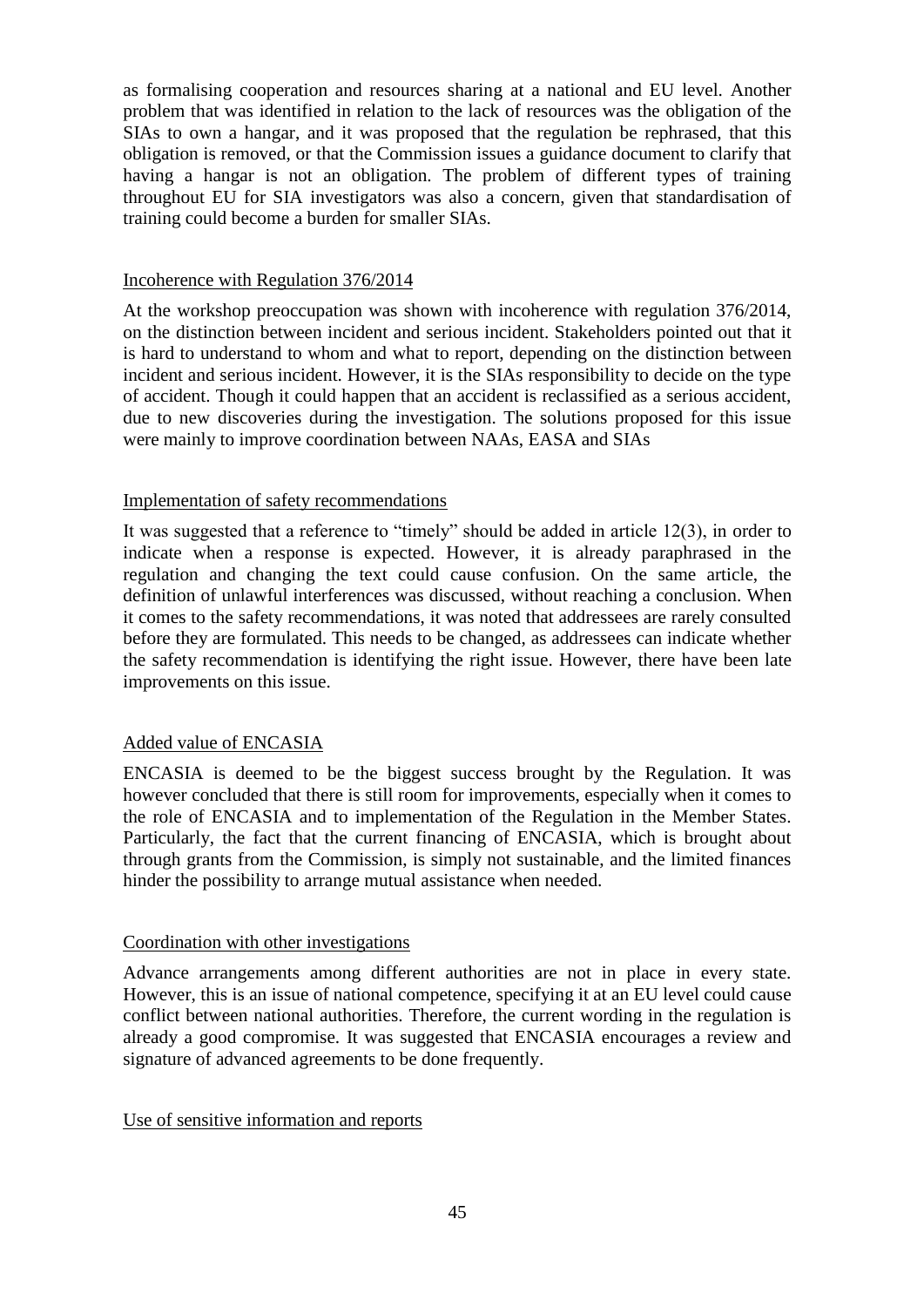A conflict between article 14, 15 and 16 was pointed out when it comes to the requirement to protect information and the obligation to inform families of factual information. Article 16 also mentions that information can be included in the report if it is relevant to the conclusions. It is also not explicitly forbidden to call investigators to testify. As a solution it was suggested to issue a clarifying guidance, as changes in the legislation would most likely create more doubts. Furthermore, national legislation might forbid sensitive information from being disclosed in judicial proceedings. However, it was concluded that the current wording of the articles is a good compromise.

#### Emergency plans and assistance to victims and families

SIAs suggested that, because Member States are responsible for making sure that airlines establish emergency and assistance plans, the issue might be misplaced in the Regulation. It was also considered important for SIAs to know the nationality of the victims, which should be in the passengers list. However, this point had already been addressed in the evaluation report conducted by the Commission. Another issue that was raised was a question over what information can be disclosed to families, as there is a conflict between providing families with information while at the same time insuring the protection of sensitive information.

### **Use of consultation results**

These consultation activities served as field research in order to provide the Commission with the stakeholders view on the achievements of the Regulation 996/2010, and to determine if the aims of the regulation have been accomplished. It collected relevant data on the stakeholders opinions, which provide insight on the shortcomings of the Regulation.

It was concluded that the Regulation requirements have brought about better safety investigations, and a consequent improvements in aviation safety. Nonetheless, further improvement is possible. The stakeholders consultation and the OPC provided valuable feedback from the stakeholders which is helpful in finding where the shortcomings are and possible solutions for how to tackle them. Although there were some issues with participation, the final results are a rich source of material to understand the achievements of the Regulation 996/2010.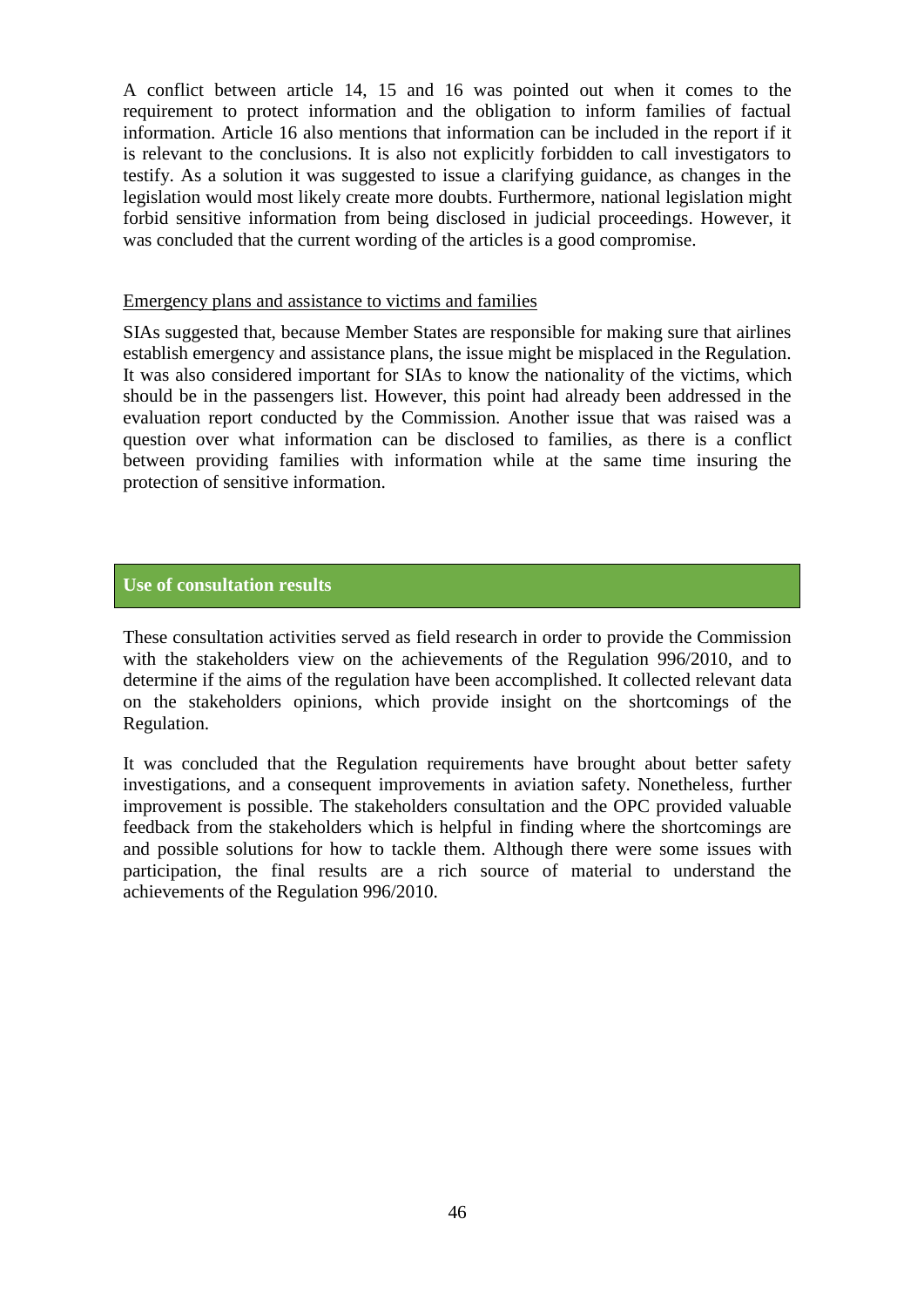### <span id="page-46-0"></span>**ANNEX 3: METHODS AND ANALYTICAL MODELS**

The methodology used during the evaluation followed respects the principles of objectivity, reliability and evidence based assessment, and complies with the requirements of the Better Regulation Guidelines . Where relevant, tools proposed in the Better Regulation "Toolbox" have been taken into account and made use of.

The following five criteria have been applied throughout the evaluation of Regulation (EU) No 996/2010 on the investigation and prevention of accidents and incidents in civil aviation and shall allow to determine to what extent the original objectives of this Regulation have been met:

The following evaluation questions have been used to carry out the tasks done in the context of the evaluation and reflection each criterion used:

### Relevance

1) To what extent are the measures required by the Regulation still relevant and appropriate?

### **Effectiveness**

2) How far did the Regulation contribute to improve aviation safety in Europe?

### Efficiency

3) Have resources and costs incurred been proportional to the results achieved?

4) Have the attributable costs to different stakeholders been proportionate?

5) Which additional administrative tasks have been generated by the Regulation?

### **Coherence**

6) To what extent is the intervention coherent with EU aviation safety policy and regulations? Are there any gaps, overlaps or inconsistencies?

### EU Added Value

7) What does the Regulation add to the work on accident investigation being done by the Member States either individually or within the context of Member States' ICAO obligations?

8) What is the relevance of this Regulation for the EU safety environment, in particular as regards to the role of EASA and the aviation industry?